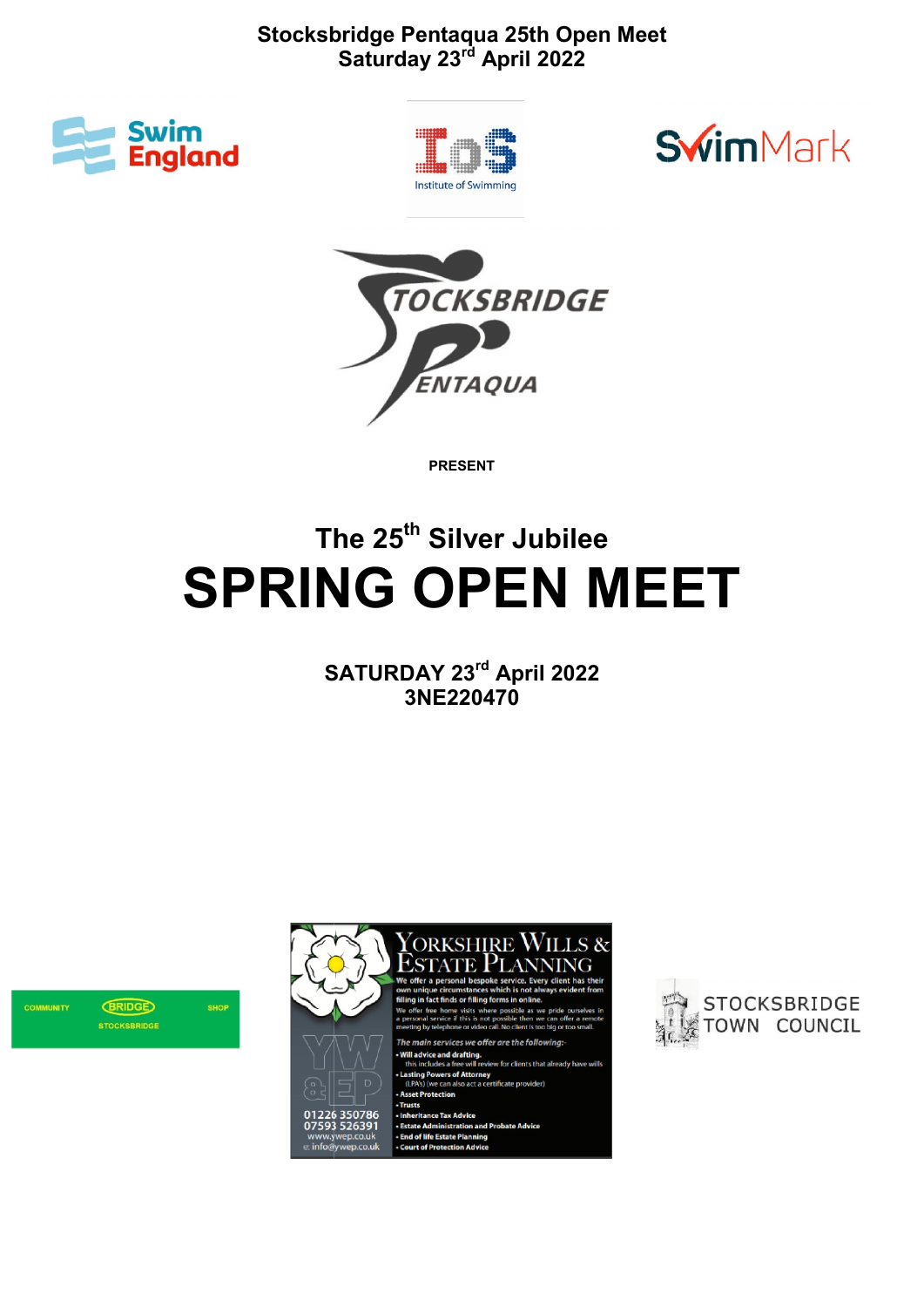

The 25<sup>th</sup> Silver Jubilee

## SPRING OPEN MEET

Dear Visitors,

First of all I would like to welcome you all to our Twenty Fourth Annual Open Gala. I would like to welcome all clubs, swimmers and spectators, whether you are returning or are new to us. We would like to thank you for your support and hope you all have an enjoyable day.

Organising an event like this is a difficult job and without the help of the committee, gala committee, and parent helpers on the day, these events wouldn't happen. My thanks go to all of them. I would like thank our main sponsors of today's event: ators, whether you are returning or are new to us. We would like to thank you for your support and<br>enjoyable day.<br>Ilke this is a difficult job and without the help of the committee, gala committee, and parent helpers<br>ints

#### BRIDGE COMMUNITY SHOP STOCKSBRIDGE

STOCKSBRIDGE TOWN COUNCIL

#### YORKSHIRE WILLS AND ESTATE PLANNING

Your support is greatly appreciated by all.

My thanks also go to Sheffield International Venues, who provide such an excellent venue.

On behalf of the club, parents and swimmers, I would like to welcome all referees and technical up their time today, as without their help galas like this could not take place. Finally, I hope all swimmers have a successful, rewarding and enjoyable day.

Thank you again for your support, and we wish you all a safe journey home.

land

Ben Moore

Chairman



**Institute of Swimming**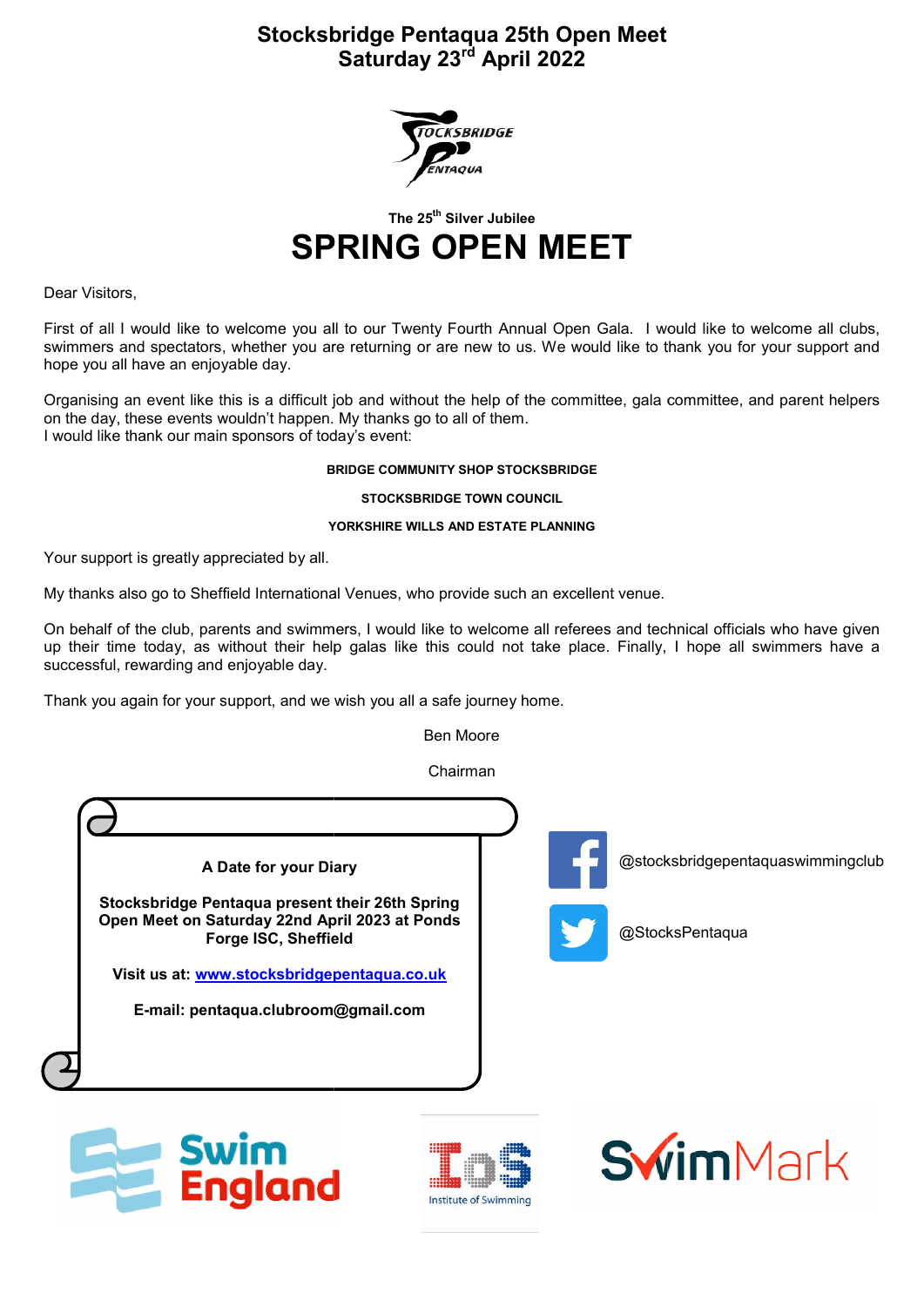## SESSION ONE

#### EVENT 101 Girls 09 /Over 100m Backstroke

| 1.  | Amelia BEAUMONT         | 10 | Rotherham Mo        | 2:16.70   |
|-----|-------------------------|----|---------------------|-----------|
| 2.  | Mya PAL                 | 9  | Rotherham Mo        | 2:15.20   |
| 3.  | Olivia HEAFIELD         | 10 | Rotherham Mo        | $2:15.00$ |
| 4.  | Ava TRAVIS-JONES        | 9  | Co Leeds            | $2:05.00$ |
| 5.  | Peyton NEWBERY          | 11 | Kingsbury           | 2:04.15   |
| 6.  | <b>Isabelle HEATH</b>   | 9  | Cannock Phnx        | 2:03.65   |
| 7.  | Maya POGOREANU          | 9  | Co Leeds            | 2:00.00   |
| 8.  | Heather WYLIE           | 9  | Wombourne           | 1:55.70   |
| 9.  | <b>Isabelle KIMPTON</b> | 11 | Bo Barnsley         | $1:55.00$ |
| 10. | Ella JOHNSON            | 9  | Chapeltown          | $1:55.00$ |
| 11. | Lily-Rose HAIGH         | 11 | Stocksbridge        | 1:52.50   |
| 12. | Grace DIXON-JONES       | 10 | <b>Cannock Phnx</b> | 1:52.34   |
| 13. | Olivia WELLS            | 11 | Co Leeds            | $1:50.00$ |
| 14. | Megan SAVILLE           | 11 | Co Leeds            | $1:50.00$ |
| 15. | Jessie CALITZ           | 11 | Clitheroe           | 1:49.20   |
| 16. | Lily O'BRIEN            | 12 | Bo Barnsley         | 1:47.78   |
| 17. | Lauren WOOD             | 10 | Stocksbridge        | $1:47.10$ |
| 18. | Sravyasri BALASA        | 14 | Sheffield C         | 1:46.34   |
| 19. | Sophie HARRISON         | 12 | Wombourne           | $1:45.60$ |
| 20. | Imogen HARSLEY          | 10 | Co Leeds            | $1:45.14$ |
| 21. | Sophie GREAVES          | 11 | Bo Barnsley         | $1:45.00$ |
| 22. | Autumn DAVIS            | 12 | Bo Barnsley         | $1:45.00$ |
| 23. | Lola MORTON             | 11 | Clitheroe           | $1:45.00$ |
| 24. | Lynne DAWSON            | 54 | Chapeltown          | $1:45.00$ |
| 25. | Paige BAGSHAW           | 10 | Arnold              | 1:44.80   |
| 26. | Charlotte GOWARD        | 10 | Spenborough         | 1:43.87   |
| 27. | Raya PRODANOVA          | 12 | Co Leeds            | 1:43.75   |
| 28. | Kate JONES              | 11 | Co Leeds            | 1:43.42   |
| 29. | <b>Isobel KEENS</b>     | 10 | Rotherham Mo        | 1:42.99   |
| 30. | Erin GIBB               | 11 | Stocksbridge        | 1:42.50   |
| 31. | Grace CLARKE            | 12 | Sheffield C         | $1:40.00$ |
| 32. | <b>Lily FOREMAN</b>     | 12 | Sheffield C         | 1:38.96   |
| 33. | Layla MANSELL-SMITH     | 11 | Co Leeds            | 1:38.62   |
| 34. | Daisy BRANNEN           | 12 | Co Leeds            | 1:38.54   |
| 35. | Amy COWLISHAW           | 13 | Stocksbridge        | 1:38.50   |
| 36. | Ruby SEVERN             | 13 | Bo Barnsley         | 1:37.88   |
| 37. | Alice DOHERTY           | 12 | Rotherham Mo        | 1:37.50   |
| 38. | Matilda BRAITHWAITE     | 11 | Co Leeds            | 1:36.69   |
| 39. | Sally PEARSON           | 15 | Knottingley         | 1:36.50   |
| 40. | <b>Hollie HAGUE</b>     | 13 | Chapeltown          | 1:36.32   |
| 41. | Abigail BETTS           | 12 | <b>Bircotes SC</b>  | 1:36.30   |
| 42. | Georgia HALLAM          | 11 | Arnold              | $1:36.10$ |
| 43. | Molly BRADLEY           | 11 | Arnold              | $1:35.70$ |
| 44. | Annabel GALBRAITH       | 11 | Co Leeds            | $1:35.40$ |
| 45. | <b>Bethan THOMAS</b>    | 13 | Bo Barnsley         | $1:35.00$ |
| 46. | Stansie CROWE           | 11 | <b>Bircotes SC</b>  | 1:34.11   |
| 47. | Elspeth KNOWLES         | 11 | Co Leeds            | 1:33.64   |
| 48. | Lucy CASSON             | 14 | Sheffield C         | 1:33.28   |
|     |                         |    |                     |           |

#### EVENT 102 Boys 09 Yrs/Over 50m Backstroke

| $\mathbf{1}$ . | <b>Ellis HARGREAVES</b> | 9  | Co Leeds           | $1:03.20$ |
|----------------|-------------------------|----|--------------------|-----------|
| 2.             | Archie RUSSELL          | 9  | Co Leeds           | $1:02.90$ |
| 3.             | Charlie BRADLEY         | 9  | Co Leeds           | $1:00.10$ |
| 4.             | Alexander WRIGHT        | 10 | Stocksbridge       | 58.11     |
| 5.             | Hayden JONES            | 9  | Cannock Phnx       | 57.56     |
| 6.             | Jacob MELLORS           | 9  | Kingsbury          | 56.16     |
| 7.             | Jacob HARNESS           | 12 | <b>Bircotes SC</b> | 55.42     |
| 8.             | George JONES            | 9  | Co Leeds           | $55.10$   |
| 9.             | James MERRIFIELD        | 10 | Co Leeds           | 54.10     |
| 10.            | <b>Riley BURTON</b>     | 10 | Dearne Vall        | 53.60     |
| 11.            | George THORNHILL        | 10 | Stocksbridge       | 53.56     |
| 12.            | Freddie COOKE - SOUTH   | 10 | Bo Barnsley        | $53.00$   |
| 13.            | Jethro CONTEH           | 9  | Arnold             | 52.50     |

| 49. | Holly JONES            | 13 |
|-----|------------------------|----|
| 50. | <b>Isobel WATSON</b>   | 14 |
| 51. | Kiera HERBERT          | 14 |
| 52. | Sophia YU              | 12 |
| 53. | Elisah GOWARD          | 12 |
| 54. | Carys BEDFORD          | 14 |
| 55. | Naomi WAKELING         | 14 |
| 56. | Layla WRIGHT           | 14 |
| 57. | Cala WELSH             | 13 |
| 58. | Francesca HADFIELD     | 14 |
| 59. | Grace HUGHES           | 17 |
| 60. | <b>Grace CHERRY</b>    | 12 |
| 61. | Neve LYNCH             | 12 |
| 62. | Aine WALSH             | 14 |
| 63. | Evie BOND              | 11 |
| 64. | <b>Isabella RENTON</b> | 12 |
| 65. | <b>Isabel SMITH</b>    | 17 |
| 66. | Hannah CROKER          | 14 |
| 67. | <b>Neve RIMMINGTON</b> | 14 |
| 68. | Lucy WIGHTMAN          | 15 |
| 69. | Alisha CAMERON         | 12 |
| 70. | Claudia STARZOMSKA     | 14 |
| 71. | Eve MOXON              | 13 |
| 72. | <b>Astrid CARROLL</b>  | 13 |
| 73. | Alex HOLMES            | 14 |
| 74. | Myla RASMUSSEN         | 9  |
| 75. | Ella WHEATER-LOWE      | 11 |
| 76. | <b>Isabel MARTIN</b>   | 12 |
| 77. | Lucy CURRAN            | 13 |
| 78. | Purdy ROBERTS          | 13 |
| 79. | Abigail ROWLAND        | 14 |
| 80. | Keira TIGGARDINE       | 15 |
| 81. | Ella WHITELEY          | 16 |
| 82. | Matilda MCKINNIE       | 16 |
| 83. | Kloe EADE              | 15 |
| 84. | Esme HAYS              | 14 |
| 85. | Libby HILL             | 16 |
| 86. | Emilie TODD            | 15 |
| 87. | Edith SCANLAN          | 14 |
| 88. | Amelia THEOBALD        | 16 |
| 89. | Poppy TYSON            | 14 |
| 90. | Annabel CRAYSTON       | 16 |
| 91. | Tegan HANDS            | 16 |
| 92. | Cecilia DE NARDO       | 16 |
| 93. | Philippa THOMAS        | 17 |
| 94. | <b>Lily SMITH</b>      | 17 |
| 95. | Jamie-Leigh TYSON      | 15 |
|     |                        |    |

49. Stocksbridge 1:33.00........ 1 Dearne Vall 1:33.00........ Spenborough 1:32.60........ Co Manch Aq 1:32.60........ Spenborough 1:32.60........ Clitheroe 1:32.00........ Bo Barnsley 1:31.60........ Stocksbridge 1:31.39........ Sheffield C 1:30.19........ Bo Barnsley 1:29.70........ Stocksbridge 1:29.50........ Sheffield C 1:29.45........ Rotherham Mo 1:29.30........ Stocksbridge 1:28.40........ Cannock Phnx 1:28.38........ Wombourne 1:28.34........ Stocksbridge 1:28.20........ Bircotes SC 1:28.00........ Dearne Vall 1:28.00........ Bo Barnsley 1:27.40........ 2 Sheffield C 1:27.22........ Arnold 1:26.50........ 71. Knottingley 1:25.38........ 3 Stocksbridge S13 1:25.34...... Clitheroe 1:25.20........ Wombourne 1:25.00........ Arnold 1:23.90........ Chapeltown 1:23.80........ **Bev Barracud** 1:21.97........ 8 Bo Barnsley 1:21.70........ Bircotes SC 1:20.70........ Bo Barnsley 1:20.57........ Knottingley 1:20.42........ Stocksbridge 1:20.27........ Bo Barnsley 1:19.91........ Bo Barnsley 1:19.81........ Chapeltown 1:18.61........ Bo Barnsley 1:18.12........<br>Clitheroe 1:17.80........  $1:17.80...$ Stocksbridge 1:17.60........ Ulverston 1:17.30........ Ulverston 1:15.00........ Wombourne 1:14.48........ Sheffield C 1:13.00........ Sheffield C 1:12.50........ Ulverston 1:08.80........ Ulverston 1:08.30........

| 14. | <b>William FINNIE</b> | 9                 | Rotherham Mo        | 52.02.  |
|-----|-----------------------|-------------------|---------------------|---------|
| 15. | Myles MCMAHON         | 11                | Stocksbridge        | 51.90   |
| 16. | Isaac-Jae JACKSON     | $12 \overline{ }$ | Stocksbridge        | 51.50   |
| 17. | Alfred BIRCH          | 9                 | Stocksbridge        | 51.50   |
| 18. | Matthew CARTER        | 13                | Stocksbridge        | 51.20   |
| 19. | <b>William UPTON</b>  | $12 \overline{ }$ | Kingsbury           | 51.12   |
| 20. | Jacob DYER            | 9                 | Co Leeds            | 50.90   |
| 21. | Harry FINAZZO         | 11                | <b>Cannock Phnx</b> | $50.82$ |
| 22. | Xavier BURFIELD       | 10                | Dearne Vall         | 50.50   |
| 23. | Oliver CETTI          | 10                | Arnold              | 50.00   |
| 24. | Ethan MEWSE           | 11                | Co Leeds            | 49.90   |
| 25. | Stanley WEBB          | 12                | Rotherham Mo        | 49.54   |
| 26. | Leo LI                | 9                 | Co Leeds            | 49.30   |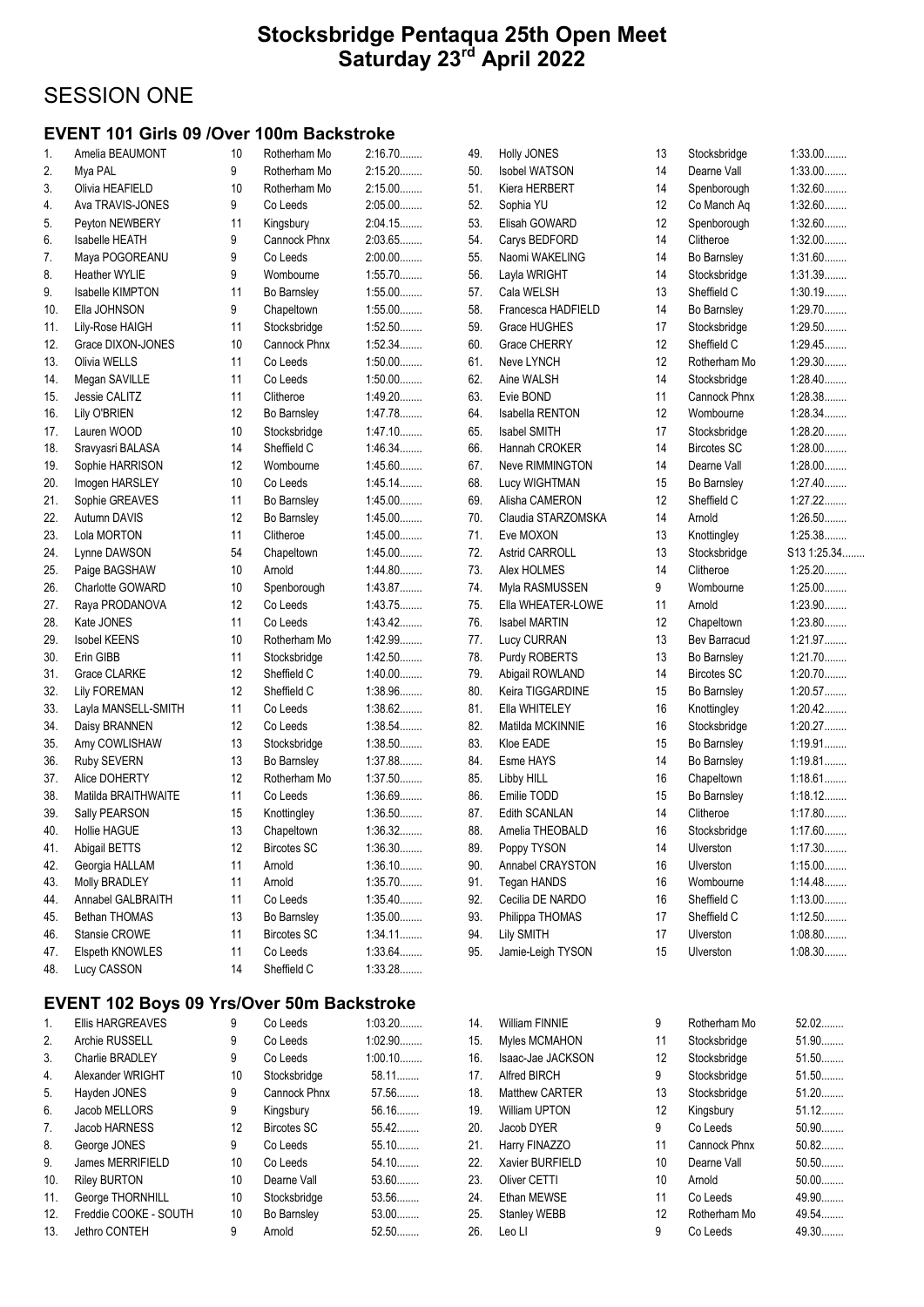| 27. | Oliver BARKER                                    | 9  | Co Leeds           | 49.30     | 72.  | Harry DENWOOD           | 12 | Rotherham Mo       | 41.84     |
|-----|--------------------------------------------------|----|--------------------|-----------|------|-------------------------|----|--------------------|-----------|
| 28. | Jensen DAINTY                                    | 10 | Cannock Phnx       | 49.13.    | 73.  | <b>Curtis MEWSE</b>     | 13 | Kippax             | 41.30     |
| 29. | Yihang LUO                                       | 11 | Bo Barnsley        | 48.87     | 74.  | <b>Thomas SMITH</b>     | 14 | Kippax             | 41.20     |
| 30. | Austin DIXON                                     | 11 | Clitheroe          | 48.30     | 75.  | Zulfigar WILLINGTON     | 15 | Stocksbridge       | 40.50     |
| 31. | Matthew HILTON                                   | 11 | Kippax             | 48.00     | 76.  | Adam MOORE              | 14 | Chapeltown         | 40.03     |
| 32. | Jensen STEVENSON                                 | 9  | Dearne Vall        | 47.90     | 77.  | Magnus NOBLE            | 14 | <b>Bircotes SC</b> | 40.01     |
| 33. | William BROADHURST                               | 10 | Cannock Phnx       | 47.85     | 78.  | Alex OLCHOWIK           | 12 | Co Leeds           | 40.00     |
| 34. | William WATSON                                   | 9  | Stocksbridge       | 47.50     | 79.  | Rian HASTE              | 13 | Spenborough        | 40.00     |
| 35. | Alexander MATZE                                  | 9  | Bo Barnsley        | 47.40     | 80.  | <b>Finlay CORKER</b>    | 14 | Stocksbridge       | 39.93     |
| 36. | Harry AUSTIN                                     | 11 | Bo Barnsley        | 47.10     | 81.  | Marley MCCLELLAND       | 12 | Dearne Vall        | 39.80     |
| 37. | <b>Tait SHILLINGFORD</b>                         | 10 | Wombourne          | 46.90     | 82.  | William JOHNSON         | 17 | Knottingley        | 39.57     |
| 38. | Archie HILL                                      | 12 | Chapeltown         | 46.82     | 83.  | Lewis WHITE             | 15 | Sheffield C        | 39.47     |
| 39. | Isaac HEATH                                      | 11 | Cannock Phnx       | 46.75     | 84.  | Archie MOSELEY          | 13 | Spenborough        | 39.40     |
| 40. | <b>Edward ROSE</b>                               | 9  | Rotherham Mo       | 46.64     | 85.  | Koby ORD                | 13 | Rotherham Mo       | 39.34     |
| 41. | Thomas BELK                                      | 9  | Stocksbridge       | 46.50     | 86.  | Sam GUETTAT             | 16 | Bo Barnsley        | 39.30     |
| 42. | Felix GILLILAND                                  | 11 | Co Leeds           | 46.40     | 87.  | James MACIVER           | 13 | Stocksbridge       | 39.20     |
| 43. | Jack SMITH                                       | 11 | Kingsbury          | 46.22     | 88.  | William MCINTOSH        | 13 | Spenborough        | 39.10     |
| 44. | Oliver HILL                                      | 12 | Chapeltown         | 45.87     | 89.  | Colby HANDS             | 14 | Wombourne          | 38.50     |
| 45. | Samuel JODDRELL                                  | 13 | Arnold             | 45.70     | 90.  | Ben BEDFORD             | 13 | Clitheroe          | 38.40     |
| 46. | Ben ALLEN                                        | 12 | Cannock Phnx       | 45.70     | 91.  | Zac ROPER               | 14 | Dearne Vall        | $38.00$   |
| 47. | Matthew GOODWIN                                  | 13 | Chapeltown         | 45.60     | 92.  | Sam REDMOND             | 13 | Kippax             | 37.75     |
| 48. | Sebastian MATZE                                  | 12 | Bo Barnsley        | 45.60     | 93.  | Harvey STEVENSON        | 14 | Dearne Vall        | 37.70     |
| 49. | Charlie DRIVER                                   | 13 | Stocksbridge       | 45.50     | 94.  | Christopher BARNETT     | 14 | Stocksbridge       | 37.69     |
| 50. | Adam GILL                                        | 12 | Bo Barnsley        | 45.19.    | 95.  | Callum MURPHY           | 13 | Arnold             | 37.60     |
| 51. | Kacper RODZOCH                                   | 12 | Rotherham Mo       | 45.00     | 96.  | Luke HASTE              | 17 | Spenborough        | 36.49     |
| 52. | Dante CURTIS                                     | 9  | Arnold             | 44.80     | 97.  | Jake ROBERTS            | 15 | Bo Barnsley        | 36.41     |
| 53. | Dalton ELLWOOD                                   | 11 | Co Leeds           | 44.70     | 98.  | Mahrey CAINE            | 13 | Arnold             | 36.40     |
| 54. | Mason CAMERON                                    | 11 | Sheffield C        | 44.70     | 99.  | Thomas HALLAM           | 14 | Arnold             | 36.00     |
| 55. | Gabriel HOCH                                     | 11 | Clitheroe          | 44.50     | 100. | Joshua DAVIES           | 16 | Wombourne          | 35.50     |
| 56. | Vuyo MUKANGE                                     | 15 | Arnold             | 44.00     | 101. | <b>William PEGG</b>     | 16 | Kingsbury          | 34.36     |
| 57. | <b>Henley WALKER</b>                             | 12 | Stocksbridge       | 43.74     | 102. | Jack DENWOOD            | 15 | Rotherham Mo       | 34.11.    |
| 58. | <b>Oliver THRELFALL</b>                          | 12 | Clitheroe          | 43.60     | 103. | Benjamin WALKER         | 14 | Stocksbridge       | 34.03     |
| 59. | <b>Oliver KEENS</b>                              | 12 | Rotherham Mo       | 43.60     | 104. | Nathan MARTIN           | 15 | Chapeltown         | 33.82     |
| 60. | Demilade AYEMOWA                                 | 11 | Co Leeds           | 43.40     | 105. | Lewis FOX               | 15 | Rotherham Mo       | 33.45     |
| 61. | Rowan BLUNKETT                                   | 14 | Stocksbridge       | 43.06     | 106. | Pavel JOHNSON           | 14 | Arnold             | 33.28.    |
| 62. | Ashton WOOLLER                                   | 14 | Bo Barnsley        | 43.00     | 107. | Jared ALMOND            | 15 | Bo Barnsley        | 33.10     |
| 63. | Benjamin MORRIS                                  | 12 | Co Leeds           | 43.00     | 108. | Ethan HAMPSHIRE         | 15 | Rotherham Mo       | 33.01     |
| 64. | Samuel POTTER                                    | 12 | <b>Bircotes SC</b> | 42.91     | 109. | Daniel CURRAN           | 16 | Bev Barracud       | 32.68.    |
| 65. | Thomas HILL                                      | 12 | Spenborough        | 42.90     | 110. | Lucas CHERRY            | 14 | Sheffield C        | 32.40     |
| 66. | Jake SILCOX                                      | 13 | Wombourne          | 42.90.    | 111. | George PLUMRIDGE        | 14 | Bev Barracud       | 32.10     |
| 67. | Samuel WATHEN                                    | 13 | Bo Barnsley        | 42.61.    |      | 112. Luke GILLIVER      | 14 | Dearne Vall        | 31.65     |
| 68. | Sebastian HUNTER                                 | 11 | Co Leeds           | 42.60     |      | 113. Oliver HINCHCLIFFE | 15 | Rotherham Mo       | $31.50$   |
| 69. | Joshua GUY                                       | 11 | Bo Barnsley        | 42.59     |      | 114. Adam JONES         | 16 | Ulverston          | $31.20$   |
| 70. | Joshua NORTCLIFFE                                | 15 | Bo Barnsley        | 41.99     |      | 115. Joel HANDS         | 16 | Wombourne          | $30.90$   |
| 71. | Nicholas LEONE                                   | 12 | Rotherham Mo       | 41.99     |      | 116. Oliver WINTER      | 16 | Stocksbridge       | 29.80     |
|     | <b>EVENT 103 Girls 09 /Over 50m Breaststroke</b> |    |                    |           |      |                         |    |                    |           |
|     | Mya PAL                                          | 9  | Rotherham Mo       | $1:15.60$ | 20.  | Layla MCHALE            | 10 | Co Leeds           | $1:01.10$ |

| 2.  | Amelia BEAUMONT         | 10 | Rotherham Mo       | $1:15.10$ |
|-----|-------------------------|----|--------------------|-----------|
| 3.  | Dulcie ROBERTS          | 9  | Co Leeds           | 1:15.04   |
| 4.  | <b>Willow PASSEY</b>    | 9  | Kingsbury          | 1:14.82   |
| 5.  | Francesca OLDALE        | 9  | Rotherham Mo       | 1:13.25   |
| 6.  | Olivia HEAFIELD         | 10 | Rotherham Mo       | 1:13.25   |
| 7.  | <b>Violet MERRYWEST</b> | 9  | Stocksbridge       | 1:10.89   |
| 8.  | Orla JEANS              | 9  | Chapeltown         | 1:10.84   |
| 9.  | Sienna ALKASH           | 10 | Stocksbridge       | $1:09.60$ |
| 10. | Ruby SHAW               | 9  | Stocksbridge       | 1:07.70   |
| 11. | Hannah NICHOLSON        | 12 | Chapeltown         | 1:07.14   |
| 12. | Lola HAWORTH-BLOMFELD   | 10 | Stocksbridge       | 1:05.13   |
| 13. | <b>Isabelle TYSON</b>   | 9  | <b>Ulverston</b>   | $1:05.00$ |
| 14. | Olivia THORPE           | 10 | Rotherham Mo       | 1:04.99   |
| 15. | Ava TRAVIS-JONES        | 9  | Co Leeds           | 1:04.50   |
| 16. | Eve WABY                | 11 | <b>Bircotes SC</b> | $1:04.00$ |
| 17. | <b>Isabelle READ</b>    | 9  | Co Leeds           | 1:03.80   |
| 18. | Esme BEEVERS            | 10 | Rotherham Mo       | 1:03.79   |
| 19. | Caitlin SYSON           | 11 | Clitheroe          | 1:01.20   |
|     |                         |    |                    |           |

| 20. | Layla MCHALE            | 10                | Co Leeds     | $1:01.10$ |
|-----|-------------------------|-------------------|--------------|-----------|
| 21. | Ella GROSVENOR          | 10                | Co Leeds     | $1:00.50$ |
| 22. | Jessie CALITZ           | 11                | Clitheroe    | $1:00.20$ |
| 23. | Annabel HILTON          | 9                 | Co Leeds     | $1:00.00$ |
| 24. | Laila GODLINGTON        | 11                | Rotherham Mo | $1:00.00$ |
| 25. | Layla HANSON            | $12 \overline{ }$ | Co Leeds     | $1:00.00$ |
| 26. | Alice WAINWRIGHT        | 9                 | Co Leeds     | $1:00.00$ |
| 27. | <b>Addison CROPPER</b>  | 9                 | Co Leeds     | $1:00.00$ |
| 28. | Sophie HARRISON         | 12                | Wombourne    | 59.80     |
| 29. | <b>Betsy KIRKLEY</b>    | 9                 | Co Leeds     | 59.40     |
| 30. | Layla BAKER             | 11                | Bo Barnsley  | 59.00     |
| 31. | <b>Isabelle KIMPTON</b> | 11                | Bo Barnsley  | 59.00     |
| 32. | <b>Isabella MORTON</b>  | 10                | Rotherham Mo | 59.00     |
| 33. | Kayra DEMIR             | $12 \overline{ }$ | Bo Barnsley  | 58.00     |
| 34. | Alice O'KEEFE           | 12                | Bo Barnsley  | 58.00     |
| 35. | Elsie HILL              | 10                | Stocksbridge | 57.63     |
| 36. | Maisie FLETCHER         | 16                | Kippax       | 57.45     |
| 37. | Kathryn FITTON          | $12 \overline{ }$ | Clitheroe    | 57.40     |
| 38. | Lois DAWE               | 14                | Kingsbury    | 57.02     |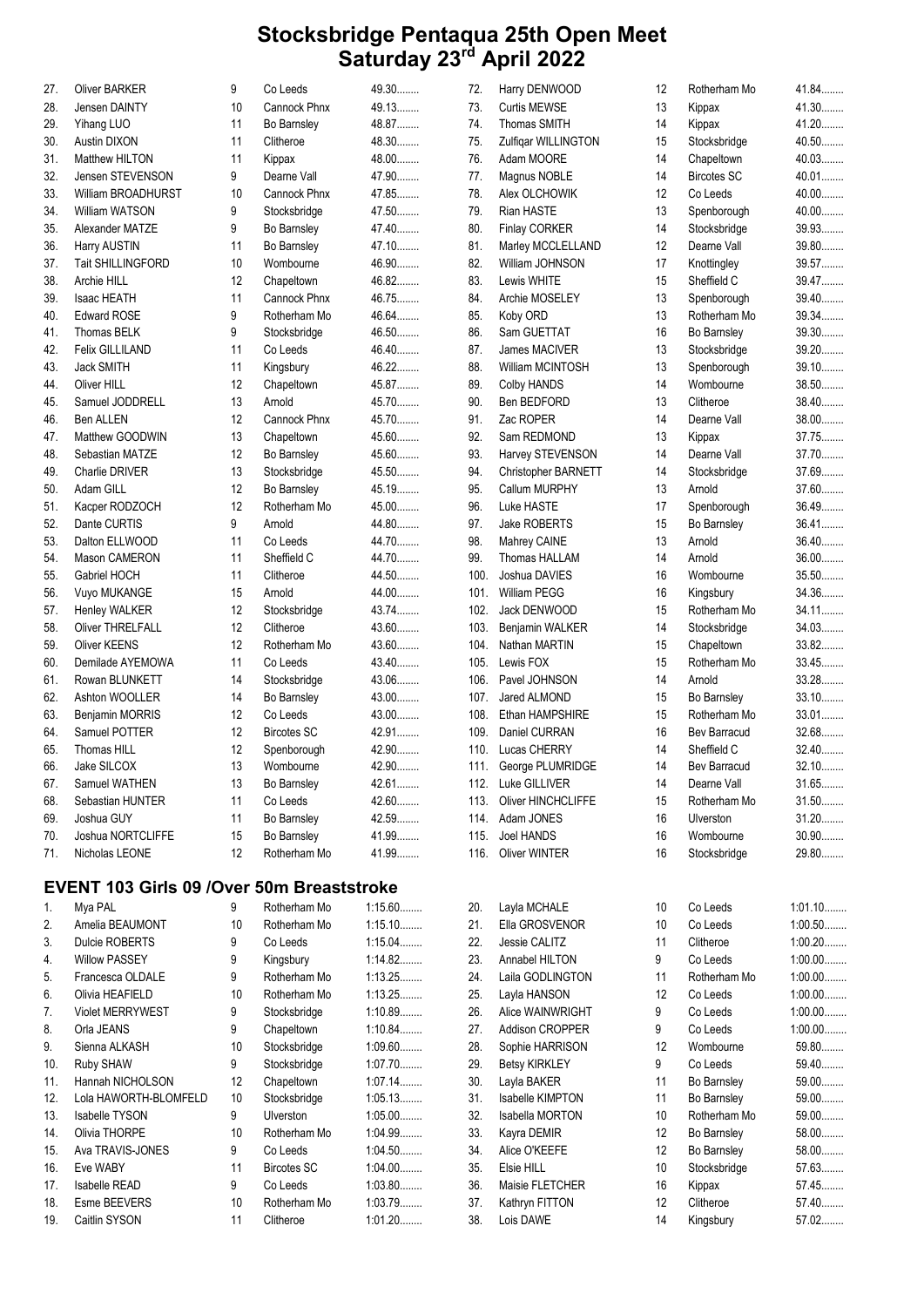| 39.  | Imogen HUGHES           | 12 | Stocksbridge       | 56.99   | 104. | Gracie SAMUELS         | 11              | Wombourne          | 49.10  |
|------|-------------------------|----|--------------------|---------|------|------------------------|-----------------|--------------------|--------|
| 40.  | Emma DEEKS              | 10 | Rotherham Mo       | 56.78   | 105. | Naomi WAKELING         | 14              | Bo Barnsley        | 49.00  |
| 41.  | Bethany MONKHOUSE       | 13 | Stocksbridge       | 56.62   | 106. | Sophie CHURMS          | 12 <sup>2</sup> | Dearne Vall        | 49.00  |
| 42.  | Elizabeth NUTTER        | 9  | Co Leeds           | 56.50   | 107. | Freya WALLISS          | 15              | Stocksbridge       | 48.95  |
| 43.  | Mary-Ada HUDSON-BOLD    | 11 | Co Leeds           | 56.40   | 108. | Ursula CARROLL         | 10              | Stocksbridge       | 48.88  |
| 44.  | Amelia FINNIE           | 11 | Rotherham Mo       | 56.31   | 109. | Elspeth KNOWLES        | 11              | Co Leeds           | 48.60  |
| 45.  | Evie-Rose TOPPING       | 11 | Co Leeds           | 56.30   | 110. | <b>Lily WILLIAMS</b>   | 13              | Stocksbridge       | 48.50  |
| 46.  | Faith HALL              | 15 | Chapeltown         | 56.30   | 111. | Grace WABY             | 12              | <b>Bircotes SC</b> | 48.47  |
| 47.  | Lola MORTON             | 11 | Clitheroe          | 56.10   | 112. | <b>Holly SEVERN</b>    | 12              | Bo Barnsley        | 48.34  |
| 48.  | Olivia BYRNE            | 9  | Bo Barnsley        | 56.07   | 113. | Layla HOLMES           | 12              | Chapeltown         | 48.23  |
|      | Beaux DELLAWAY          | 9  | Cannock Phnx       | 55.94   | 114. | <b>Grace CLARKE</b>    | 12              | Sheffield C        | 48.16  |
| 49.  |                         |    |                    |         |      |                        |                 |                    | 48.10  |
| 50.  | Ellie ASHTON            | 12 | Chapeltown         | 55.93   | 115. | Lily-Mae HARPER        | 13              | Dearne Vall        |        |
| 51.  | Tate FOX                | 10 | <b>Bircotes SC</b> | 55.80   | 116. | Lauren WOOD            | 10              | Stocksbridge       | 48.03  |
| 52.  | Mia IBBESON             | 11 | Bo Barnsley        | 55.64   | 117. | Abigail LONGDON        | 12              | Bo Barnsley        | 48.00  |
| 53.  | Erin GIBB               | 11 | Stocksbridge       | 55.50   | 118. | Sravyasri BALASA       | 14              | Sheffield C        | 47.94  |
| 54.  | Lillay BOWER            | 11 | Stocksbridge       | 55.50   | 119. | Neve BURTON            | 15              | Clitheroe          | 47.90  |
| 55.  | <b>Isobel KEENS</b>     | 10 | Rotherham Mo       | 55.40   | 120. | Molly BRADLEY          | 11              | Arnold             | 47.83  |
| 56.  | Neve GAFFNEY            | 13 | Dearne Vall        | 55.20   | 121. | Rebekah JONES          | 11              | Bo Barnsley        | 47.78  |
| 57.  | <b>Isla DIMITRI</b>     | 11 | Rotherham Mo       | 55.20   | 122. | Kate JONES             | 11              | Co Leeds           | 47.50  |
| 58.  | Alice DOHERTY           | 12 | Rotherham Mo       | 55.10   | 123. | Heidi-Mai GUEST        | 12              | Kingsbury          | 47.46  |
| 59.  | Florence NOBLE          | 11 | <b>Bircotes SC</b> | 54.80   | 124. | Eloise WALMSLEY        | 12 <sup>2</sup> | Clitheroe          | 47.30  |
| 60.  | Raya PRODANOVA          | 12 | Co Leeds           | 54.30   | 125. | <b>Neve RIMMINGTON</b> | 14              | Dearne Vall        | 47.20  |
| 61.  | <b>Scarlett WALLISS</b> | 12 | Stocksbridge       | 54.07   | 126. | Daisy BRANNEN          | 12              | Co Leeds           | 47.10  |
|      |                         |    |                    |         |      |                        |                 |                    | 47.09  |
| 62.  | <b>Ruby SEVERN</b>      | 13 | Bo Barnsley        | 53.65   |      | 127. Autumn DAVIS      | 12              | Bo Barnsley        |        |
| 63.  | Sally PEARSON           | 15 | Knottingley        | 53.30   | 128. | Evie BOND              | 11              | Cannock Phnx       | 46.99  |
| 64.  | Olivia MITCHELL         | 11 | Stocksbridge       | 53.30   | 129. | <b>Holly JONES</b>     | 13              | Stocksbridge       | 46.71  |
| 65.  | Lucy GRAYSTON           | 11 | Clitheroe          | 53.30   | 130. | <b>Isabel SMITH</b>    | 17              | Stocksbridge       | 46.50  |
| 66.  | Amy COWLISHAW           | 13 | Stocksbridge       | $53.20$ | 131. | <b>Isobel WATSON</b>   | 14              | Dearne Vall        | 46.30  |
| 67.  | Florence HITCHENOR      | 10 | Co Leeds           | 52.87   | 132. | Sophia YU              | 12              | Co Manch Aq        | 46.19. |
| 68.  | Shreya SHAIJU           | 14 | Stocksbridge       | 52.50   | 133. | Hannah CROKER          | 14              | <b>Bircotes SC</b> | 46.16  |
| 69.  | Layla WRIGHT            | 14 | Stocksbridge       | 52.34   | 134. | Alisha CAMERON         | 12 <sup>2</sup> | Sheffield C        | 45.85  |
| 70.  | Orla HERBERT            | 12 | Spenborough        | 52.30   | 135. | Francesca HADFIELD     | 14              | Bo Barnsley        | 45.62  |
| 71.  | Layla MANSELL-SMITH     | 11 | Co Leeds           | 52.26   | 136. | Lola-Belle BROWNING    | 13              | Wombourne          | 45.60  |
| 72.  | Eva BAKER               | 10 | Cannock Phnx       | 52.25   | 137. | <b>Lily BARRETT</b>    | 15              | Rotherham Mo       | 45.60  |
| 73.  | Eleanor GRIFFIN         | 13 | Dearne Vall        | $52.20$ | 138. | Sofia KENTZER          | 14              | Chapeltown         | 45.52  |
| 74.  | Lili Mae DELLAWAY       | 13 | Cannock Phnx       | 52.20   | 139. | Daisy DICKIE           | 11              | Sheffield C        | 45.33  |
|      |                         | 10 |                    | 52.20   |      |                        |                 |                    | 45.30  |
| 75.  | Imogen HARSLEY          |    | Co Leeds           |         | 140. | Purdy ROBERTS          | 13              | Bo Barnsley        |        |
| 76.  | Isabella STOICESCU      | 10 | Co Leeds           | 52.10   |      | 141. Grace FORD        | 13              | Bo Barnsley        | 45.20  |
| 77.  | Paige BAGSHAW           | 10 | Arnold             | $52.10$ | 142. | <b>Isabel MARTIN</b>   | 12              | Chapeltown         | 45.14. |
| 78.  | Davieleigh FARMERY      | 14 | Bo Barnsley        | 52.00   |      | 143. Saskia WHITE      | 13              | Sheffield C        | 45.00  |
| 79.  | Sofiia SHKURATSKA       | 14 | Bo Barnsley        | 52.00   | 144. | Isabel WARRINER        | 16              | Chapeltown         | 44.94  |
| 80.  | Megan SAVILLE           | 11 | Co Leeds           | 51.70   | 145. | Ami PARKER             | 14              | Chapeltown         | 44.88  |
| 81.  | Grace CHERRY            | 12 | Sheffield C        | 51.65   | 146. | I COOPER-DRABBLE       | 12              | Sheffield C        | 44.82  |
| 82.  | Olivia WELLS            | 11 | Co Leeds           | 51.60   | 147. | Grace HUGHES           | 17              | Stocksbridge       | 44.80  |
| 83.  | <b>Holly DEEKS</b>      | 12 | Rotherham Mo       | 51.55   | 148. | Amelia THEOBALD        | 16              | Stocksbridge       | 44.50  |
| 84.  | Megan JACKSON-OATES     | 11 | Arnold             | 50.88   | 149. | Gabrielle CAESAR       | 13              | Arnold             | 44.40  |
| 85.  | Ebony BURTON            | 12 | Dearne Vall        | 50.70   | 150. | Matilda BRAITHWAITE    | 11              | Co Leeds           | 44.40  |
| 86.  | Rosie COPLEY            | 11 | Kippax             | $50.50$ | 151. | Annabel GALBRAITH      | 11              | Co Leeds           | 44.40  |
| 87.  | Abigail BETTS           | 12 | <b>Bircotes SC</b> | $50.40$ | 152. | Elin WATKINS           | 13              | <b>Bircotes SC</b> | 43.90  |
|      | Neve LYNCH              | 12 |                    |         |      |                        |                 |                    | 43.80  |
| 88.  |                         |    | Rotherham Mo       | 50.40   | 153. | Esme HAYS              | 14              | Bo Barnsley        |        |
| 89.  | Millie HERBERT          | 11 | Bo Barnsley        | 50.40   | 154. | Matilda BIRCHALL       | 13              | Lancaster          | 43.79  |
| 90.  | Sophie SMITH            | 10 | Sheffield C        | $50.30$ | 155. | Layla NEWTON           | 13              | Clitheroe          | 43.60  |
| 91.  | Stansie CROWE           | 11 | <b>Bircotes SC</b> | $50.01$ | 156. | Edith SCANLAN          | 14              | Clitheroe          | 42.90  |
| 92.  | Imogen CLARKSON         | 11 | Clitheroe          | $50.00$ | 157. | Eleanor HILL           | 14              | Spenborough        | 42.90  |
| 93.  | Hollie HAGUE            | 13 | Chapeltown         | 49.97   | 158. | Aine WALSH             | 14              | Stocksbridge       | 41.95  |
| 94.  | Lily O'BRIEN            | 12 | Bo Barnsley        | 49.91   | 159. | Lucy CURRAN            | 13              | Bev Barracud       | 41.14. |
| 95.  | Isabella JUSTHAM        | 11 | Co Leeds           | 49.90   | 160. | Jamie-Leigh TYSON      | 15              | Ulverston          | 40.10  |
| 96.  | Georgia HALLAM          | 11 | Arnold             | 49.80   | 161. | Meredith GREGORY       | 15              | Bo Barnsley        | 40.08  |
| 97.  | Alex HOLMES             | 14 | Clitheroe          | 49.70   | 162. | Kloe EADE              | 15              | Bo Barnsley        | 40.01  |
| 98.  | Eve MOXON               | 13 | Knottingley        | 49.70   | 163. | Sophia FIDLER          | 15              | Radford            | 39.78  |
| 99.  | Bethan THOMAS           | 13 | Bo Barnsley        | 49.56   | 164. | Abigail SMITH          | 16              | Stocksbridge       | 39.70  |
| 100. | Sophie GREAVES          | 11 | Bo Barnsley        | 49.47   | 165. | Keira BENWELL          | 15              | Kingsbury          | 39.50  |
|      |                         |    | Sheffield C        |         |      |                        |                 |                    | 38.93  |
| 101. | Dishita BEHAL           | 14 |                    | 49.31   | 166. | Scarlett DARLINGTON    | 16              | Stocksbridge       |        |
| 102. | Ellie HASTE             | 14 | Spenborough        | 49.30   | 167. | Phoebe MCNICHOLAS      | 17              | Stocksbridge       | 35.37  |
| 103. | Hannah BROWN            | 11 | Co Leeds           | 49.15   |      |                        |                 |                    |        |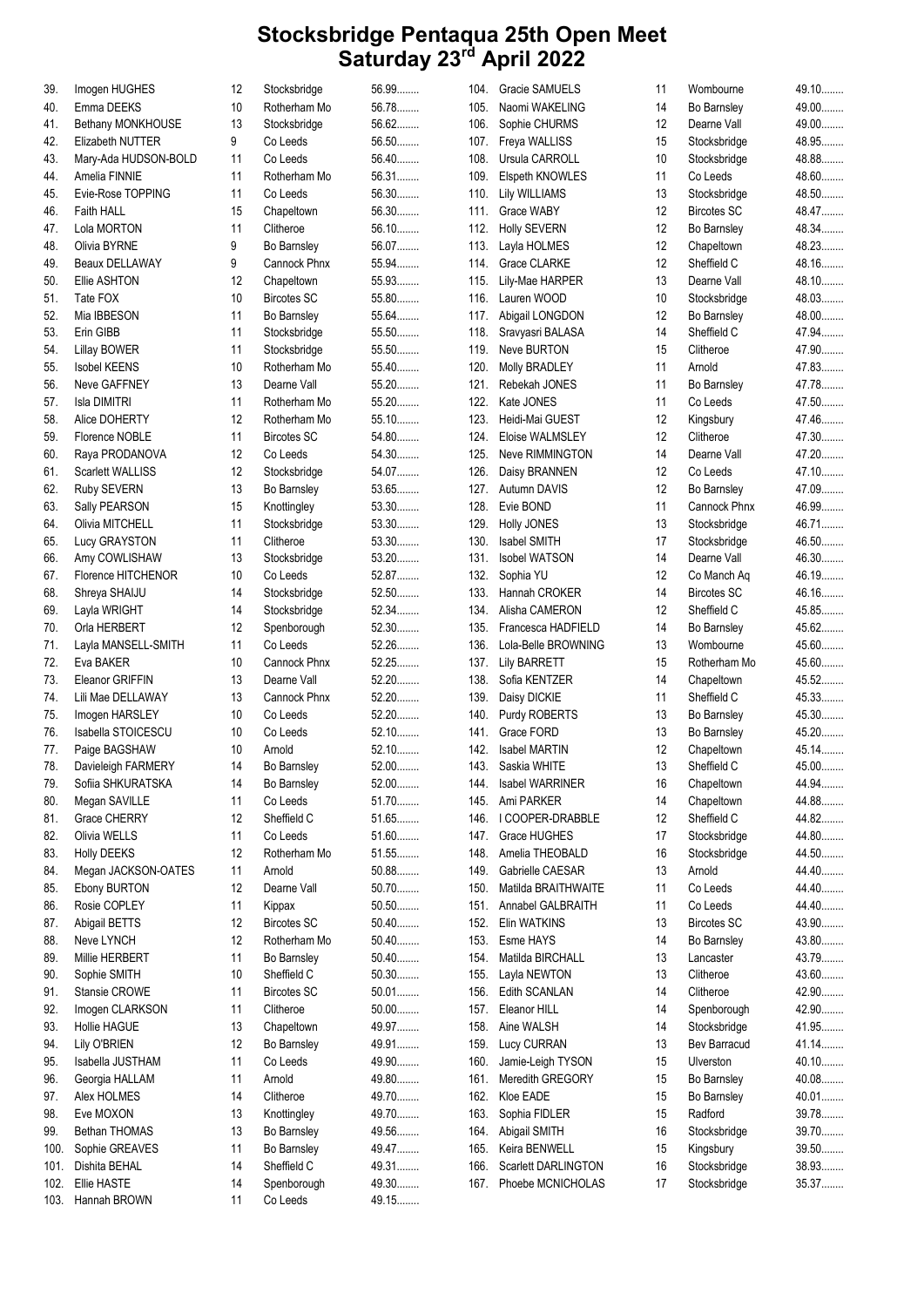#### EVENT 104 Boys 09 /Over 100m Breaststroke

| 1.  | Jacob DYER              | 9  | Co Leeds           | 2:20.50   |
|-----|-------------------------|----|--------------------|-----------|
| 2.  | Ethan BARRETT           | 13 | Rotherham Mo       | 2:18.25   |
| 3.  | Stanley WEBB            | 12 | Rotherham Mo       | 2:17.00   |
| 4.  | Gabriel HOCH            | 11 | Clitheroe          | 2:16.50   |
| 5.  | Alexander WRIGHT        | 10 | Stocksbridge       | 2:10.50   |
| 6.  | <b>Tyler RAVEN</b>      | 9  | Co Leeds           | 2:10.00   |
| 7.  | Olaf GRUDOWSKI          | 10 | Co Leeds           | $2:10.00$ |
| 8.  | <b>William FINNIE</b>   | 9  | Rotherham Mo       | 2:10.00   |
| 9.  | George JONES            | 9  | Co Leeds           | $2:10.00$ |
| 10. | Kacper RODZOCH          | 12 | Rotherham Mo       | 2:10.00   |
| 11. | <b>Edward ROSE</b>      | 9  | Rotherham Mo       | 2:05.80   |
| 12. | Jensen STEVENSON        | 9  | Dearne Vall        | 2:04.00   |
| 13. | Alfred BIRCH            | 9  | Stocksbridge       | 2:02.50   |
| 14. | <b>Oliver MOFFAT</b>    | 11 | Stocksbridge       | 2:02.50   |
| 15. | Oliver CETTI            | 10 | Arnold             | 2:00.90   |
| 16. | <b>Tao PAWSON</b>       | 12 | Stocksbridge       | $2:00.50$ |
| 17. | Felix GILLILAND         | 11 | Co Leeds           | 2:00.26   |
| 18. | Sebastian HUNTER        | 11 | Co Leeds           | $2:00.00$ |
| 19. | William WATSON          | 9  | Stocksbridge       | 1:58.50   |
| 20. | <b>Thomas BELK</b>      | 9  | Stocksbridge       | 1:58.50   |
| 21. | Freddie COOKE - SOUTH   | 10 | Bo Barnsley        | $1:58.00$ |
| 22. | Dante CURTIS            | 9  | Arnold             | 1:57.50   |
| 23. | Myles MCMAHON           | 11 | Stocksbridge       | 1:57.50   |
| 24. | Oliver MOORE            | 12 | Stocksbridge       | $1:56.20$ |
| 25. | Jake SILCOX             | 13 | Wombourne          | $1:56.10$ |
| 26. | Isaac-Jae JACKSON       | 12 | Stocksbridge       | 1:56.10   |
| 27. | Demilade AYEMOWA        | 11 | Co Leeds           | $1:55.10$ |
| 28. | Matthew HOWCROFT        | 11 | Kippax             | 1:54.54   |
| 29. | George BURTON           | 12 | Clitheroe          | 1:54.10   |
| 30. | <b>Oliver THRELFALL</b> | 12 | Clitheroe          | 1:53.40   |
| 31. | Mason CAMERON           | 11 | Sheffield C        | 1:53.37   |
| 32. | Harry KING              | 12 | <b>Bircotes SC</b> | $1:53.00$ |
| 33. | <b>Matthew CARTER</b>   | 13 | Stocksbridge       | 1:52.70   |
| 34. | Harry AUSTIN            | 11 | Bo Barnsley        | $1:52.40$ |
| 35. | Divyam BEHAL            | 12 | Sheffield C        | 1:52.10   |
| 36. | Alexander JOHNSON       | 11 | Knottingley        | $1:52.00$ |
| 37. | Alec BIRCHALL           | 10 | Lancaster          | 1:51.71   |
| 38. | Luke PURNELL            | 11 | Cannock Phnx       | $1:50.14$ |
| 39. | Samuel WATHEN           | 13 | Bo Barnsley        | $1:50.00$ |
| 40. | Archie MOSELEY          | 13 | Spenborough        | 1:49.90   |
| 41. | Nicholas LEONE          | 12 | Rotherham Mo       | 1:49.84   |

#### EVENT 105 Girls 09 /Over 100m Butterfly

| $\mathbf{1}$ . | Olivia WELLS        | 11              | Co Leeds           | $2:00.00$ |
|----------------|---------------------|-----------------|--------------------|-----------|
| 2.             | <b>Isobel KEENS</b> | 10 <sup>1</sup> | Rotherham Mo       | 1:58.47   |
| 3.             | Alana SAMPSON       | 10              | Spenborough        | 1:55.90   |
| 4.             | Abigail LONGDON     | 12              | Bo Barnsley        | $1:55.00$ |
| 5.             | Evie-Rose TOPPING   | 11              | Co Leeds           | $1:50.00$ |
| 6.             | Isabella JUSTHAM    | 11              | Co Leeds           | $1:48.40$ |
| 7.             | Elisah GOWARD       | 12              | Spenborough        | 1.46.69   |
| 8.             | Alex TIGGARDINE     | 13              | Bo Barnsley        | 1:46.30   |
| 9.             | Ursula CARROLL      | 10              | Stocksbridge       | 1:45.50   |
| 10.            | Stansie CROWE       | 11              | <b>Bircotes SC</b> | $1:45.20$ |
| 11.            | Lucy WAINWRIGHT     | 11              | Co Leeds           | $1:45.00$ |
| 12.            | Tate FOX            | 10 <sup>1</sup> | <b>Bircotes SC</b> | 1:44.70   |
| 13.            | Alisha CAMERON      | 12 <sup>°</sup> | Sheffield C        | 1:44.50   |
| 14.            | Neve LYNCH          | 12 <sup>°</sup> | Rotherham Mo       | $1:42.00$ |
| 15.            | Eloise WALMSLEY     | 12 <sup>°</sup> | Clitheroe          | $1:41.00$ |
| 16.            | Layla WRIGHT        | 14              | Stocksbridge       | $1:40.20$ |
| 17.            | Megan JACKSON-OATES | 11              | Arnold             | $1:39.74$ |
| 18.            | Abigail BETTS       | 12              | Bircotes SC        | $1:39.60$ |
| 19.            | Grace WABY          | 12 <sup>°</sup> | <b>Bircotes SC</b> | $1:35.00$ |
| 20.            | Hannah BURNS        | 13              | Spenborough        | 1:34.20   |
| 21.            | <b>Grace CHERRY</b> | 12              | Sheffield C        | 1:33.86   |

| 42.        | Zulfiqar WILLINGTON         | 15 | Stocksbridge       | 1:48.06   |
|------------|-----------------------------|----|--------------------|-----------|
| 43.        | Dimosthenis MAGOULAS        | 11 | Bo Barnsley        | 1:48.00   |
| 44.        | Harry DENWOOD               | 12 | Rotherham Mo       | 1:47.04   |
| 45.        | <b>Thomas PICKERING</b>     | 12 | Chapeltown         | 1:46.74   |
| 46.        | <b>Ryley PURVIS</b>         | 14 | Stocksbridge       | 1:46.50   |
| 47.        | Charlie DRIVER              | 13 | Stocksbridge       | 1:46.50   |
| 48.        | Matthew JOHNSON             | 13 | Knottingley        | 1:46.50   |
| 49.        | <b>Finlay MCINTOSH</b>      | 11 | Spenborough        | $1:45.70$ |
| 50.        | Ryan MILNER                 | 12 | Co Leeds           | $1:45.00$ |
| 51.        | Thomas SMITH                | 14 | Kippax             | 1:44.90   |
| 52.        | Samuel POTTER               | 12 | <b>Bircotes SC</b> | $1:44.40$ |
| 53.        | Alexander MATZE             | 9  | Bo Barnsley        | 1:44.20   |
| 54.        | Sebastian MATZE             | 12 | Bo Barnsley        | 1:42.55   |
| 55.        | Matthew BELK                | 11 | Stocksbridge       | 1:41.99   |
| 56.        | <b>AHMET YESIL</b>          | 9  | Arnold             | $1:41.00$ |
| 57.        | Mahrey CAINE                | 13 | Arnold             | 1:40.70   |
| 58.        | Oliver KEENS                | 12 | Rotherham Mo       | $1:40.00$ |
| 59.        | Thomas HILL                 | 12 | Spenborough        | 1:39.65   |
| 60.        | Joshua NORTCLIFFE           | 15 | Bo Barnsley        | $1:38.80$ |
| 61.        | Finlay CORKER               | 14 | Stocksbridge       | 1:37.07   |
| 62.        | Benjamin BUSH               | 15 | Spenborough        | 1:36.52   |
| 63.        | Samuel JODDRELL             | 13 | Arnold             | $1:35.90$ |
| 64.        | George HILL                 | 13 | Sheffield C        | $1:35.54$ |
| 65.        | <b>Elliot ROBERTS-CUTTS</b> | 13 | Chapeltown         | 1:34.55   |
| 66.        | Adam MOORE                  | 14 | Chapeltown         | 1:33.03   |
| 67.        | Harvey STEVENSON            | 14 | Dearne Vall        | $1:32.00$ |
| 68.        | Rowan BLUNKETT              | 14 | Stocksbridge       | $1:31.80$ |
| 69.        | Jacob BROOMFIELD            | 16 | Chapeltown         | 1:29.89   |
| 70.        | Archie KING                 | 15 | <b>Bircotes SC</b> | 1:27.80   |
| 71.        | George PLUMRIDGE            | 14 | Bev Barracud       | $1:27.40$ |
| 72.        | Christopher BARNETT         | 14 | Stocksbridge       | 1:25.56   |
| 73.        | Noah KEETLEY                | 16 | Arnold             | $1:25.00$ |
| 74.        | Nathan MARTIN               | 15 | Chapeltown         | 1:22.68   |
| 75.        | Benjamin WALKER             | 14 | Stocksbridge       | 1:21.72   |
| 76.        | Jared ALMOND                | 15 | Bo Barnsley        | 1:21.67   |
| 77.        | <b>Harrison DEEKS</b>       | 15 | Rotherham Mo       | 1:21.65   |
| 78.        | <b>Bradley WILSON</b>       | 16 | Chapeltown         | $1:19.80$ |
| 79.        | Connor ROBINSON             | 19 | Chapeltown         | 1:16.09   |
| 80.        | Joseph MARKHAM              | 25 | Sheffield C        | $1:15.80$ |
| 81.        | George UPTON                | 14 | Kingsbury          | 1:14.26   |
| 82.        | <b>Finley MCNICHOLAS</b>    | 15 | Stocksbridge       | $1:12.06$ |
|            |                             |    |                    |           |
| 22.        | Sophia YU                   | 12 | Co Manch Aq        | 1:33.32   |
| 23.<br>24. | Olivia SWEETING             | 14 | Bo Barnsley        | 1:31.47   |
|            | Tori EDGE                   | 13 | Kingsbury          | 1:29.50   |
| 25.        | Ella WHEATER-LOWE           | 11 | Arnold             | 1:28.34   |
| 26.        | Francesca HADFIELD          | 14 | Bo Barnsley        | 1:26.56   |
| 27.        | Eve MOXON                   | 13 | Knottingley        | $1:26.40$ |

| 25. | Ella WHEATER-LOWE      | 11 | Arnold       | 1:28.34   |
|-----|------------------------|----|--------------|-----------|
| 26. | Francesca HADFIELD     | 14 | Bo Barnsley  | 1:26.56   |
| 27. | Eve MOXON              | 13 | Knottingley  | $1:26.40$ |
| 28. | <b>Neve RIMMINGTON</b> | 14 | Dearne Vall  | $1:24.00$ |
| 29. | Lucy CASSON            | 14 | Sheffield C  | 1:23.57   |
| 30. | Ella WHITELEY          | 16 | Knottingley  | 1:23.13   |
| 31. | Ella BEESON            | 14 | Cannock Phnx | 1:22.56   |
| 32. | Poppy TYSON            | 14 | Ulverston    | $1:20.10$ |
| 33. | Purdy ROBERTS          | 13 | Bo Barnsley  | 1:19.79   |
| 34. | Esme HAYS              | 14 | Bo Barnsley  | 1:19.78   |
| 35. | Matilda MCKINNIE       | 16 | Stocksbridge | 1:18.93   |
| 36. | <b>Jessica GARBUTT</b> | 14 | Rotherham Mo | 1:17.10   |
| 37. | Sophia FIDLER          | 15 | Radford      | 1:14.21   |
| 38. | Libby HILL             | 16 | Chapeltown   | 1:13.92   |
| 39. | Kloe EADE              | 15 | Bo Barnsley  | $1:13.00$ |
| 40. | <b>Holly THOMAS</b>    | 17 | Sheffield C  | 1:12.86   |
| 41. | Lily SMITH             | 17 | Ulverston    | $1:10.20$ |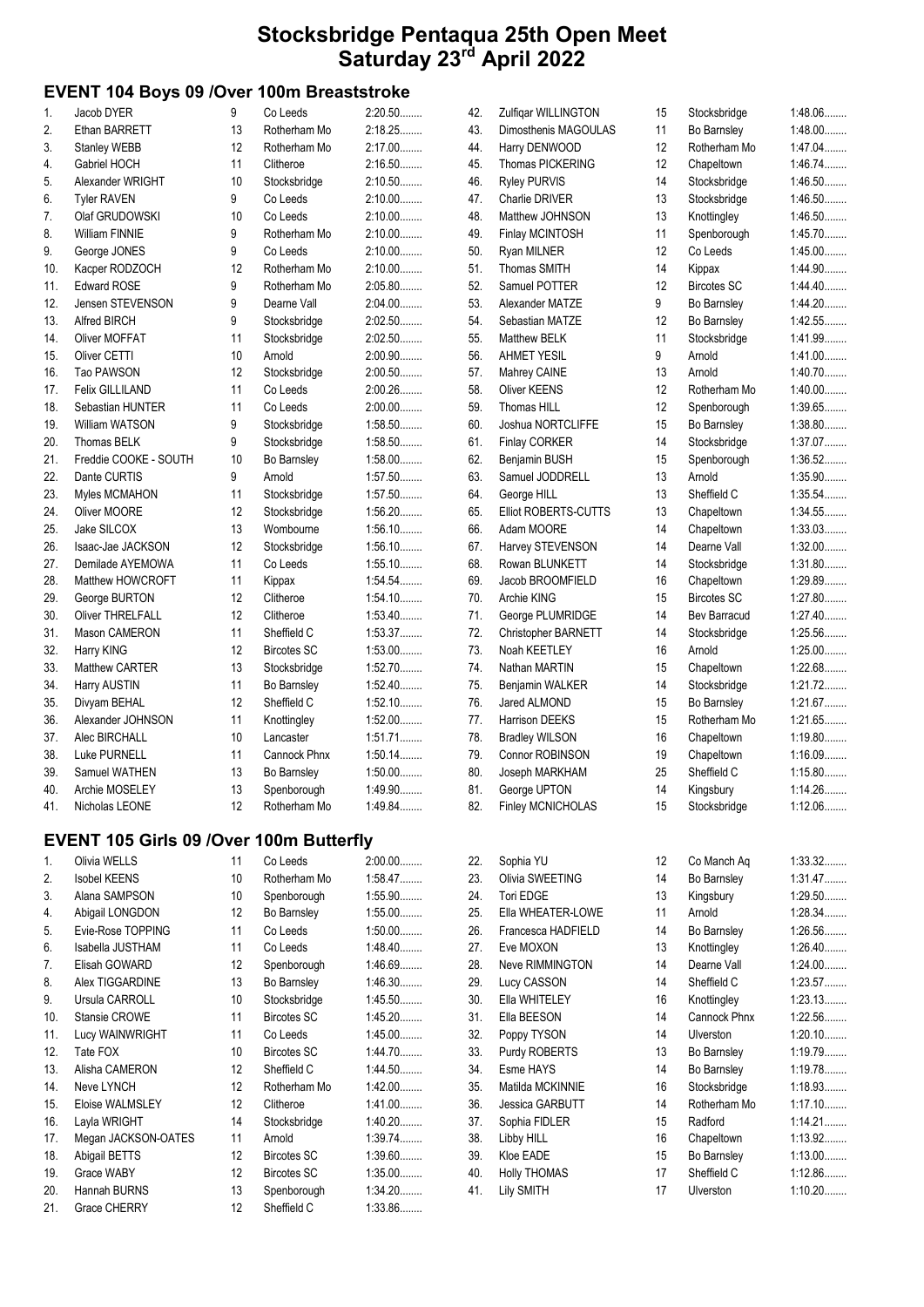## EVENT 106 Boys 09 Yrs/Over 50m Butterfly

| $\mathbf{1}$ . | <b>Riley BURTON</b>      | 10 | Dearne Vall        | $1:15.00$ | 48. | Samuel POTTER         | 12 | <b>Bircotes SC</b> | 42.90   |
|----------------|--------------------------|----|--------------------|-----------|-----|-----------------------|----|--------------------|---------|
| 2.             | Myles MCMAHON            | 11 | Stocksbridge       | 1:13.44   | 49. | Joshua NORTCLIFFE     | 15 | Bo Barnsley        | 42.47   |
| 3.             | George JONES             | 9  | Co Leeds           | 1:10.70   | 50. | Gabriel HOCH          | 11 | Clitheroe          | 42.10   |
| 4.             | Tao PAWSON               | 12 | Stocksbridge       | $1:08.50$ | 51. | Harry DENWOOD         | 12 | Rotherham Mo       | 41.29   |
| 5.             | Ethan MEWSE              | 11 | Co Leeds           | $1:03.60$ | 52. | Oliver KEENS          | 12 | Rotherham Mo       | 41.20   |
| 6.             | Hayden JONES             | 9  | Cannock Phnx       | 1:02.94   | 53. | Finlay CORKER         | 14 | Stocksbridge       | $40.50$ |
| 7.             | George THORNHILL         | 10 | Stocksbridge       | 1:01.60   | 54. | Mahrey CAINE          | 13 | Arnold             | 40.30   |
| 8.             | <b>Tyler RAVEN</b>       | 9  | Co Leeds           | $1:00.00$ | 55. | James MACIVER         | 13 | Stocksbridge       | $40.00$ |
| 9.             | Jacob HARNESS            | 12 | <b>Bircotes SC</b> | 59.32     | 56. | Thomas HALLAM         | 14 | Arnold             | 39.50   |
| 10.            | Oscar HUSSEY             | 10 | Co Leeds           | 59.17     | 57. | Thomas HILL           | 12 | Spenborough        | 39.39   |
| 11.            | Freddie COOKE - SOUTH    | 10 | Bo Barnsley        | 59.00     | 58. | <b>Jake ROBERTS</b>   | 15 | Bo Barnsley        | 39.25   |
| 12.            | Henley WALKER            | 12 | Stocksbridge       | 57.62     | 59. | Ben BEDFORD           | 13 | Clitheroe          | 39.20   |
| 13.            | Harry FINAZZO            | 11 | Cannock Phnx       | 56.91     | 60. | <b>Thomas SMITH</b>   | 14 | Kippax             | 39.20   |
| 14.            | Jensen STEVENSON         | 9  | Dearne Vall        | 56.20     | 61. | Ethan HAMPSHIRE       | 15 | Rotherham Mo       | 39.11   |
| 15.            | Xavier BURFIELD          | 10 | Dearne Vall        | 55.40     | 62. | George HILL           | 13 | Sheffield C        | 38.94   |
| 16.            | Jacob MELLORS            | 9  | Kingsbury          | 55.20     | 63. | Alex OLCHOWIK         | 12 | Co Leeds           | 38.90   |
| 17.            | Joshua GUY               | 11 | Bo Barnsley        | 55.00     | 64. | Harvey STEVENSON      | 14 | Dearne Vall        | 38.40   |
| 18.            | <b>Oliver BARKER</b>     | 9  | Co Leeds           | 55.00     | 65. | Rowan BLUNKETT        | 14 | Stocksbridge       | 37.86   |
| 19.            | Dalton ELLWOOD           | 11 | Co Leeds           | 54.40     | 66. | Sam REDMOND           | 13 | Kippax             | 37.80   |
| 20.            | Oliver CETTI             | 10 | Arnold             | 54.10     | 67. | Callum MURPHY         | 13 | Arnold             | 37.20   |
| 21.            | William FINNIE           | 9  | Rotherham Mo       | 53.88     | 68. | Noah KEETLEY          | 16 | Arnold             | 36.10   |
| 22.            | <b>Edward ROSE</b>       | 9  | Rotherham Mo       | $53.00$   | 69. | Declan GODDARD        | 18 | Dearne Vall        | 35.80   |
| 23.            | <b>Tait SHILLINGFORD</b> | 10 | Wombourne          | 51.70     | 70. | Koby ORD              | 13 | Rotherham Mo       | $35.52$ |
| 24.            | Ethan BARRETT            | 13 | Rotherham Mo       | 51.40     | 71. | Magnus NOBLE          | 14 | <b>Bircotes SC</b> | $35.22$ |
| 25.            | William BROADHURST       | 10 | Cannock Phnx       | $50.82$   | 72. | William JOHNSON       | 17 | Knottingley        | 34.92   |
| 26.            | Jethro CONTEH            | 9  | Arnold             | 50.60     | 73. | Elliot ROBERTS-CUTTS  | 13 | Chapeltown         | 34.91   |
| 27.            | <b>AHMET YESIL</b>       | 9  | Arnold             | $50.50$   | 74. | Christopher BARNETT   | 14 | Stocksbridge       | 34.90   |
| 28.            | Alexander JOHNSON        | 11 | Knottingley        | $50.40$   | 75. | Benjamin WALKER       | 14 | Stocksbridge       | 34.10.  |
| 29.            | Archie HILL              | 12 | Chapeltown         | 50.39     | 76. | <b>William PEGG</b>   | 16 | Kingsbury          | 33.78   |
| 30.            | Isaac HEATH              | 11 | Cannock Phnx       | 49.10.    | 77. | Lewis WHITE           | 15 | Sheffield C        | 33.38   |
| 31.            | Oliver HILL              | 12 | Chapeltown         | 48.82     | 78. | Luke HASTE            | 17 | Spenborough        | 33.20   |
| 32.            | Jack SMITH               | 11 | Kingsbury          | 48.53     | 79. | Alfie BROOKES         | 15 | Kingsbury          | 32.82   |
| 33.            | Austin DIXON             | 11 | Clitheroe          | 48.30     | 80. | Nathan MARTIN         | 15 | Chapeltown         | 32.66   |
| 34.            | Matthew HOWCROFT         | 11 | Kippax             | 48.24     | 81. | Jacob BROOMFIELD      | 16 | Chapeltown         | 32.47   |
| 35.            | Leo LI                   | 9  | Co Leeds           | 47.70     | 82. | George PLUMRIDGE      | 14 | Bev Barracud       | $32.00$ |
| 36.            | <b>Ryley PURVIS</b>      | 14 | Stocksbridge       | 47.59     | 83. | Sam GUETTAT           | 16 | Bo Barnsley        | 31.68   |
| 37.            | Mason CAMERON            | 11 | Sheffield C        | 47.38     | 84. | Luke GILLIVER         | 14 | Dearne Vall        | 31.38   |
| 38.            | Alexander MATZE          | 9  | Bo Barnsley        | 46.90     | 85. | Benjamin BUSH         | 15 | Spenborough        | $30.70$ |
| 39.            | Ashton WOOLLER           | 14 | Bo Barnsley        | 45.50     | 86. | <b>Bradley WILSON</b> | 16 | Chapeltown         | $30.60$ |
| 40.            | Demilade AYEMOWA         | 11 | Co Leeds           | 45.10     | 87. | Jack DENWOOD          | 15 | Rotherham Mo       | 30.46   |
| 41.            | Sebastian MATZE          | 12 | Bo Barnsley        | 45.00     | 88. | Daniel CURRAN         | 16 | Bev Barracud       | $30.34$ |
| 42.            | Adam GILL                | 12 | Bo Barnsley        | 44.70     | 89. | Joseph MARKHAM        | 25 | Sheffield C        | $30.30$ |
| 43.            | Benjamin MORRIS          | 12 | Co Leeds           | 44.40     | 90. | Oliver HINCHCLIFFE    | 15 | Rotherham Mo       | 29.88   |
| 44.            | Alec BIRCHALL            | 10 | Lancaster          | 44.12     | 91. | Adam JONES            | 16 | Ulverston          | 29.20   |
| 45.            | William UPTON            | 12 | Kingsbury          | 43.66     | 92. | Finley MCNICHOLAS     | 15 | Stocksbridge       | 28.98   |
| 46.            | Charlie DRIVER           | 13 | Stocksbridge       | 43.50     | 93. | Oliver WINTER         | 16 | Stocksbridge       | 28.05   |
| 47.            | Curtis MEWSE             | 13 | Kippax             | 43.20     |     |                       |    |                    |         |
|                |                          |    |                    |           |     |                       |    |                    |         |

## EVENT 107 Girls 09 Yrs/Over 50m Freestyle

| 1.  | <b>Violet MERRYWEST</b> | 9  | Stocksbridge | 1:02.16   |
|-----|-------------------------|----|--------------|-----------|
| 2.  | Dulcie ROBERTS          | 9  | Co Leeds     | $1:00.00$ |
| 3.  | Lily-Rose HAIGH         | 11 | Stocksbridge | 58.89     |
| 4.  | Sienna ALKASH           | 10 | Stocksbridge | 57.46     |
| 5.  | <b>Willow PASSEY</b>    | 9  | Kingsbury    | 56.80     |
| 6.  | Mya PAL                 | 9  | Rotherham Mo | 56.23     |
| 7.  | Ruby SHAW               | 9  | Stocksbridge | 55.58     |
| 8.  | Isabelle READ           | 9  | Co Leeds     | $55.20$   |
| 9.  | Amelia BEAUMONT         | 10 | Rotherham Mo | 55.20     |
| 10. | Alice WAINWRIGHT        | 9  | Co Leeds     | 55.00     |
| 11. | <b>Addison CROPPER</b>  | 9  | Co Leeds     | 54.60     |
| 12. | Olivia HEAFIELD         | 10 | Rotherham Mo | 54.16     |
| 13. | Francesca OLDALE        | 9  | Rotherham Mo | 54.16     |
| 14. | Imogen HUGHES           | 12 | Stocksbridge | 53.80     |
| 15. | <b>Betsy KIRKLEY</b>    | 9  | Co Leeds     | 53.30     |
| 16. | Ava TRAVIS-JONES        | 9  | Co Leeds     | 52.80     |

| 17. | Annabel HILTON        | 9                 | Co Leeds           | $50.00$ |
|-----|-----------------------|-------------------|--------------------|---------|
| 18. | Layla HANSON          | 12                | Co Leeds           | $50.00$ |
| 19. | Lola HAWORTH-BLOMFELD | 10                | Stocksbridge       | 49.94   |
| 20. | Ella GROSVENOR        | 10                | Co Leeds           | 49.70   |
| 21. | Hannah NICHOLSON      | $12 \overline{ }$ | Chapeltown         | 49.20   |
| 22. | Grace DIXON-JONES     | 10                | Cannock Phnx       | 49.16   |
| 23. | Laila GODLINGTON      | 11                | Rotherham Mo       | 48.45   |
| 24. | Olivia THORPE         | 10                | Rotherham Mo       | 48.04   |
| 25. | Isabelle KIMPTON      | 11                | Bo Barnsley        | 47.62   |
| 26. | Orla HERBERT          | $12 \overline{ }$ | Spenborough        | 47.60   |
| 27. | Layla MCHALE          | 10                | Co Leeds           | 46.86   |
| 28. | Mary-Ada HUDSON-BOLD  | 11                | Co Leeds           | 46.80   |
| 29. | Eve WABY              | 11                | <b>Bircotes SC</b> | 46.50   |
| 30. | Orla JEANS            | 9                 | Chapeltown         | 45.82   |
| 31. | <b>Heather WYLIE</b>  | 9                 | Wombourne          | 45.70   |
| 32. | Scarlett WALLISS      | 12                | Stocksbridge       | 45.50   |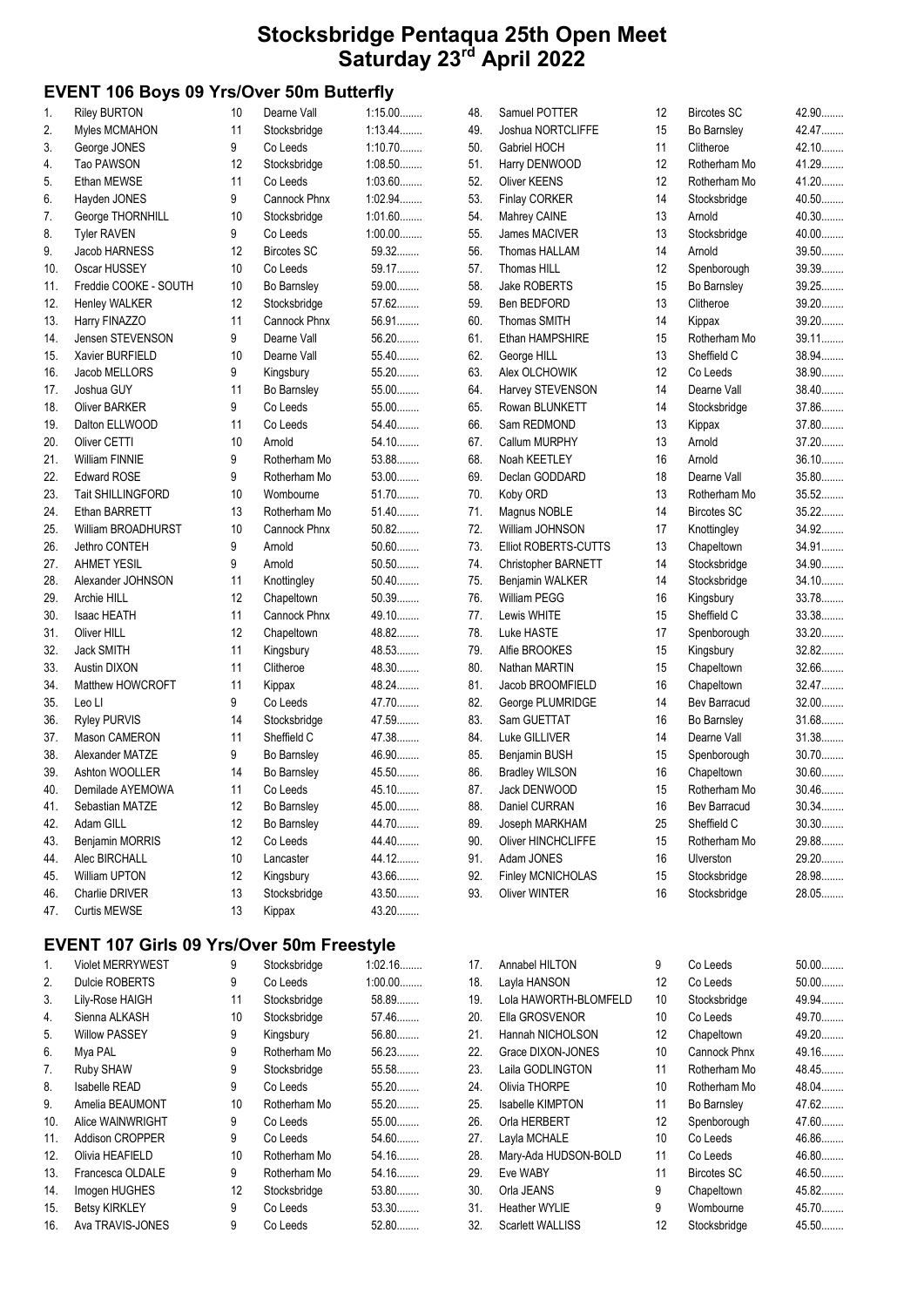| 33. | Eleanor GRIFFIN        | 13 | Dearne Vall        | 45.30   | 99.  | Lucy GRAYSTON           | 11 | Clitheroe          | 37.80     |
|-----|------------------------|----|--------------------|---------|------|-------------------------|----|--------------------|-----------|
| 34. | Alice O'KEEFE          | 12 | Bo Barnsley        | 45.00   | 100. | Charlie WELLS           | 11 | Wombourne          | 37.80     |
| 35. | Isabella STOICESCU     | 10 | Co Leeds           | 44.80   | 101. | Imogen CLARKSON         | 11 | Clitheroe          | 37.80     |
| 36. | Charlotte GOWARD       | 10 | Spenborough        | 44.70   | 102. | Olivia BYRNE            | 9  | Bo Barnsley        | 37.76     |
| 37. | Elsie HILL             | 10 | Stocksbridge       | 44.61   | 103. | Elspeth KNOWLES         | 11 | Co Leeds           | 37.74     |
| 38. | Emma DEEKS             | 10 | Rotherham Mo       | 44.51   | 104. | Olivia SWEETING         | 14 | Bo Barnsley        | 37.64     |
| 39. | Amelia FINNIE          | 11 | Rotherham Mo       | 44.09   | 105. | Ellie HASTE             | 14 | Spenborough        | 37.60     |
|     |                        |    |                    | 43.63   |      |                         |    |                    | 37.44     |
| 40. | <b>Lillay BOWER</b>    | 11 | Stocksbridge       |         | 106. | Millie HERBERT          | 11 | Bo Barnsley        |           |
| 41. | Florence HITCHENOR     | 10 | Co Leeds           | 43.50   | 107. | Martha REDMOND          | 15 | Kippax             | 37.43     |
| 42. | Kayra DEMIR            | 12 | Bo Barnsley        | 43.02   | 108. | Alice DOHERTY           | 12 | Rotherham Mo       | 37.40     |
| 43. | Davieleigh FARMERY     | 14 | <b>Bo Barnsley</b> | 43.00   | 109. | <b>Hollie HAGUE</b>     | 13 | Chapeltown         | 37.36     |
| 44. | Sophie GREAVES         | 11 | Bo Barnsley        | 43.00   | 110. | Shreya SHAIJU           | 14 | Stocksbridge       | 37.31     |
| 45. | Ella JOHNSON           | 9  | Chapeltown         | 42.92   | 111. | Tori EDGE               | 13 | Kingsbury          | 37.25     |
| 46. | Imogen HARSLEY         | 10 | Co Leeds           | 42.80   | 112. | Erin GIBB               | 11 | Stocksbridge       | $37.12$   |
| 47. | Freya WALLISS          | 15 | Stocksbridge       | 42.78   | 113. | Olivia MITCHELL         | 11 | Stocksbridge       | $37.00$   |
| 48. | Bethany MONKHOUSE      | 13 | Stocksbridge       | 42.59   | 114. | Sophie CHURMS           | 12 | Dearne Vall        | 37.00     |
| 49. | Megan SAVILLE          | 11 | Co Leeds           | 42.50   | 115. | Amy GAFFNEY             | 16 | Dearne Vall        | 37.00     |
|     | <b>Isobel KEENS</b>    | 10 | Rotherham Mo       | 42.20   |      | 116. Francesca HADFIELD | 14 | Bo Barnsley        | 36.99     |
| 50. |                        |    |                    |         |      |                         |    |                    |           |
| 51. | Neve GAFFNEY           | 13 | Dearne Vall        | 42.20   |      | 117. Autumn DAVIS       | 12 | Bo Barnsley        | 36.98     |
| 52. | Jessie CALITZ          | 11 | Clitheroe          | 42.10   | 118. | Isabella JUSTHAM        | 11 | Co Leeds           | 36.95     |
| 53. | Isla DIMITRI           | 11 | Rotherham Mo       | 42.10   | 119. | Lauren WOOD             | 10 | Stocksbridge       | 36.93     |
| 54. | <b>Isabelle TYSON</b>  | 9  | Ulverston          | 42.00   |      | 120. Cala WELSH         | 13 | Sheffield C        | 36.90     |
| 55. | Amy COWLISHAW          | 13 | Stocksbridge       | 41.80   | 121. | Neve LYNCH              | 12 | Rotherham Mo       | 36.80     |
| 56. | <b>Ebony BURTON</b>    | 12 | Dearne Vall        | 41.60   | 122. | Kathryn FITTON          | 12 | Clitheroe          | 36.80     |
| 57. | Esme BEEVERS           | 10 | Rotherham Mo       | 41.43   | 123. | Georgia HALLAM          | 11 | Arnold             | 36.50     |
| 58. | Raya PRODANOVA         | 12 | Co Leeds           | 41.43   | 124. | Abigail BETTS           | 12 | <b>Bircotes SC</b> | 36.40     |
| 59. | Caitlin SYSON          | 11 | Clitheroe          | 41.30   | 125. | Sally PEARSON           | 15 | Knottingley        | 36.40     |
|     |                        | 9  | Co Leeds           | 41.20   |      |                         | 14 | Bo Barnsley        | 36.40     |
| 60. | Elizabeth NUTTER       |    |                    |         | 126. | Naomi WAKELING          |    |                    |           |
| 61. | Lily O'BRIEN           | 12 | Bo Barnsley        | 41.15   | 127. | Maisie FLETCHER         | 16 | Kippax             | 36.39     |
| 62. | Hannah BROWN           | 11 | Co Leeds           | 41.10.  | 128. | Annabel GALBRAITH       | 11 | Co Leeds           | 36.30     |
| 63. | Alana SAMPSON          | 10 | Spenborough        | 40.85   | 129. | <b>Lily FOREMAN</b>     | 12 | Sheffield C        | 36.16     |
| 64. | Dishita BEHAL          | 14 | Sheffield C        | 40.81   | 130. | Lois DAWE               | 14 | Kingsbury          | 36.10     |
| 65. | Sravyasri BALASA       | 14 | Sheffield C        | 40.74   | 131. | Ruby SEVERN             | 13 | Bo Barnsley        | 36.09     |
| 66. | Rosie COPLEY           | 11 | Kippax             | 40.70   | 132. | <b>Grace CLARKE</b>     | 12 | Sheffield C        | 35.74     |
| 67. | <b>Isabella MORTON</b> | 10 | Rotherham Mo       | 40.10   | 133. | Lili Mae DELLAWAY       | 13 | Cannock Phnx       | 35.70     |
| 68. | Florence NOBLE         | 11 | <b>Bircotes SC</b> | 40.10   | 134. | Abigail SMITH           | 16 | Stocksbridge       | 35.70     |
| 69. | Layla WRIGHT           | 14 | Stocksbridge       | 40.04   | 135. | Daisy DICKIE            | 11 | Sheffield C        | 35.51     |
|     |                        |    |                    | $40.00$ |      |                         |    |                    | 35.35     |
| 70. | Gracie SAMUELS         | 11 | Wombourne          |         | 136. | Eve MOXON               | 13 | Knottingley        |           |
| 71. | Saskia WHITE           | 13 | Sheffield C        | $40.00$ | 137. | Neve RIMMINGTON         | 14 | Dearne Vall        | 35.20     |
| 72. | <b>Molly BRADLEY</b>   | 11 | Arnold             | 40.00   |      | 138. Eva TURNER         | 10 | Clitheroe          | $35.20$   |
| 73. | Sofiia SHKURATSKA      | 14 | Bo Barnsley        | 39.90   | 139. | Sofia KENTZER           | 14 | Chapeltown         | $35.09$   |
| 74. | Rebekah JONES          | 11 | Bo Barnsley        | 39.71   | 140. | Lucy WIGHTMAN           | 15 | Bo Barnsley        | 35.00     |
| 75. | Violet LAMBE           | 11 | Kippax             | 39.60   | 141. | Heidi-Mai GUEST         | 12 | Kingsbury          | 34.87     |
| 76. | Eva BAKER              | 10 | Cannock Phnx       | 39.56   | 142. | Hannah CROKER           | 14 | <b>Bircotes SC</b> | 34.80     |
| 77. | Beaux DELLAWAY         | 9  | Cannock Phnx       | 39.50   | 143. | Evie BOND               | 11 | Cannock Phnx       | 34.68     |
| 78. | <b>Lily WILLIAMS</b>   | 13 | Stocksbridge       | 39.50   | 144. | Carys BEDFORD           | 14 | Clitheroe          | 34.60     |
|     |                        |    | Wombourne          | 39.50   |      |                         |    |                    | 34.47     |
| 79. | Dora NICOARA           | 11 |                    |         | 145. | Alex TIGGARDINE         | 13 | Bo Barnsley        |           |
| 80. | Kate JONES             | 11 | Co Leeds           | 39.46   | 146. | Lola-Belle BROWNING     | 13 | Wombourne          | 34.40     |
| 81. | Stansie CROWE          | 11 | <b>Bircotes SC</b> | 39.43   | 147. | Elin WATKINS            | 13 | <b>Bircotes SC</b> | 34.27     |
| 82. | Lily-Mae HARPER        | 13 | Dearne Vall        | 39.40   | 148. | Lucy CASSON             | 14 | Sheffield C        | 34.26     |
| 83. | Abigail LONGDON        | 12 | Bo Barnsley        | 39.05   | 149. | Isobel WATSON           | 14 | Dearne Vall        | 34.20     |
| 84. | <b>Holly DEEKS</b>     | 12 | Rotherham Mo       | 38.92   | 150. | Isabel SMITH            | 17 | Stocksbridge       | 34.10     |
| 85. | Lola MORTON            | 11 | Clitheroe          | 38.90   | 151. | Abigail ROWLAND         | 14 | <b>Bircotes SC</b> | 33.90     |
| 86. | Evie-Rose TOPPING      | 11 | Co Leeds           | 38.90   | 152. | Bethan THOMAS           | 13 | Bo Barnsley        | 33.85     |
| 87. | Mia IBBESON            | 11 | Bo Barnsley        | 38.66   | 153. | Astrid CARROLL          | 13 | Stocksbridge       | S13 33.84 |
| 88. | Sophie SMITH           | 10 | Sheffield C        | 38.61   | 154. | Hannah BURNS            | 13 | Spenborough        | 33.80     |
|     |                        |    | Wombourne          | 38.60   |      |                         |    | Clitheroe          | 33.58     |
| 89. | Sophie HARRISON        | 12 |                    |         | 155. | Eloise WALMSLEY         | 12 |                    |           |
| 90. | Tate FOX               | 10 | <b>Bircotes SC</b> | 38.60   | 156. | Isabel MARTIN           | 12 | Chapeltown         | 33.51     |
| 91. | Ellie ASHTON           | 12 | Chapeltown         | 38.50   | 157. | Gabrielle CAESAR        | 13 | Arnold             | 33.40     |
| 92. | Layla MANSELL-SMITH    | 11 | Co Leeds           | 38.31   | 158. | Meredith GREGORY        | 15 | Bo Barnsley        | 33.32     |
| 93. | Paige BAGSHAW          | 10 | Arnold             | 38.30   | 159. | Ella WHITELEY           | 16 | Knottingley        | 33.32     |
| 94. | Ursula CARROLL         | 10 | Stocksbridge       | 38.15   | 160. | Eleanor HILL            | 14 | Spenborough        | 33.10     |
| 95. | <b>Holly SEVERN</b>    | 12 | Bo Barnsley        | 38.07   |      | 161. Alex HOLMES        | 14 | Clitheroe          | 33.10     |
| 96. | Lynne DAWSON           | 54 | Chapeltown         | $38.00$ | 162. | Aine WALSH              | 14 | Stocksbridge       | 33.09     |
| 97. | Freya DENT             | 10 | Spenborough        | 37.97   | 163. | Esme HAYS               | 14 | Bo Barnsley        | 33.00     |
| 98. |                        | 12 | Chapeltown         | 37.85   |      |                         | 14 | Rotherham Mo       | 32.90     |
|     | Layla HOLMES           |    |                    |         |      | 164. Jessica GARBUTT    |    |                    |           |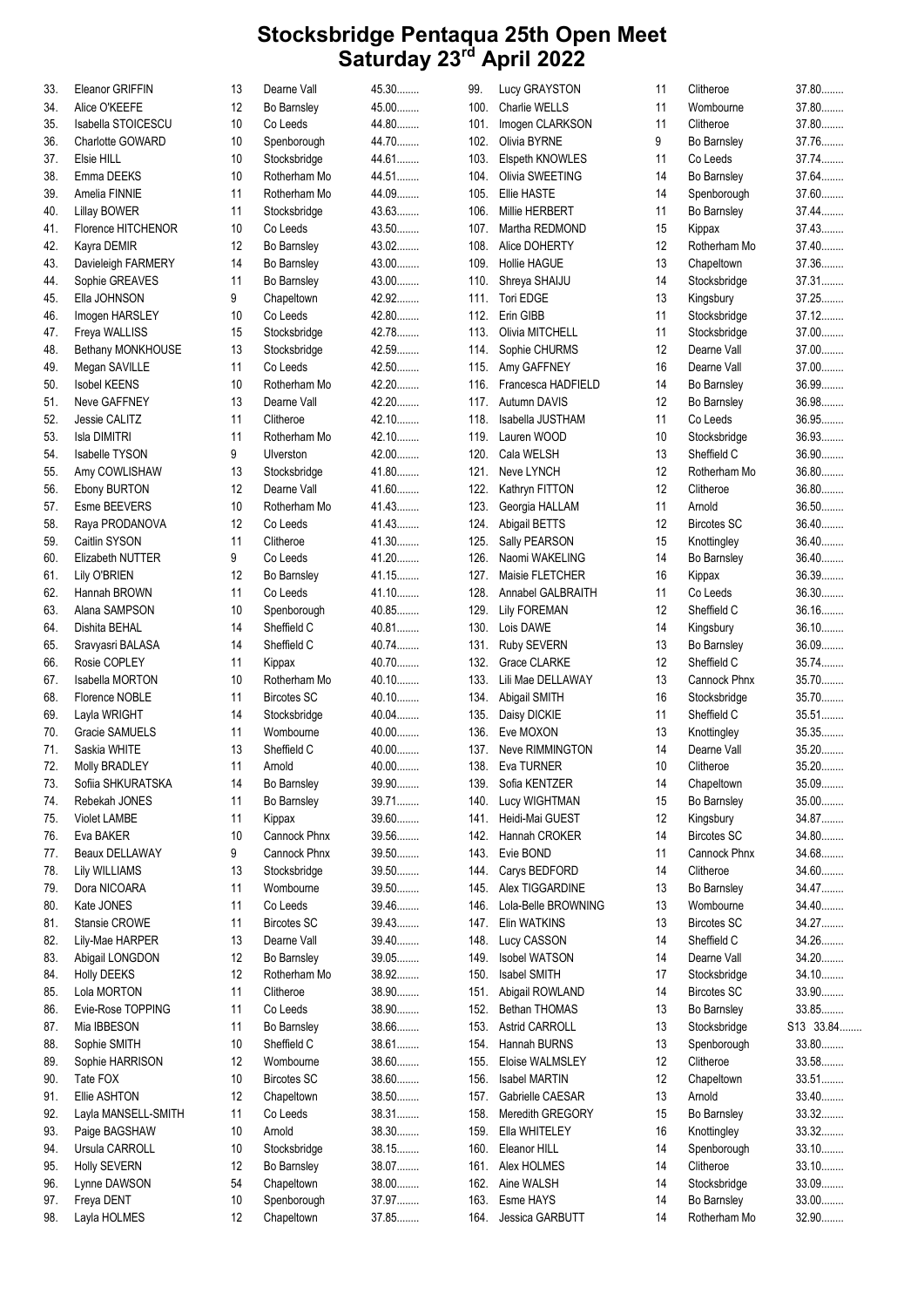179. Scarlett DARLINGTON 16 Stocksbridge 30.90........<br>180. Philippa THOMAS 17 Sheffield C 30.63........ 180. Philippa THOMAS 17 Sheffield C 30.63........ 181. Keira TIGGARDINE 15 Bo Barnsley 30.44........

| 165. | <b>Lily BARRETT</b>    | 15 | Rotherham Mo | 32.87   |  |
|------|------------------------|----|--------------|---------|--|
| 166. | Grace FORD             | 13 | Bo Barnsley  | 32.80   |  |
| 167. | Amelia LONGDEN         | 15 | Dearne Vall  | 32.70   |  |
| 168. | <b>Isabel WARRINER</b> | 16 | Chapeltown   | 32.61   |  |
| 169. | Abigail FOSTER         | 18 | Bircotes SC  | 32.55   |  |
|      | 170. Edith SCANLAN     | 14 | Clitheroe    | 32.30   |  |
| 171. | Matilda BIRCHALL       | 13 | Lancaster    | $32.24$ |  |
|      | 172. Ella BEESON       | 14 | Cannock Phnx | 32.03   |  |
|      | 173. Purdy ROBERTS     | 13 | Bo Barnsley  | 31.63   |  |
|      | 174. Annabel CRAYSTON  | 16 | Ulverston    | $31.50$ |  |
|      | 175. Layla NEWTON      | 13 | Clitheroe    | $31.12$ |  |
|      | 176. Lucy CURRAN       | 13 | Bev Barracud | $31.12$ |  |
|      | 177. Emilie TODD       | 15 | Bo Barnsley  | 31.03   |  |
|      | 178. Amelia THEOBALD   | 16 | Stocksbridge | $31.00$ |  |
|      |                        |    |              |         |  |

#### EVENT 108 Boys 09 Yrs/Over 100m Freestyle

| 1.  | Dante CURTIS        | 9  | Arnold             | $2:01.60$ | 51.  | Felix GILLILAND         | 11 | Co Leeds           | 1:28.51   |
|-----|---------------------|----|--------------------|-----------|------|-------------------------|----|--------------------|-----------|
| 2.  | Ellis HARGREAVES    | 9  | Co Leeds           | $2:00.00$ | 52.  | Alexander MATZE         | 9  | Bo Barnsley        | 1:28.45   |
| 3.  | Charlie BRADLEY     | 9  | Co Leeds           | $2:00.00$ | 53.  | <b>Henley WALKER</b>    | 12 | Stocksbridge       | 1:28.20   |
| 4.  | Hayden JONES        | 9  | Cannock Phnx       | 1:59.31   | 54.  | Alec BIRCHALL           | 10 | Lancaster          | $1:27.05$ |
| 5.  | Alexander WRIGHT    | 10 | Stocksbridge       | $1:55.50$ | 55.  | Sebastian HUNTER        | 11 | Co Leeds           | 1:26.91   |
| 6.  | Matthew CARTER      | 13 | Stocksbridge       | 1:52.80   | 56.  | Benjamin MORRIS         | 12 | Co Leeds           | 1:26.02   |
| 7.  | Oliver MOFFAT       | 11 | Stocksbridge       | $1:50.50$ | 57.  | Ashton WOOLLER          | 14 | Bo Barnsley        | 1:25.88   |
| 8.  | Kacper RODZOCH      | 12 | Rotherham Mo       | $1:50.00$ | 58.  | Ryan MILNER             | 12 | Co Leeds           | $1:25.00$ |
| 9.  | Isaac-Jae JACKSON   | 12 | Stocksbridge       | $1:47.10$ | 59.  | Alex OLCHOWIK           | 12 | Co Leeds           | $1:25.00$ |
| 10. | Ethan MEWSE         | 11 | Co Leeds           | 1:45.69   | 60.  | Joshua GUY              | 11 | Bo Barnsley        | 1:24.39   |
| 11. | George JONES        | 9  | Co Leeds           | $1:45.00$ | 61.  | Ben ALLEN               | 12 | Cannock Phnx       | 1:24.02   |
| 12. | William FINNIE      | 9  | Rotherham Mo       | 1:44.70   | 62.  | Sebastian MATZE         | 12 | Bo Barnsley        | 1:23.60   |
| 13. | Jacob HARNESS       | 12 | <b>Bircotes SC</b> | $1:43.70$ | 63.  | Samuel POTTER           | 12 | <b>Bircotes SC</b> | $1:23.00$ |
| 14. | George THORNHILL    | 10 | Stocksbridge       | 1:43.68   | 64.  | Demilade AYEMOWA        | 11 | Co Leeds           | 1:22.78   |
| 15. | Harry FINAZZO       | 11 | Cannock Phnx       | 1:41.37   | 65.  | Matthew JOHNSON         | 13 | Knottingley        | $1:22.50$ |
| 16. | Matthew BELK        | 11 | Stocksbridge       | $1:41.20$ | 66.  | Harry DENWOOD           | 12 | Rotherham Mo       | 1:21.42   |
| 17. | Olaf GRUDOWSKI      | 10 | Co Leeds           | $1:40.00$ | 67.  | Thomas HALLAM           | 14 | Arnold             | $1:21.40$ |
| 18. | Dalton ELLWOOD      | 11 | Co Leeds           | $1:40.00$ | 68.  | James MACIVER           | 13 | Stocksbridge       | $1:20.90$ |
| 19. | Matthew HILTON      | 11 | Kippax             | $1:40.00$ | 69.  | Thomas HILL             | 12 | Spenborough        | 1:19.52   |
| 20. | <b>Tyler RAVEN</b>  | 9  | Co Leeds           | $1:40.00$ | 70.  | Dimosthenis MAGOULAS    | 11 | Bo Barnsley        | 1:19.30   |
| 21. | Oscar HUSSEY        | 10 | Co Leeds           | $1:40.00$ | 71.  | Joshua NORTCLIFFE       | 15 | Bo Barnsley        | 1:19.04   |
| 22. | Jacob DYER          | 9  | Co Leeds           | $1:40.00$ | 72.  | Gabriel HOCH            | 11 | Clitheroe          | $1:18.80$ |
| 23. | Matthew GOODWIN     | 13 | Chapeltown         | $1:39.80$ | 73.  | William UPTON           | 12 | Kingsbury          | 1:18.79   |
| 24. | Leo Ll              | 9  | Co Leeds           | 1:38.08   | 74.  | <b>Thomas SMITH</b>     | 14 | Kippax             | 1:18.65   |
| 25. | <b>Stanley WEBB</b> | 12 | Rotherham Mo       | 1:36.90   | 75.  | Nicholas LEONE          | 12 | Rotherham Mo       | $1:17.40$ |
| 26. | Oliver MOORE        | 12 | Stocksbridge       | $1:36.60$ | 76.  | Rowan BLUNKETT          | 14 | Stocksbridge       | $1:17.10$ |
| 27. | Oliver CETTI        | 10 | Arnold             | $1:36.00$ | 77.  | <b>Oliver THRELFALL</b> | 12 | Clitheroe          | $1:17.00$ |
| 28. | <b>AHMET YESIL</b>  | 9  | Arnold             | $1:35.50$ | 78.  | Archie MOSELEY          | 13 | Spenborough        | 1:16.80   |
| 29. | Ethan BARRETT       | 13 | Rotherham Mo       | 1:35.39   | 79.  | Oliver KEENS            | 12 | Rotherham Mo       | $1:16.60$ |
| 30. | Oliver BARKER       | 9  | Co Leeds           | $1:35.00$ | 80.  | Marley MCCLELLAND       | 12 | Dearne Vall        | 1:16.21   |
| 31. | Myles MCMAHON       | 11 | Stocksbridge       | 1:34.50   | 81.  | Benjamin BUSH           | 15 | Spenborough        | 1:15.03   |
| 32. | Yihang LUO          | 11 | Bo Barnsley        | 1:34.11   | 82.  | William MCINTOSH        | 13 | Spenborough        | 1:14.35   |
| 33. | Luke PURNELL        | 11 | Cannock Phnx       | $1:33.64$ | 83.  | Magnus NOBLE            | 14 | <b>Bircotes SC</b> | 1:14.27   |
| 34. | William BROADHURST  | 10 | Cannock Phnx       | 1:33.34   | 84.  | Mahrey CAINE            | 13 | Arnold             | 1:14.20   |
| 35. | Harry KING          | 12 | <b>Bircotes SC</b> | 1:33.11   | 85.  | Archie KING             | 15 | <b>Bircotes SC</b> | 1:13.82   |
| 36. | Austin DIXON        | 11 | Clitheroe          | 1:32.52   | 86.  | George HILL             | 13 | Sheffield C        | 1:13.69   |
| 37. | Samuel JODDRELL     | 13 | Arnold             | $1:31.80$ | 87.  | Charlie DRIVER          | 13 | Stocksbridge       | 1:13.25   |
| 38. | Tait SHILLINGFORD   | 10 | Wombourne          | $1:31.70$ | 88.  | <b>Finlay CORKER</b>    | 14 | Stocksbridge       | 1:12.50   |
| 39. | Jake SILCOX         | 13 | Wombourne          | 1:31.70   | 89.  | Zac ROPER               | 14 | Dearne Vall        | 1:12.20   |
| 40. | Thomas BELK         | 9  | Stocksbridge       | $1:30.50$ | 90.  | Callum MURPHY           | 13 | Arnold             | 1:12.10   |
| 41. | William WATSON      | 9  | Stocksbridge       | $1:30.50$ | 91.  | Koby ORD                | 13 | Rotherham Mo       | 1:11.57   |
| 42. | Alexander JOHNSON   | 11 | Knottingley        | 1:30.45   | 92.  | Jake ROBERTS            | 15 | Bo Barnsley        | 1:11.29   |
| 43. | Mason CAMERON       | 11 | Sheffield C        | $1:30.00$ | 93.  | Sam REDMOND             | 13 | Kippax             | 1:09.87   |
| 44. | Xavier BURFIELD     | 10 | Dearne Vall        | $1:30.00$ | 94.  | Elliot ROBERTS-CUTTS    | 13 | Chapeltown         | 1:09.85   |
| 45. | Samuel WATHEN       | 13 | <b>Bo Barnsley</b> | $1:30.00$ | 95.  | Adam MOORE              | 14 | Chapeltown         | $1:09.46$ |
| 46. | Matthew HOWCROFT    | 11 | Kippax             | 1:29.50   | 96.  | Harvey STEVENSON        | 14 | Dearne Vall        | $1:08.20$ |
| 47. | Lucas WELLS         | 11 | Co Leeds           | $1:29.42$ | 97.  | Declan GODDARD          | 18 | Dearne Vall        | $1:08.00$ |
| 48. | Harry AUSTIN        | 11 | Bo Barnsley        | $1:29.30$ | 98.  | Sam GUETTAT             | 16 | Bo Barnsley        | 1:07.70   |
| 49. | Edward ROSE         | 9  | Rotherham Mo       | $1:29.00$ | 99.  | William JOHNSON         | 17 | Knottingley        | 1:07.68   |
| 50. | Jensen DAINTY       | 10 | Cannock Phnx       | 1:28.88   | 100. | Christopher BARNETT     | 14 | Stocksbridge       | $1:07.60$ |
|     |                     |    |                    |           |      |                         |    |                    |           |

| 182. | Tegan HANDS          | 16 | Wombourne          | 30.24     |
|------|----------------------|----|--------------------|-----------|
| 183. | Poppy TYSON          | 14 | Ulverston          | $30.20$   |
| 184. | Kloe EADE            | 15 | Bo Barnsley        | $30.00$   |
| 185. | <b>Holly THOMAS</b>  | 17 | Sheffield C        | 29.78     |
| 186. | Cecilia DE NARDO     | 16 | Sheffield C        | 29.45     |
| 187. | Phoebe MCNICHOLAS    | 17 | Stocksbridge       | 29.30     |
| 188. | Sophia FIDLER        | 15 | Radford            | 29.10     |
| 189. | Keira BENWELL        | 15 | Kingsbury          | 29.06     |
| 190. | Jamie-Leigh TYSON    | 15 | Ulverston          | 28.70     |
| 191. | Martha SMITH         | 20 | Clitheroe          | 28.50     |
|      |                      |    |                    |           |
| 51.  | Felix GILLILAND      | 11 | Co Leeds           | 1:28.51   |
| 52.  | Alexander MATZE      | 9  | Bo Barnsley        | 1:28.45   |
| 53.  | <b>Henley WALKER</b> | 12 | Stocksbridge       | $1:28.20$ |
| 54.  | Alec BIRCHALL        | 10 | Lancaster          | 1:27.05   |
| 55.  | Sebastian HUNTER     | 11 | Co Leeds           | 1:26.91   |
| 56.  | Benjamin MORRIS      | 12 | Co Leeds           | $1:26.02$ |
| 57.  | Ashton WOOLLER       | 14 | Bo Barnsley        | 1:25.88   |
| 58.  | Ryan MILNER          | 12 | Co Leeds           | $1:25.00$ |
| 59.  | Alex OLCHOWIK        | 12 | Co Leeds           | $1:25.00$ |
| 60.  | Joshua GUY           | 11 | Bo Barnsley        | 1:24.39   |
| 61.  | <b>Ben ALLEN</b>     | 12 | Cannock Phnx       | $1:24.02$ |
| 62.  | Sebastian MATZE      | 12 | Bo Barnsley        | $1:23.60$ |
| 63.  | Samuel POTTER        | 12 | <b>Bircotes SC</b> | $1:23.00$ |
| 64.  | Demilade AYEMOWA     | 11 | Co Leeds           | 1:22.78   |
| 65.  | Matthew JOHNSON      | 13 | Knottingley        | $1:22.50$ |
| 66.  | Harry DENWOOD        | 12 | Rotherham Mo       | $1:21.42$ |
| 67.  | Thomas HALLAM        | 14 | Arnold             | 1:21.40   |
| 68.  | James MACIVER        | 13 |                    | 1:20.90   |
| 69.  | Thomas HILL          | 12 | Stocksbridge       | 1:19.52   |
| 70.  | Dimosthenis MAGOULAS | 11 | Spenborough        | 1:19.30   |
|      |                      |    | Bo Barnsley        |           |
| 71.  | Joshua NORTCLIFFE    | 15 | Bo Barnsley        | 1:19.04   |
| 72.  | Gabriel HOCH         | 11 | Clitheroe          | 1:18.80   |
| 73.  | <b>William UPTON</b> | 12 | Kingsbury          | 1:18.79   |
| 74.  | Thomas SMITH         | 14 | Kippax             | 1:18.65   |
| 75.  | Nicholas LEONE       | 12 | Rotherham Mo       | $1:17.40$ |
| 76.  | Rowan BLUNKETT       | 14 | Stocksbridge       | $1:17.10$ |
| 77.  | Oliver THRELFALL     | 12 | Clitheroe          | $1:17.00$ |
| 78.  | Archie MOSELEY       | 13 | Spenborough        | 1:16.80   |
| 79.  | <b>Oliver KEENS</b>  | 12 | Rotherham Mo       | 1:16.60   |
| 80.  | Marley MCCLELLAND    | 12 | Dearne Vall        | 1:16.21   |
| 81.  | Benjamin BUSH        | 15 | Spenborough        | 1:15.03   |
| 82.  | William MCINTOSH     | 13 | Spenborough        | 1:14.35   |
| 83.  | Magnus NOBLE         | 14 | <b>Bircotes SC</b> | 1:14.27   |
| 84.  | Mahrey CAINE         | 13 | Arnold             | 1:14.20   |
| 85.  | Archie KING          | 15 | <b>Bircotes SC</b> | 1:13.82   |
| 86.  | George HILL          | 13 | Sheffield C        | 1:13.69   |
| 87.  | Charlie DRIVER       | 13 | Stocksbridge       | 1:13.25   |
| 88.  | <b>Finlay CORKER</b> | 14 | Stocksbridge       | 1:12.50   |
| 89.  | Zac ROPER            | 14 | Dearne Vall        | $1:12.20$ |
| 90.  | Callum MURPHY        | 13 | Arnold             | $1:12.10$ |
| 91.  | Koby ORD             | 13 | Rotherham Mo       | 1:11.57   |
| 92.  | Jake ROBERTS         | 15 | Bo Barnsley        | 1:11.29   |
| 93.  | Sam REDMOND          | 13 | Kippax             | 1:09.87   |
| 94.  | Elliot ROBERTS-CUTTS | 13 | Chapeltown         | 1:09.85   |
| 95.  | Adam MOORE           | 14 | Chapeltown         | 1:09.46   |
| 96.  | Harvey STEVENSON     | 14 | Dearne Vall        | 1:08.20   |
| 97.  | Declan GODDARD       | 18 | Dearne Vall        | $1:08.00$ |
| 98.  | Sam GUETTAT          | 16 | Bo Barnsley        | 1:07.70   |
| 99.  | William JOHNSON      | 17 | Knottingley        | 1:07.68   |
| 100. | Christopher BARNETT  | 14 | Stocksbridge       | 1:07.60   |
|      |                      |    |                    |           |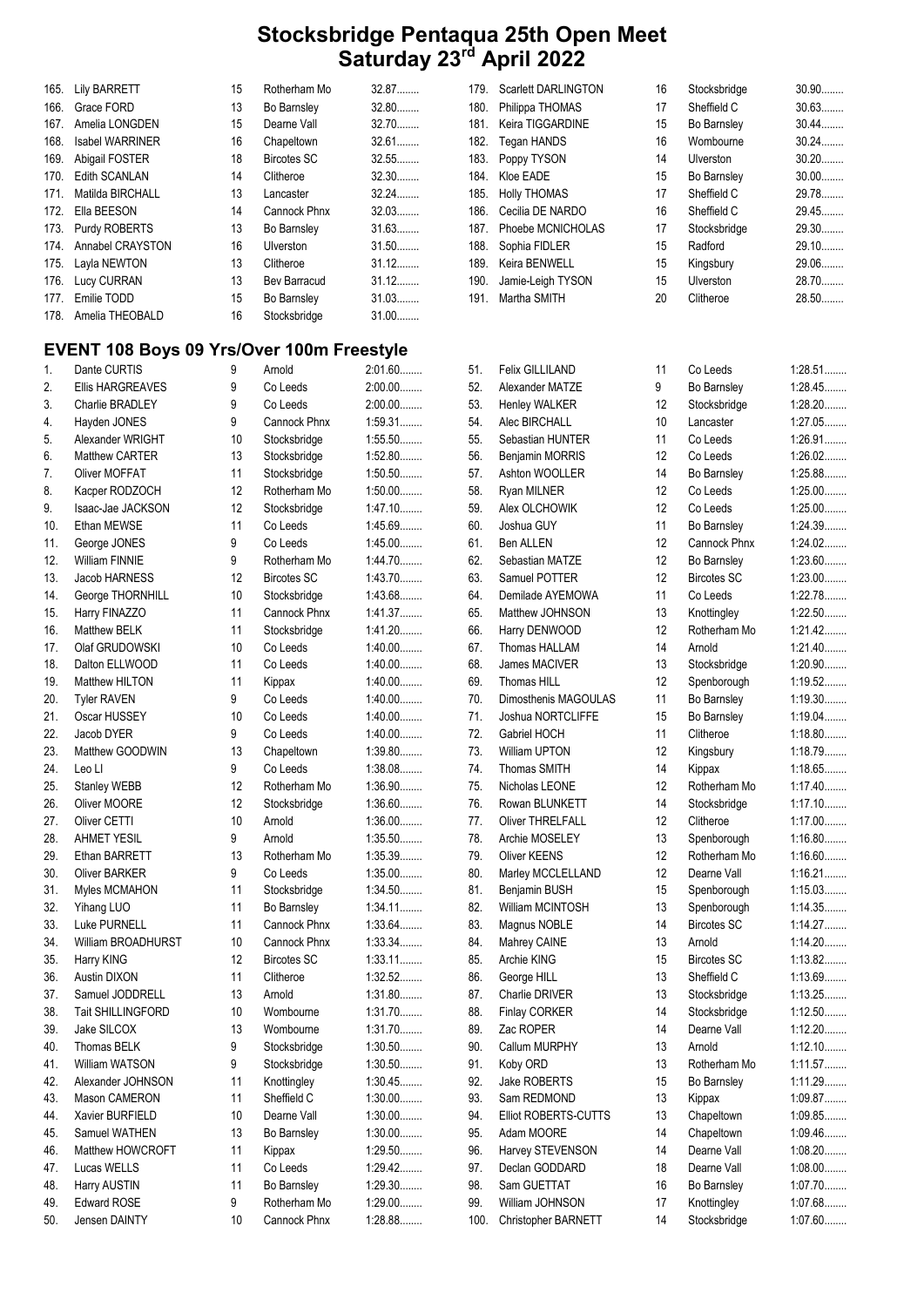| 101. | Harrison DEEKS                      | 15 | Rotherham Mo        | 1:07.47   | 114. | Jack DENWOOD         | 15 | Rotherham Mo       | 1:01.75      |
|------|-------------------------------------|----|---------------------|-----------|------|----------------------|----|--------------------|--------------|
| 102. | <b>William PEGG</b>                 | 16 | Kingsbury           | 1:07.18   | 115. | Luke GILLIVER        | 14 | Dearne Vall        | 1:01.50      |
| 103. | Nathan MARTIN                       | 15 | Chapeltown          | 1:06.59   | 116. | George UPTON         | 14 | Kingsbury          | 1:01.15      |
| 104. | Jared ALMOND                        | 15 | <b>Bo Barnsley</b>  | 1:05.60   |      | 117. Lewis FOX       | 15 | Rotherham Mo       | 1:00.38      |
| 105. | Pavel JOHNSON                       | 14 | Arnold              | $1:05.00$ | 118. | Daniel CURRAN        | 16 | Bev Barracud       | 59.91        |
| 106. | Joshua DAVIES                       | 16 | Wombourne           | $1:05.00$ | 119. | Joel HANDS           | 16 | Wombourne          | 59.50        |
| 107. | George PLUMRIDGE                    | 14 | <b>Bev Barracud</b> | $1:05.00$ | 120. | Oliver HINCHCLIFFE   | 15 | Rotherham Mo       | 59.20        |
| 108. | <b>Bradley WILSON</b>               | 16 | Chapeltown          | 1:03.88   | 121. | <b>Oliver WINTER</b> | 16 | Stocksbridge       | 57.94        |
| 109. | Jacob BROOMFIELD                    | 16 | Chapeltown          | 1:03.66   | 122. | Finley MCNICHOLAS    | 15 | Stocksbridge       | 57.70        |
| 110. | Benjamin WALKER                     | 14 | Stocksbridge        | 1:03.59   | 123. | Connor ROBINSON      | 19 | Chapeltown         | 57.59        |
| 111. | Harry HASTE                         | 16 | Spenborough         | 1:03.10   | 124. | Logan PRICE          | 15 | Stocksbridge       | 57.23        |
| 112. | Ethan HAMPSHIRE                     | 15 | Rotherham Mo        | 1:02.44   | 125. | Joshua SKINNER       | 18 | NottmLeander       | 55.56        |
| 113. | Lucas CHERRY                        | 14 | Sheffield C         | $1:02.04$ |      |                      |    |                    |              |
|      | EVENT 109 Girls 09 Yrs/Over 200m IM |    |                     |           |      |                      |    |                    |              |
|      |                                     |    |                     | 4:48.52   |      |                      |    |                    | $3:28.00$    |
| 1.   | Isabelle HEATH                      | 9  | <b>Cannock Phnx</b> | $4:30.00$ | 42.  | <b>Holly JONES</b>   | 13 | Stocksbridge       | 3:26.73      |
| 2.   | Isabelle READ                       | 9  | Co Leeds            |           | 43.  | <b>Grace CLARKE</b>  | 12 | Sheffield C        |              |
| 3.   | Isabella STOICESCU                  | 10 | Co Leeds            | 4:20.00   | 44.  | Abigail BETTS        | 12 | <b>Bircotes SC</b> | $3:26.60$    |
| 4.   | Grace DIXON-JONES                   | 10 | Cannock Phnx        | 4:16.73   | 45.  | Daisy BRANNEN        | 12 | Co Leeds           | 3:26.41      |
| 5.   | <b>Addison CROPPER</b>              | 9  | Co Leeds            | 4:15.50   | 46.  | Alex TIGGARDINE      | 13 | Bo Barnsley        | 3:24.56      |
| 6.   | Layla BAKER                         | 11 | Bo Barnsley         | 4:10.00   | 47.  | Carys BEDFORD        | 14 | Clitheroe          | $3:23.20$    |
| 7.   | Violet LAMBE                        | 11 | Kippax              | 4:09.53   | 48.  | Layla WRIGHT         | 14 | Stocksbridge       | 3:22.81      |
| 8.   | Beaux DELLAWAY                      | 9  | Cannock Phnx        | 4:06.32   | 49.  | Tori EDGE            | 13 | Kingsbury          | 3:21.88      |
| 9.   | Peyton NEWBERY                      | 11 | Kingsbury           | 4:05.46   | 50.  | Martha REDMOND       | 15 | Kippax             | 3:21.81      |
| 10.  | Olivia BYRNE                        | 9  | Bo Barnsley         | 4:00.27   | 51.  | Annabel GALBRAITH    | 11 | Co Leeds           | $3:21.00$    |
| 11.  | Lili Mae DELLAWAY                   | 13 | Cannock Phnx        | 3:59.19   | 52.  | Matilda BRAITHWAITE  | 11 | Co Leeds           | $3:20.90$    |
| 12.  | Mary-Ada HUDSON-BOLD                | 11 | Co Leeds            | 3:57.75   | 53.  | Hannah BURNS         | 13 | Spenborough        | 3:18.63      |
| 13.  | Dora NICOARA                        | 11 | Wombourne           | $3:55.00$ | 54.  | Eve MOXON            | 13 | Knottingley        | 3:15.85      |
| 14.  | Sophie HARRISON                     | 12 | Wombourne           | $3:54.00$ | 55.  | Grace FORD           | 13 | Bo Barnsley        | 3:14.09      |
| 15.  | <b>Neve GAFFNEY</b>                 | 13 | Dearne Vall         | $3:52.20$ | 56.  | Grace HUGHES         | 17 | Stocksbridge       | 3:13.50      |
| 16.  | Eva BAKER                           | 10 | <b>Cannock Phnx</b> | $3:51.22$ | 57.  | Alisha CAMERON       | 12 | Sheffield C        | 3:10.64      |
| 17.  | Lynne DAWSON                        | 54 | Chapeltown          | $3:50.00$ | 58.  | Evie BOND            | 11 | Cannock Phnx       | 3:10.25      |
| 18.  | Raya PRODANOVA                      | 12 | Co Leeds            | 3:47.51   | 59.  | Sophia YU            | 12 | Co Manch Aq        | $3:10.10$    |
| 19.  | Millie HERBERT                      | 11 | Bo Barnsley         | 3:46.30   | 60.  | Lois DAWE            | 14 | Kingsbury          | 3:06.88      |
| 20.  | Eva TURNER                          | 10 | Clitheroe           | $3:45.00$ | 61.  | Ella WHEATER-LOWE    | 11 | Arnold             | 3:06.70      |
| 21.  | Olivia WELLS                        | 11 | Co Leeds            | 3:44.55   | 62.  | Eleanor HILL         | 14 | Spenborough        | 3:05.66      |
| 22.  | Megan JACKSON-OATES                 | 11 | Arnold              | 3.44.24   | 63.  | Eloise WALMSLEY      | 12 | Clitheroe          | 3:04.59      |
| 23.  | Layla MANSELL-SMITH                 | 11 | Co Leeds            | 3:43.20   | 64.  | <b>Isabel MARTIN</b> | 12 | Chapeltown         | 3:04.35      |
| 24.  | Lauren WOOD                         | 10 | Stocksbridge        | $3:41.01$ | 65.  | Francesca HADFIELD   | 14 | Bo Barnsley        | 3:04.35      |
| 25.  | Charlie WELLS                       | 11 | Wombourne           | 3:40.50   | 66.  | Lucy CASSON          | 14 | Sheffield C        | 3:03.64      |
| 26.  | Hannah BROWN                        | 11 | Co Leeds            | 3:40.34   | 67.  | Edith SCANLAN        | 14 | Clitheroe          | 3:01.70      |
| 27.  | Elisah GOWARD                       | 12 | Spenborough         | 3:39.36   | 68.  | Astrid CARROLL       | 13 | Stocksbridge       | SM13 3:00.38 |
| 28.  | Paige BAGSHAW                       | 10 | Arnold              | $3:36.50$ | 69.  | Abigail SMITH        | 16 | Stocksbridge       | 2:59.10      |
| 29.  | <b>Isobel KEENS</b>                 | 10 | Rotherham Mo        | $3:36.40$ | 70.  | Abigail ROWLAND      | 14 | <b>Bircotes SC</b> | $2:55.20$    |
| 30.  | Alice DOHERTY                       | 12 | Rotherham Mo        | $3:36.30$ | 71.  | Esme HAYS            | 14 | Bo Barnsley        | $2:55.05$    |
| 31.  | Freya DENT                          | 10 | Spenborough         | 3:35.90   | 72.  | Matilda MCKINNIE     | 16 | Stocksbridge       | 2:53.85      |
| 32.  | Tate FOX                            | 10 | <b>Bircotes SC</b>  | 3:35.66   | 73.  | Purdy ROBERTS        | 13 | Bo Barnsley        | 2:52.40      |
| 33.  | Isabella RENTON                     | 12 | Wombourne           | $3:35.50$ | 74.  | Ella WHITELEY        | 16 | Knottingley        | 2:51.75      |
| 34.  | Sravyasri BALASA                    | 14 | Sheffield C         | $3:34.20$ | 75.  | Amelia THEOBALD      | 16 | Stocksbridge       | 2:50.50      |
| 35.  | Kiera HERBERT                       | 14 | Spenborough         | $3:32.80$ | 76.  | Annabel CRAYSTON     | 16 | Ulverston          | 2:47.30      |
| 36.  | Naomi WAKELING                      | 14 | Bo Barnsley         | $3:32.40$ | 77.  | Abbie HAMPSHIRE      | 22 | Skipton            | SM10 2:45.13 |
| 37.  | Ella JOHNSON                        | 9  | Chapeltown          | 3:32.06   | 78.  | Libby HILL           | 16 | Chapeltown         | 2:40.10      |
| 38.  | Amy COWLISHAW                       | 13 | Stocksbridge        | $3:31.40$ | 79.  | Tegan HANDS          | 16 | Wombourne          | 2:39.10      |
| 39.  | Sophie SMITH                        | 10 | Sheffield C         | 3:30.98   | 80.  | <b>Lily SMITH</b>    | 17 | Ulverston          | $2:33.90$    |
| 40.  | Amy GAFFNEY                         | 16 | Dearne Vall         | $3:29.10$ | 81.  | Phoebe MCNICHOLAS    | 17 | Stocksbridge       | 2:32.40      |
| 41.  | Isabella JUSTHAM                    | 11 | Co Leeds            | 3:28.36   |      |                      |    |                    |              |
|      |                                     |    |                     |           |      |                      |    |                    |              |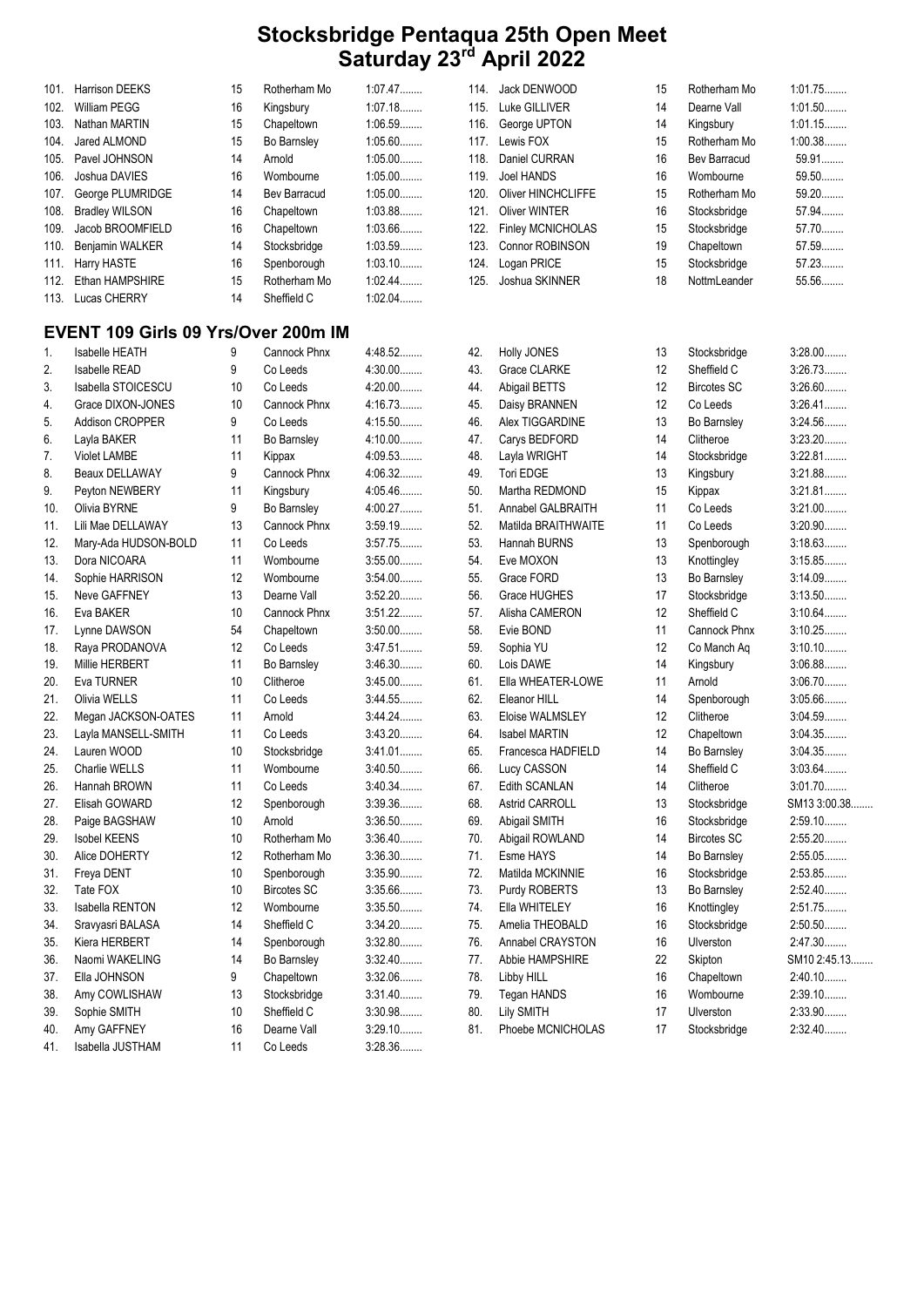## SESSION TWO

#### EVENT 201 Boys 09 Yrs/Over 200m IM

| 1.  | Hayden JONES              | 9  | Cannock Phnx        | 4:43.72   |
|-----|---------------------------|----|---------------------|-----------|
| 2.  | George JONES              | 9  | Co Leeds            | $4:30.00$ |
| 3.  | Myles MCMAHON             | 11 | Stocksbridge        | 4:25.50   |
| 4.  | Harry FINAZZO             | 11 | Cannock Phnx        | 4:17.34   |
| 5.  | Freddie COOKE - SOUTH     | 10 | Bo Barnsley         | 4:15.00   |
| 6.  | <b>Barney HOBBS</b>       | 9  | Co Leeds            | 4:10.00   |
| 7.  | <b>Austin DIXON</b>       | 11 | Clitheroe           | 4:10.00   |
| 8.  | Leo LI                    | 9  | Co Leeds            | 4:04.55   |
| 9.  | Jensen DAINTY             | 10 | <b>Cannock Phnx</b> | 4:01.56   |
| 10. | Matthew CARTER            | 13 | Stocksbridge        | 4:00.02   |
| 11. | Matthew HILTON            | 11 | Kippax              | 4:00.00   |
| 12. | <b>Isaac HEATH</b>        | 11 | <b>Cannock Phnx</b> | 3:55.56   |
| 13. | Gabriel HOCH              | 11 | Clitheroe           | $3:55.00$ |
| 14. | <b>Edward ROSE</b>        | 9  | Rotherham Mo        | 3:53.90   |
| 15. | Alexander JOHNSON         | 11 | Knottingley         | 3:50.50   |
| 16. | Jacob HARNESS             | 12 | <b>Bircotes SC</b>  | $3:50.50$ |
| 17. | <b>William BROADHURST</b> | 10 | <b>Cannock Phnx</b> | 3:50.49   |
| 18. | Joshua GUY                | 11 | Bo Barnsley         | $3:50.00$ |
| 19. | Harry AUSTIN              | 11 | Bo Barnsley         | 3:48.51   |
| 20. | Lucas WELLS               | 11 | Co Leeds            | 3:48.15   |
| 21. | Archie HILL               | 12 | Chapeltown          | 3:47.61   |
| 22. | Demilade AYEMOWA          | 11 | Co Leeds            | 3:47.00   |
| 23. | <b>Henley WALKER</b>      | 12 | Stocksbridge        | 3:43.51   |
| 24. | <b>Jack SMITH</b>         | 11 | Kingsbury           | $3:42.00$ |
| 25. | Harry DENWOOD             | 12 | Rotherham Mo        | 3:42.00   |
| 26. | Matthew JOHNSON           | 13 | Knottingley         | $3:40.50$ |
| 27. | Alexander MATZE           | 9  | Bo Barnsley         | $3:39.14$ |
| 28. | Ashton WOOLLER            | 14 | Bo Barnsley         | $3:38.00$ |
| 29. | Sam REDMOND               | 13 | Kippax              | 3:37.93   |
| 30. | Oliver HILL               | 12 | Chapeltown          | 3:37.39   |
| 31. | Alec BIRCHALL             | 10 | Lancaster           | $3:36.60$ |
| 32. | <b>Mason CAMERON</b>      | 11 | Sheffield C         | $3:30.00$ |
| 33. | <b>Joshua NORTCLIFFE</b>  | 15 | Bo Barnsley         | 3:30.00   |

#### EVENT 202 Girls 09 Yrs/Over 100m Freestyle

| 1.  | Mya PAL                 | 9               | Rotherham Mo     | 2:08.66   |
|-----|-------------------------|-----------------|------------------|-----------|
| 2.  | Imogen HUGHES           | 12              | Stocksbridge     | 2:05.30   |
| 3.  | Lily-Rose HAIGH         | 11              | Stocksbridge     | 2:00.50   |
| 4.  | Olivia HEAFIELD         | 10              | Rotherham Mo     | $2:00.00$ |
| 5.  | Peyton NEWBERY          | 11              | Kingsbury        | $1:51.41$ |
| 6.  | <b>Addison CROPPER</b>  | 9               | Co Leeds         | $1:50.50$ |
| 7.  | Maya POGOREANU          | 9               | Co Leeds         | $1:50.00$ |
| 8.  | Layla BAKER             | 11              | Bo Barnsley      | $1:50.00$ |
| 9.  | Layla MCHALE            | 10              | Co Leeds         | 1:47.72   |
| 10. | <b>Heather WYLIE</b>    | 9               | Wombourne        | $1:46.10$ |
| 11. | <b>Isabelle KIMPTON</b> | 11              | Bo Barnsley      | 1:45.97   |
| 12. | Ella JOHNSON            | 9               | Chapeltown       | $1:45.00$ |
| 13. | Emma DEEKS              | 10              | Rotherham Mo     | 1:44.75   |
| 14. | Esme BEEVERS            | 10              | Rotherham Mo     | $1:44.00$ |
| 15. | <b>Lillay BOWER</b>     | 11              | Stocksbridge     | $1:41.20$ |
| 16. | Hannah NICHOLSON        | 12              | Chapeltown       | 1:41.08   |
| 17. | Alice O'KEEFE           | 12 <sup>°</sup> | Bo Barnsley      | $1:40.00$ |
| 18. | Orla JEANS              | 9               | Chapeltown       | $1:40.00$ |
| 19. | Isabella STOICESCU      | 10              | Co Leeds         | $1:40.00$ |
| 20. | Olivia WELLS            | 11              | Co Leeds         | $1:40.00$ |
| 21. | Raya PRODANOVA          | 12              | Co Leeds         | 1:38.56   |
| 22. | <b>Isabelle TYSON</b>   | 9               | <b>Ulverston</b> | $1:38.00$ |
| 23. | <b>Scarlett WALLISS</b> | 12              | Stocksbridge     | $1:38.00$ |
| 24. | Grace DIXON-JONES       | 10              | Cannock Phnx     | 1:37.43   |
| 25. | Kate JONES              | 11              | Co Leeds         | 1:37.32   |
| 26. | <b>Holly STEAD</b>      | 14              | Stocksbridge     | $1:36.50$ |
| 27. | Lily O'BRIEN            | 12              | Bo Barnsley      | 1:36.45   |

| 34. | Theo SWANN                 |
|-----|----------------------------|
| 35. | Adam GILL                  |
| 36. | Sebastian HUNTER           |
| 37. | Magnus NOBLE               |
| 38. | <b>Ben MCCREADY</b>        |
| 39. | <b>Isaac LEE</b>           |
| 40. | Samuel POTTER              |
| 41. | <b>Thomas HILL</b>         |
| 42. | Oliver KEENS               |
| 43. | Mahrey CAINE               |
| 44. | Marley MCCLELLAND          |
| 45. | <b>Thomas SMITH</b>        |
| 46. | Rowan BLUNKETT             |
| 47. | William JOHNSON            |
| 48. | Koby ORD                   |
| 49. | Adam MOORE                 |
| 50. | Callum MURPHY              |
| 51. | <b>Christopher BARNETT</b> |
| 52. | Jacob BROOMFIELD           |
| 53. | Harry HASTE                |
| 54. | Pavel JOHNSON              |
|     | 55. Noah KEETLEY           |
|     | 56. Bradley WILSON         |
| 57. | <b>William PEGG</b>        |
| 58. | Ethan HAMPSHIRE            |
| 59. | Jared ALMOND               |
| 60. | Lewis FOX                  |
| 61. | Nathan MARTIN              |
| 62. | Jack DENWOOD               |
| 63. | Luke GILLIVER              |
| 64. | <b>Oliver HINCHCLIFFE</b>  |
| 65. | <b>Oliver WINTER</b>       |
| 66. | <b>Connor ROBINSON</b>     |

| ZU. | <b>IVICYAII JAVILLL</b> | . .              | <b>OU LEEUS</b>    | <del></del> .טט |
|-----|-------------------------|------------------|--------------------|-----------------|
| 29. | Beaux DELLAWAY          | 9                | Cannock Phnx       | 1:36.20         |
| 30. | Evie BLESSED            | 12               | Bo Barnsley        | $1:36.00$       |
| 31. | <b>Isobel KEENS</b>     | 10 <sup>10</sup> | Rotherham Mo       | 1:35.70         |
| 32. | Olivia MITCHELL         | 11               | Stocksbridge       | $1:35.30$       |
| 33. | Amelia FINNIE           | 11               | Rotherham Mo       | 1:35.10         |
| 34. | Lola MORTON             | 11               | Clitheroe          | 1:34.90         |
| 35. | Imogen HARSLEY          | 10               | Co Leeds           | 1:34.80         |
| 36. | Freya WALLISS           | 15               | Stocksbridge       | $1:34.10$       |
| 37. | Layla MANSELL-SMITH     | 11               | Co Leeds           | 1:33.05         |
| 38. | I COOPER-DRABBLE        | 12               | Sheffield C        | 1:32.87         |
| 39. | Sophie HARRISON         | 12 <sup>2</sup>  | Wombourne          | $1:32.70$       |
| 40. | <b>Holly DEEKS</b>      | 12 <sup>2</sup>  | Rotherham Mo       | 1:32.63         |
| 41. | Megan JACKSON-OATES     | 11               | Arnold             | 1:32.60         |
| 42. | Dora NICOARA            | 11               | Wombourne          | $1:32.50$       |
| 43. | Evie-Rose TOPPING       | 11               | Co Leeds           | $1:32.44$       |
| 44. | Elizabeth NUTTER        | 9                | Co Leeds           | 1:32.03         |
| 45. | Paige BAGSHAW           | 10               | Arnold             | $1:31.50$       |
| 46. | Chloe ETHERIDGE         | 13               | Bo Barnsley        | 1:31.43         |
| 47. | Mia HOWARTH             | 12 <sup>2</sup>  | Bo Barnsley        | 1:31.00         |
| 48. | Matilda BRAITHWAITE     | 11               | Co Leeds           | 1:30.73         |
| 49. | Ursula CARROLL          | 10               | Stocksbridge       | $1:30.50$       |
| 50. | Eva BAKER               | 10               | Cannock Phnx       | 1:30.28         |
| 51. | Rebekah JONES           | 11               | Bo Barnsley        | $1:30.05$       |
| 52. | Florence NOBLE          | 11               | <b>Bircotes SC</b> | $1:30.00$       |
| 53. | Autumn DAVIS            | 12               | Bo Barnsley        | $1:30.00$       |
| 54. | Hannah BROWN            | 11               | Co Leeds           | 1:29.94         |

| 34. | Theo SWANN                 | 11 | Rotherham Mo       | 3:26.44   |
|-----|----------------------------|----|--------------------|-----------|
| 35. | Adam GILL                  | 12 | Bo Barnsley        | 3:26.18   |
| 36. | Sebastian HUNTER           | 11 | Co Leeds           | $3:26.00$ |
| 37. | Magnus NOBLE               | 14 | <b>Bircotes SC</b> | $3:21.42$ |
| 38. | <b>Ben MCCREADY</b>        | 13 | Sheffield C        | 3:18.29   |
| 39. | Isaac LEE                  | 12 | Arnold             | 3:16.70   |
| 40. | Samuel POTTER              | 12 | <b>Bircotes SC</b> | $3:12.00$ |
| 41. | Thomas HILL                | 12 | Spenborough        | 3:10.72   |
| 42. | Oliver KEENS               | 12 | Rotherham Mo       | 3:10.40   |
| 43. | Mahrey CAINE               | 13 | Arnold             | $3:09.70$ |
| 44. | Marley MCCLELLAND          | 12 | Dearne Vall        | $3:09.20$ |
| 45. | <b>Thomas SMITH</b>        | 14 | Kippax             | 3:08.94   |
| 46. | Rowan BLUNKETT             | 14 | Stocksbridge       | 3:04.17   |
| 47. | William JOHNSON            | 17 | Knottingley        | 2:59.59   |
| 48. | Koby ORD                   | 13 | Rotherham Mo       | 2:56.02   |
| 49. | Adam MOORE                 | 14 | Chapeltown         | 2:54.14   |
| 50. | Callum MURPHY              | 13 | Arnold             | 2:53.40   |
| 51. | <b>Christopher BARNETT</b> | 14 | Stocksbridge       | 2:50.67   |
| 52. | Jacob BROOMFIELD           | 16 | Chapeltown         | 2:50.00   |
| 53. | Harry HASTE                | 16 | Spenborough        | 2:49.39   |
| 54. | Pavel JOHNSON              | 14 | Arnold             | 2:48.70   |
| 55. | Noah KEETLEY               | 16 | Arnold             | 2:48.20   |
| 56. | <b>Bradley WILSON</b>      | 16 | Chapeltown         | 2:41.40   |
| 57. | <b>William PEGG</b>        | 16 | Kingsbury          | 2:40.49   |
| 58. | Ethan HAMPSHIRE            | 15 | Rotherham Mo       | 2:40.25   |
| 59. | Jared ALMOND               | 15 | Bo Barnsley        | 2:39.50   |
| 60. | Lewis FOX                  | 15 | Rotherham Mo       | 2:37.51   |
| 61. | Nathan MARTIN              | 15 | Chapeltown         | 2:37.35   |
| 62. | Jack DENWOOD               | 15 | Rotherham Mo       | 2:37.33   |
| 63. | Luke GILLIVER              | 14 | Dearne Vall        | 2:30.91   |
| 64. | <b>Oliver HINCHCLIFFE</b>  | 15 | Rotherham Mo       | 2:29.60   |
| 65. | <b>Oliver WINTER</b>       | 16 | Stocksbridge       | 2:26.00   |
| 66. | Connor ROBINSON            | 19 | Chapeltown         | 2:22.70   |
|     |                            |    |                    |           |

| 28. | Megan SAVILLE           | 11 | Co Leeds            | $1:36.44$ |
|-----|-------------------------|----|---------------------|-----------|
| 29. | Beaux DELLAWAY          | 9  | <b>Cannock Phnx</b> | $1:36.20$ |
| 30. | Evie BLESSED            | 12 | Bo Barnsley         | $1:36.00$ |
| 31. | <b>Isobel KEENS</b>     | 10 | Rotherham Mo        | 1:35.70   |
| 32. | Olivia MITCHELL         | 11 | Stocksbridge        | 1:35.30   |
| 33. | Amelia FINNIE           | 11 | Rotherham Mo        | 1:35.10   |
| 34. | Lola MORTON             | 11 | Clitheroe           | 1:34.90   |
| 35. | Imogen HARSLEY          | 10 | Co Leeds            | 1:34.80   |
| 36. | Freya WALLISS           | 15 | Stocksbridge        | 1:34.10   |
| 37. | Layla MANSELL-SMITH     | 11 | Co Leeds            | 1:33.05   |
| 38. | I COOPER-DRABBLE        | 12 | Sheffield C         | 1:32.87   |
| 39. | Sophie HARRISON         | 12 | Wombourne           | 1:32.70   |
| 40. | <b>Holly DEEKS</b>      | 12 | Rotherham Mo        | 1:32.63   |
| 41. | Megan JACKSON-OATES     | 11 | Arnold              | 1:32.60   |
| 42. | Dora NICOARA            | 11 | Wombourne           | 1:32.50   |
| 43. | Evie-Rose TOPPING       | 11 | Co Leeds            | $1:32.44$ |
| 44. | <b>Elizabeth NUTTER</b> | 9  | Co Leeds            | 1:32.03   |
| 45. | Paige BAGSHAW           | 10 | Arnold              | 1:31.50   |
| 46. | Chloe ETHERIDGE         | 13 | Bo Barnsley         | 1:31.43   |
| 47. | Mia HOWARTH             | 12 | Bo Barnsley         | $1:31.00$ |
| 48. | Matilda BRAITHWAITE     | 11 | Co Leeds            | 1:30.73   |
| 49. | Ursula CARROLL          | 10 | Stocksbridge        | 1:30.50   |
| 50. | Eva BAKER               | 10 | Cannock Phnx        | 1:30.28   |
| 51. | Rebekah JONES           | 11 | Bo Barnsley         | 1:30.05   |
| 52. | Florence NOBLE          | 11 | <b>Bircotes SC</b>  | $1:30.00$ |
| 53. | Autumn DAVIS            | 12 | Bo Barnsley         | $1:30.00$ |
| 54. | Hannah BROWN            | 11 | Co Leeds            | 1:29.94   |
|     |                         |    |                     |           |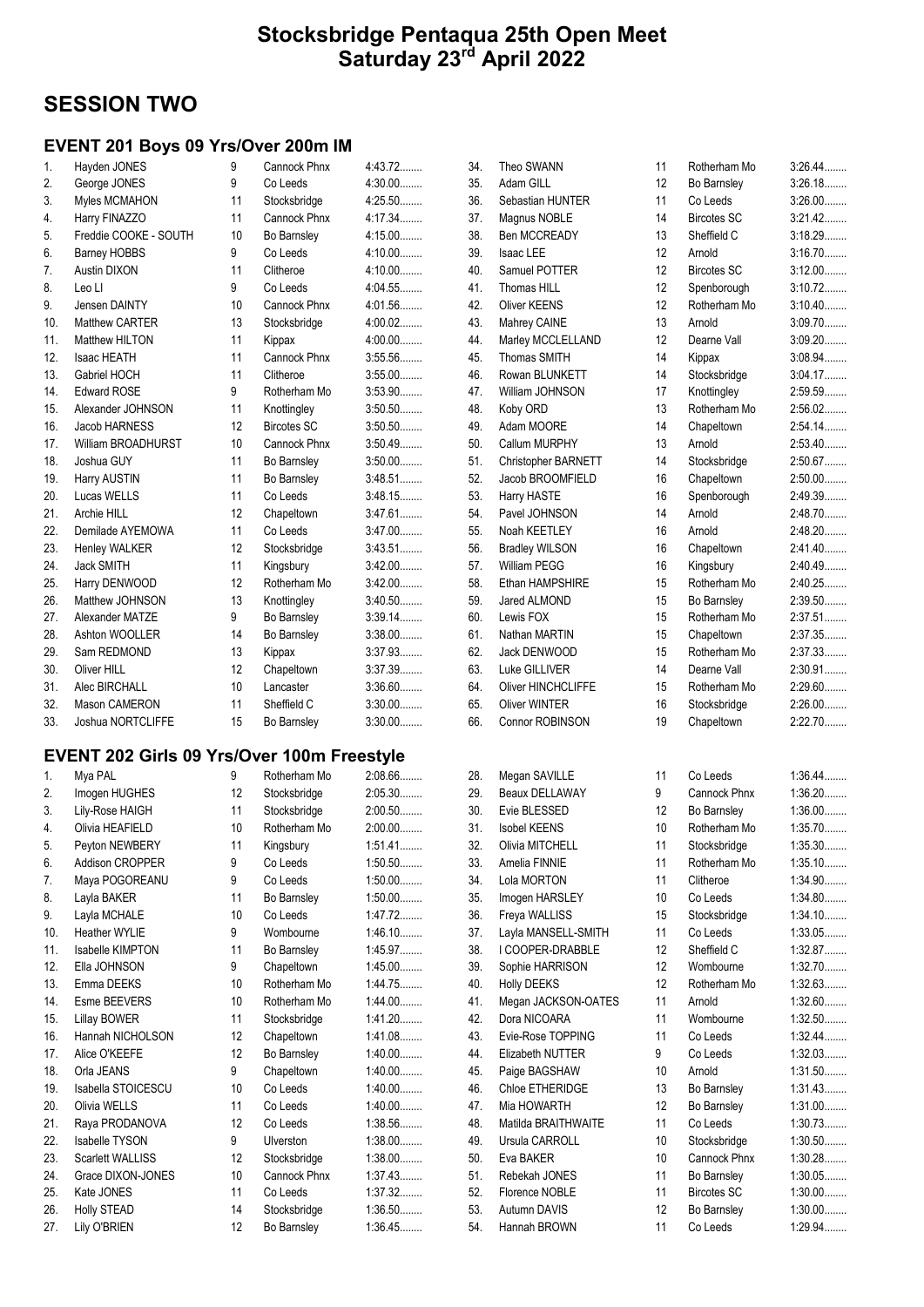| 55.  | Georgia HALLAM                                  | 11 | Arnold             | $1:29.60$ |      | 107. Tori EDGE         | 13 | Kingsbury          | 1:18.73     |
|------|-------------------------------------------------|----|--------------------|-----------|------|------------------------|----|--------------------|-------------|
| 56.  | Amy COWLISHAW                                   | 13 | Stocksbridge       | 1:29.58   | 108. | Alex TIGGARDINE        | 13 | Bo Barnsley        | 1:17.79     |
| 57.  | Eva-Rose AUBEELUCK                              | 12 | Chapeltown         | 1:29.57   | 109. | Eva TURNER             | 10 | Clitheroe          | 1:17.60     |
| 58.  | Olivia BYRNE                                    | 9  | Bo Barnsley        | 1:29.55   | 110. | <b>Isabel SMITH</b>    | 17 | Stocksbridge       | 1:17.50     |
| 59.  | Kathryn FITTON                                  | 12 | Clitheroe          | $1:29.50$ | 111. | Hannah BURNS           | 13 | Spenborough        | $1:17.10$   |
| 60.  | <b>Ellie HASTE</b>                              | 14 | Spenborough        | 1:28.99   | 112. | Bethan THOMAS          | 13 | Bo Barnsley        | 1:16.76     |
| 61.  | Kiera HERBERT                                   | 14 | Spenborough        | 1:28.90   | 113. | Lois DAWE              | 14 | Kingsbury          | 1:16.75     |
| 62.  | Layla WRIGHT                                    | 14 | Stocksbridge       | 1:28.87   | 114. | Alisha CAMERON         | 12 | Sheffield C        | 1:16.70     |
|      |                                                 |    |                    | 1:28.64   |      |                        |    |                    | $1:16.70$   |
| 63.  | <b>Holly SEVERN</b>                             | 12 | Bo Barnsley        |           | 115. | Lola-Belle BROWNING    | 13 | Wombourne          |             |
| 64.  | Bethany MONKHOUSE                               | 13 | Stocksbridge       | 1:28.50   | 116. | Ella WHEATER-LOWE      | 11 | Arnold             | 1:16.20     |
| 65.  | Faith HALL                                      | 15 | Chapeltown         | 1:28.07   | 117. | Elin WATKINS           | 13 | <b>Bircotes SC</b> | $1:16.10$   |
| 66.  | Ellie ASHTON                                    | 12 | Chapeltown         | 1:27.85   | 118. | Abigail SMITH          | 16 | Stocksbridge       | 1:15.70     |
| 67.  | Lauren WOOD                                     | 10 | Stocksbridge       | 1:27.76   | 119. | Meredith GREGORY       | 15 | Bo Barnsley        | 1:15.69     |
| 68.  | Abigail LONGDON                                 | 12 | Bo Barnsley        | 1:27.70   | 120. | Lucy WIGHTMAN          | 15 | Bo Barnsley        | 1:15.50     |
| 69.  | Freya DENT                                      | 10 | Spenborough        | 1:27.70   | 121. | Grace WABY             | 12 | <b>Bircotes SC</b> | 1:15.30     |
| 70.  | Alice DOHERTY                                   | 12 | Rotherham Mo       | $1:26.60$ | 122. | Evie BOND              | 11 | Cannock Phnx       | 1:15.29     |
| 71.  | Molly BRADLEY                                   | 11 | Arnold             | 1:26.40   | 123. | Jessica LEATHER        | 15 | Bo Barnsley        | 1:15.16     |
| 72.  | Isabella JUSTHAM                                | 11 | Co Leeds           | $1:26.22$ | 124. | Gabrielle CAESAR       | 13 | Arnold             | 1:14.90     |
| 73.  | Lucy GRAYSTON                                   | 11 | Clitheroe          | $1:26.20$ | 125. | <b>Isabel WARRINER</b> | 16 | Chapeltown         | 1:14.81     |
| 74.  | Lynne DAWSON                                    | 54 | Chapeltown         | $1:26.00$ | 126. | Layla NEWTON           | 13 | Clitheroe          | 1:14.80     |
| 75.  | Stansie CROWE                                   | 11 | <b>Bircotes SC</b> | $1:26.00$ |      | 127. Amelia LONGDEN    | 15 | Dearne Vall        | 1:14.80     |
| 76.  | Charlie WELLS                                   | 11 | Wombourne          | 1:25.90   | 128. | <b>Astrid CARROLL</b>  | 13 | Stocksbridge       | S13 1:14.27 |
|      | Elisah GOWARD                                   | 12 |                    | 1:25.82   | 129. | Eleanor HILL           | 14 |                    | 1:13.87     |
| 77.  |                                                 |    | Spenborough        |           |      |                        |    | Spenborough        |             |
| 78.  | <b>Hollie HAGUE</b>                             | 13 | Chapeltown         | 1:25.53   | 130. | <b>Isabel MARTIN</b>   | 12 | Chapeltown         | 1:13.86     |
| 79.  | Amy GAFFNEY                                     | 16 | Dearne Vall        | 1:25.10   | 131. | Alex HOLMES            | 14 | Clitheroe          | 1:13.80     |
| 80.  | Tate FOX                                        | 10 | <b>Bircotes SC</b> | 1:25.05   | 132. | Eloise WALMSLEY        | 12 | Clitheroe          | 1:13.80     |
| 81.  | Elspeth KNOWLES                                 | 11 | Co Leeds           | $1:25.04$ | 133. | Matilda BIRCHALL       | 13 | Lancaster          | 1:13.34     |
| 82.  | Imogen CLARKSON                                 | 11 | Clitheroe          | 1:24.70   | 134. | Abigail ROWLAND        | 14 | <b>Bircotes SC</b> | 1:13.20     |
| 83.  | Holly JONES                                     | 13 | Stocksbridge       | 1:24.35   | 135. | Grace FORD             | 13 | Bo Barnsley        | 1:12.72     |
| 84.  | Evelyn MULDOON                                  | 12 | <b>Bircotes SC</b> | $1:24.00$ | 136. | Edith SCANLAN          | 14 | Clitheroe          | 1:12.70     |
| 85.  | Annabel GALBRAITH                               | 11 | Co Leeds           | 1:23.33   | 137. | Matilda MCKINNIE       | 16 | Stocksbridge       | 1:12.65     |
| 86.  | Martha REDMOND                                  | 15 | Kippax             | 1:23.19   | 138. | Eve MOXON              | 13 | Knottingley        | 1:12.36     |
| 87.  | Lucy WAINWRIGHT                                 | 11 | Co Leeds           | 1:23.16   | 139. | Esme HAYS              | 14 | Bo Barnsley        | 1:10.51     |
| 88.  | Grace HUGHES                                    | 17 | Stocksbridge       | $1:23.10$ | 140. | <b>Lily BARRETT</b>    | 15 | Rotherham Mo       | $1:10.00$   |
| 89.  | Olivia SWEETING                                 | 14 | Bo Barnsley        | $1:23.00$ | 141. | <b>Jessica GARBUTT</b> | 14 | Rotherham Mo       | $1:09.91$   |
| 90.  | Ami PARKER                                      | 14 | Chapeltown         | 1:22.84   | 142. | Lydia BROWN            | 14 | Sheffield C        | $1:09.00$   |
| 91.  | <b>Lily FOREMAN</b>                             | 12 | Sheffield C        | 1:22.56   | 143. | Libby HILL             | 16 | Chapeltown         | 1:08.75     |
| 92.  | Erin GIBB                                       | 11 | Stocksbridge       | 1:22.50   | 144. | Ella BEESON            | 14 | Cannock Phnx       | 1:08.47     |
|      |                                                 |    | Sheffield C        | 1:22.23   |      |                        |    |                    | $1:08.41$   |
| 93.  | Sophie SMITH                                    | 10 |                    |           | 145. | Purdy ROBERTS          | 13 | Bo Barnsley        |             |
| 94.  | Abigail BETTS                                   | 12 | <b>Bircotes SC</b> | 1:21.90   |      | 146. Annabel CRAYSTON  | 16 | Ulverston          | 1:08.30     |
| 95.  | Millie HERBERT                                  | 11 | Bo Barnsley        | 1:21.45   |      | 147. Amelia THEOBALD   | 16 | Stocksbridge       | $1:07.90$   |
| 96.  | Daisy DICKIE                                    | 11 | Sheffield C        | $1:21.02$ | 148. | Emilie TODD            | 15 | Bo Barnsley        | 1:07.89     |
| 97.  | Jennifer APPLETON                               | 15 | Spenborough        | $1:20.80$ | 149. | Kloe EADE              | 15 | Bo Barnsley        | 1:06.83     |
| 98.  | Hannah CROKER                                   | 14 | <b>Bircotes SC</b> | 1:20.72   | 150. | Keira TIGGARDINE       | 15 | Bo Barnsley        | 1:06.31     |
| 99.  | Naomi WAKELING                                  | 14 | Bo Barnsley        | $1:20.50$ | 151. | Philippa THOMAS        | 17 | Sheffield C        | 1:05.90     |
| 100. | Lily-Mae HARPER                                 | 13 | Dearne Vall        | $1:20.00$ | 152. | Poppy TYSON            | 14 | Ulverston          | 1:05.30     |
| 101. | Ruby SEVERN                                     | 13 | Bo Barnsley        | 1:19.91   | 153. | <b>Holly THOMAS</b>    | 17 | Sheffield C        | 1:04.55     |
| 102. | Daisy BRANNEN                                   | 12 | Co Leeds           | 1:19.63   | 154. | Sophia FIDLER          | 15 | Radford            | 1:04.39     |
| 103. | Lili Mae DELLAWAY                               | 13 | Cannock Phnx       | 1:19.44   | 155. | Cecilia DE NARDO       | 16 | Sheffield C        | $1:04.20$   |
| 104. | Francesca HADFIELD                              | 14 | Bo Barnsley        | 1:19.42   | 156. | Keira BENWELL          | 15 | Kingsbury          | 1:02.63     |
| 105. | Heidi-Mai GUEST                                 | 12 | Kingsbury          | 1:18.85   |      | 157. Jamie-Leigh TYSON | 15 | Ulverston          | $1:01.00$   |
| 106. | Carys BEDFORD                                   | 14 | Clitheroe          | 1:18.80   |      |                        |    |                    |             |
|      | <b>EVENT 203 Boys 09 Yrs/Over 50m Freestyle</b> |    |                    |           |      |                        |    |                    |             |
|      |                                                 |    |                    |           |      |                        |    |                    |             |
| 1.   | Barney HOBBS                                    | 9  | Co Leeds           | 1:02.90   | 13.  | George JONES           | 9  | Co Leeds           | 48.00       |
| 2.   | Archie RUSSELL                                  | 9  | Co Leeds           | $1:02.00$ | 14.  | Ellis HARGREAVES       | 9  | Co Leeds           | 47.90       |
| 3.   | Alexander WRIGHT                                | 10 | Stocksbridge       | 55.16     | 15.  | William FINNIE         | 9  | Rotherham Mo       | 47.40       |
| 4.   | James MERRIFIELD                                | 10 | Co Leeds           | 53.70     | 16.  | Oliver MOFFAT          | 11 | Stocksbridge       | 47.37       |
| 5.   | Charlie BRADLEY                                 | 9  | Co Leeds           | $53.50$   | 17.  | Ethan BARRETT          | 13 | Rotherham Mo       | 47.34       |
| 6.   | Isaac-Jae JACKSON                               | 12 | Stocksbridge       | $51.50$   | 18.  | Matthew CARTER         | 13 | Stocksbridge       | 46.40       |
| 7.   | Paarth VASHISTA                                 | 10 | Co Leeds           | $50.00$   | 19.  | Jethro CONTEH          | 9  | Arnold             | 45.80       |
| 8.   | <b>Riley BURTON</b>                             | 10 | Dearne Vall        | 49.80     | 20.  | <b>AHMET YESIL</b>     | 9  | Arnold             | 45.50       |
| 9.   | Hayden JONES                                    | 9  | Cannock Phnx       | 49.00     | 21.  | Tao PAWSON             | 12 | Stocksbridge       | 45.20       |

22. Jensen STEVENSON 9 Dearne Vall 45.10........ 23. Freddie COOKE - SOUTH 10 Bo Barnsley 45.00........ 24. Harry FINAZZO 11 Cannock Phnx 44.90........

10. Alfred BIRCH 9 Stocksbridge 48.50........ 11. Henry AUBEELUCK 12 Chapeltown 48.04........ 12. Matthew HILTON 11 Kippax 48.00........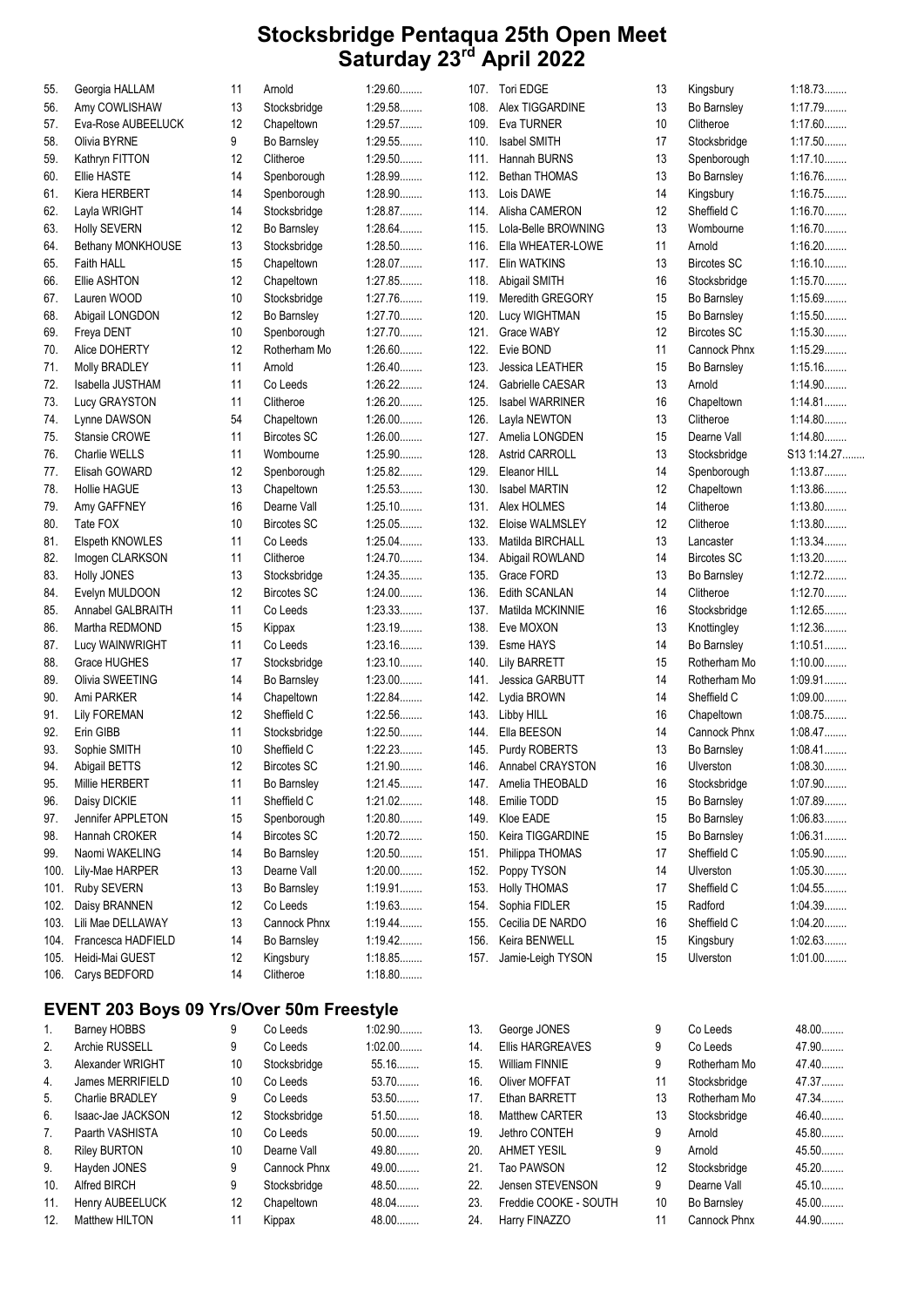| 25. | <b>Tyler RAVEN</b>                               | 9  | Co Leeds           | 44.80          | 85.  | Vuyo MUKANGE                 | 15 | Arnold             | 35.04          |
|-----|--------------------------------------------------|----|--------------------|----------------|------|------------------------------|----|--------------------|----------------|
| 26. | Jacob HARNESS                                    | 12 | <b>Bircotes SC</b> | 44.73          | 86.  | Thomas SMITH                 | 14 | Kippax             | 35.00          |
| 27. | James TING                                       | 12 | Rotherham Mo       | 44.70          | 87.  | Matthew GOODWIN              | 13 | Chapeltown         | 35.00          |
| 28. | Jacob MELLORS                                    | 9  | Kingsbury          | 44.63          | 88.  | Oliver KEENS                 | 12 | Rotherham Mo       | 35.00          |
| 29. | Jacob DYER                                       | 9  | Co Leeds           | 44.30          | 89.  | Gabriel HOCH                 | 11 | Clitheroe          | 34.70          |
| 30. | Samuel JODDRELL                                  | 13 | Arnold             | 44.30          | 90.  | Zulfigar WILLINGTON          | 15 | Stocksbridge       | 34.59          |
| 31. | Ethan MEWSE                                      | 11 | Co Leeds           | 44.10          | 91.  | Archie MOSELEY               | 13 | Spenborough        | 34.30          |
| 32. | <b>Tristan FERGUSON</b>                          | 16 | Dearne Vall        | 44.00          | 92.  | Alex OLCHOWIK                | 12 | Co Leeds           | 34.22          |
| 33. | Austin DIXON                                     | 11 | Clitheroe          | 43.80          | 93.  | Thomas PICKERING             | 12 | Chapeltown         | 34.21          |
| 34. | <b>Ryley PURVIS</b>                              | 14 | Stocksbridge       | 43.59          | 94.  | Thomas HALLAM                | 14 | Arnold             | 33.90          |
| 35. | Thomas BELK                                      | 9  | Stocksbridge       | 43.50          | 95.  | Mahrey CAINE                 | 13 | Arnold             | 33.50          |
| 36. | Myles MCMAHON                                    | 11 | Stocksbridge       | 43.25          | 96.  | Joshua NORTCLIFFE            | 15 | Bo Barnsley        | 33.45          |
|     | Xavier BURFIELD                                  | 10 | Dearne Vall        | 43.10          | 97.  | George HILL                  | 13 | Sheffield C        | 33.17          |
| 37. |                                                  |    |                    |                |      |                              |    |                    |                |
| 38. | George THORNHILL                                 | 10 | Stocksbridge       | 43.08<br>42.79 | 98.  | Declan GODDARD               | 18 | Dearne Vall        | 32.90<br>32.89 |
| 39. | Leo LI                                           | 9  | Co Leeds           |                | 99.  | James MACIVER                | 13 | Stocksbridge       |                |
| 40. | Oliver BARKER                                    | 9  | Co Leeds           | 42.70          | 100. | Harvey STEVENSON             | 14 | Dearne Vall        | 32.80          |
| 41. | Oliver CETTI                                     | 10 | Arnold             | 42.50          | 101. | <b>Finlay CORKER</b>         | 14 | Stocksbridge       | 32.60          |
| 42. | Luke PURNELL                                     | 11 | Cannock Phnx       | 42.50          | 102. | William MCINTOSH             | 13 | Spenborough        | 32.40          |
| 43. | <b>William WATSON</b>                            | 9  | Stocksbridge       | 42.50          | 103. | <b>Ben MCCREADY</b>          | 13 | Sheffield C        | 32.33          |
| 44. | Alexander JOHNSON                                | 11 | Knottingley        | 42.46          | 104. | Colby HANDS                  | 14 | Wombourne          | 32.13          |
| 45. | Matthew HOWCROFT                                 | 11 | Kippax             | 42.20          | 105. | Archie KING                  | 15 | <b>Bircotes SC</b> | 32.10          |
| 46. | Alexander MATZE                                  | 9  | <b>Bo Barnsley</b> | 42.20          | 106. | Adam MOORE                   | 14 | Chapeltown         | 31.85          |
| 47. | <b>William BROADHURST</b>                        | 10 | Cannock Phnx       | 42.01          | 107. | Magnus NOBLE                 | 14 | <b>Bircotes SC</b> | 31.83          |
| 48. | Yihang LUO                                       | 11 | Bo Barnsley        | 42.00          | 108. | Koby ORD                     | 13 | Rotherham Mo       | 31.81          |
| 49. | <b>Edward ROSE</b>                               | 9  | Rotherham Mo       | 41.90          | 109. | <b>Rian HASTE</b>            | 13 | Spenborough        | 31.40          |
| 50. | Finlay MCINTOSH                                  | 11 | Spenborough        | 41.70          | 110. | <b>Elliot ROBERTS-CUTTS</b>  | 13 | Chapeltown         | 31.35          |
| 51. | Matthew JOHNSON                                  | 13 | Knottingley        | 41.48          | 111. | Sam REDMOND                  | 13 | Kippax             | 31.33          |
| 52. | Matthew BELK                                     | 11 | Stocksbridge       | 41.25          | 112. | Sam GUETTAT                  | 16 | Bo Barnsley        | $31.00$        |
| 53. | Oliver MOORE                                     | 12 | Stocksbridge       | 40.50          | 113. | Christopher BARNETT          | 14 | Stocksbridge       | 30.79          |
| 54. | Oliver HILL                                      | 12 | Chapeltown         | 40.28          | 114. | William JOHNSON              | 17 | Knottingley        | $30.52$        |
| 55. | Jack SMITH                                       | 11 | Kingsbury          | 40.19          | 115. | Rowan BLUNKETT               | 14 | Stocksbridge       | $30.50$        |
|     |                                                  |    |                    | $40.01$        | 116. | Noah KEETLEY                 | 16 | Arnold             | $30.40$        |
| 56. | Archie HILL                                      | 12 | Chapeltown         | 40.00          |      |                              |    |                    | 30.35          |
| 57. | Tait SHILLINGFORD                                | 10 | Wombourne          |                | 117. | Jake ROBERTS                 | 15 | Bo Barnsley        |                |
| 58. | Ashton WOOLLER                                   | 14 | Bo Barnsley        | 40.00          | 118. | Harrison DEEKS               | 15 | Rotherham Mo       | 30.19          |
| 59. | Mason CAMERON                                    | 11 | Sheffield C        | 39.80          | 119. | William PEGG                 | 16 | Kingsbury          | $30.06$        |
| 60. | Harry KING                                       | 12 | <b>Bircotes SC</b> | 39.54          | 120. | Jacob BROOMFIELD             | 16 | Chapeltown         | 29.93          |
| 61. | <b>Stanley WEBB</b>                              | 12 | Rotherham Mo       | 39.51          | 121. | Joshua DAVIES                | 16 | Wombourne          | 29.70          |
| 62. | Dalton ELLWOOD                                   | 11 | Co Leeds           | $39.50$        |      | 122. Luke HASTE              | 17 | Spenborough        | 29.60          |
| 63. | Olaf GRUDOWSKI                                   | 10 | Co Leeds           | 39.40          | 123. | Pavel JOHNSON                | 14 | Arnold             | 29.60          |
| 64. | Divyam BEHAL                                     | 12 | Sheffield C        | 39.33          |      | 124. Harry HASTE             | 16 | Spenborough        | 29.30          |
| 65. | Harry AUSTIN                                     | 11 | Bo Barnsley        | 39.29          | 125. | Alfie BROOKES                | 15 | Kingsbury          | 28.96          |
| 66. | Dante CURTIS                                     | 9  | Arnold             | 39.20          | 126. | <b>Bradley WILSON</b>        | 16 | Chapeltown         | 28.90          |
| 67. | Theo SWANN                                       | 11 | Rotherham Mo       | 38.87          | 127. | Adam MILNER                  | 20 | Stocksbridge       | 28.68          |
| 68. | Dimosthenis MAGOULAS                             | 11 | Bo Barnsley        | 37.90          | 128. | Benjamin WALKER              | 14 | Stocksbridge       | 28.49          |
| 69. | Jensen DAINTY                                    | 10 | Cannock Phnx       | 37.87          | 129. | Ethan HAMPSHIRE              | 15 | Rotherham Mo       | 28.46          |
| 70. | Ben ALLEN                                        | 12 | Cannock Phnx       | 37.60          |      | 130. Adam JONES              | 16 | Ulverston          | 28.40          |
| 71. | Thomas BLUNN                                     | 13 | Dearne Vall        | 37.50          |      | 131. Thomas TAVERNER         | 17 | Dearne Vall        | 28.40          |
| 72. | Joshua GUY                                       | 11 | Bo Barnsley        | 37.13          | 132. | Lewis FOX                    | 15 | Rotherham Mo       | 27.94          |
| 73. | Henley WALKER                                    | 12 | Stocksbridge       | 36.86          | 133. | Jack DENWOOD                 | 15 | Rotherham Mo       | 27.88          |
| 74. | Benjamin MORRIS                                  | 12 | Co Leeds           | 36.70          | 134. | Benjamin BUSH                | 15 | Spenborough        | 27.87          |
| 75. | Samuel POTTER                                    | 12 | <b>Bircotes SC</b> | 36.70          | 135. | George UPTON                 | 14 | Kingsbury          | 27.64          |
| 76. | Harry DENWOOD                                    | 12 | Rotherham Mo       | 36.47          | 136. | Luke GILLIVER                | 14 | Dearne Vall        | 27.60          |
| 77. | Isaac LEE                                        | 12 | Arnold             | 36.10          | 137. | Oliver HINCHCLIFFE           | 15 | Rotherham Mo       | 27.47          |
| 78. | George BURTON                                    | 12 | Clitheroe          | $36.00$        | 138. | Daniel CURRAN                | 16 | Bev Barracud       | 27.25          |
|     | Sebastian MATZE                                  | 12 | Bo Barnsley        | $35.90$        | 139. |                              | 25 | Sheffield C        | 27.10          |
| 79. |                                                  | 12 | Co Leeds           | 35.80          | 140. | Joseph MARKHAM<br>Joel HANDS | 16 | Wombourne          | 27.10          |
| 80. | Ryan MILNER                                      |    |                    |                |      |                              |    |                    | 26.20          |
| 81. | Oliver THRELFALL                                 | 12 | Clitheroe          | 35.70          | 141. | Logan PRICE                  | 15 | Stocksbridge       |                |
| 82. | <b>Curtis MEWSE</b>                              | 13 | Kippax             | 35.50          | 142. | Finley MCNICHOLAS            | 15 | Stocksbridge       | 26.00          |
| 83. | Ben BEDFORD                                      | 13 | Clitheroe          | 35.40          | 143. | <b>Oliver WINTER</b>         | 16 | Stocksbridge       | 25.54          |
| 84. | Thomas HILL                                      | 12 | Spenborough        | 35.16          |      |                              |    |                    |                |
|     | <b>EVENT 204 Girls 09 Yrs/Over 50m Butterfly</b> |    |                    |                |      |                              |    |                    |                |

| 1              | <b>Willow PASSEY</b> | 9  | Kingsbury   | $1:13.00$ |
|----------------|----------------------|----|-------------|-----------|
|                | 2. Ebony BURTON      | 12 | Dearne Vall | $1:11.40$ |
| 3 <sub>1</sub> | Ava TRAVIS-JONES     | Q  | Co Leeds    | 1:10.30   |
|                | 4. Maya POGOREANU    | q  | Co Leeds    | $1:08.10$ |

| 5. | Orla JEANS       | 9  | Chapeltown   | 1:07.69   |
|----|------------------|----|--------------|-----------|
| 6. | Myla RASMUSSEN   | q  | Wombourne    | $1:05.00$ |
| 7. | Hannah NICHOLSON | 12 | Chapeltown   | 1:02.98   |
| 8. | Lillay BOWER     | 11 | Stocksbridge | $1:01.50$ |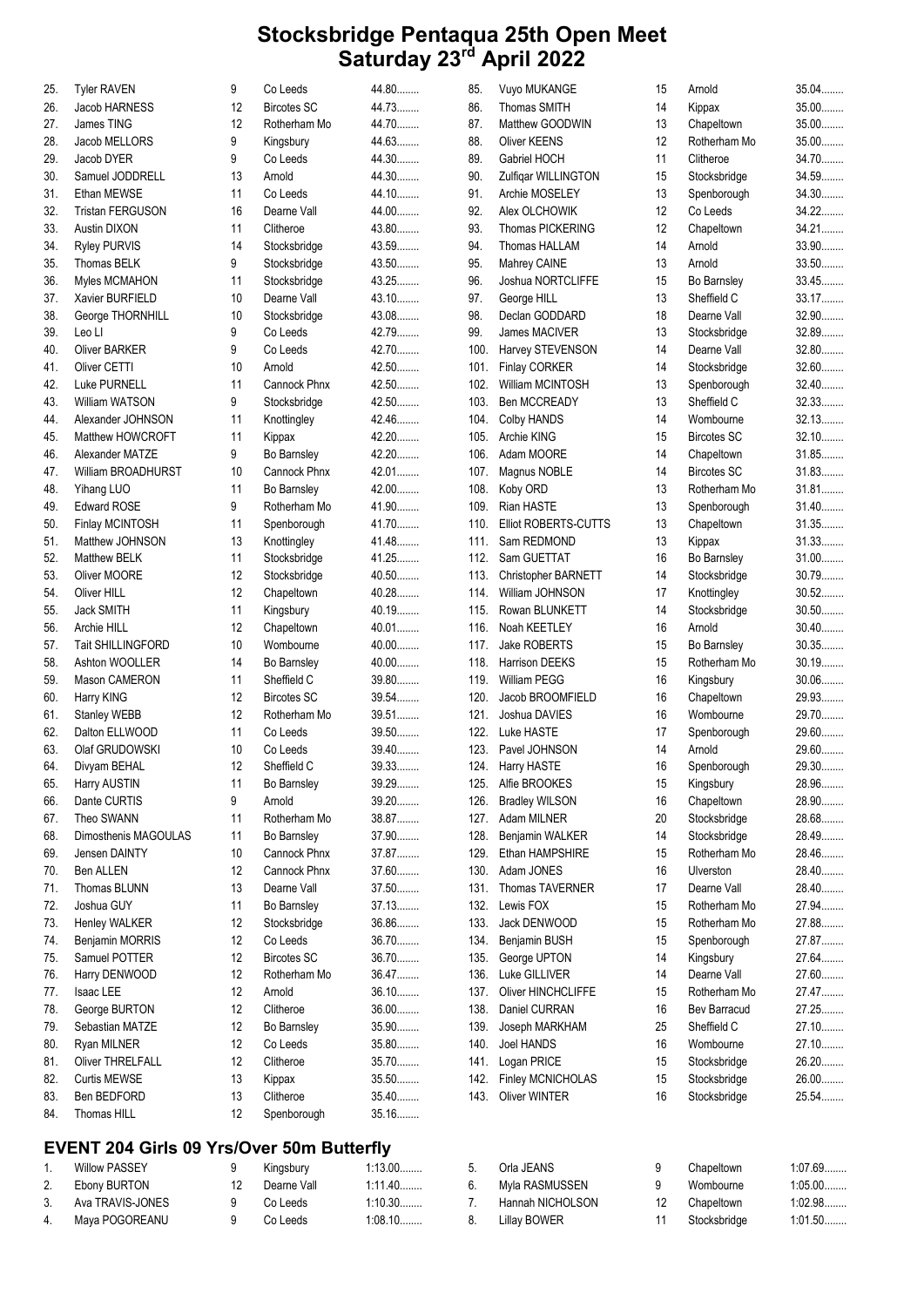| 9.  | Isabelle HEATH                                   | 9       | Cannock Phnx            | 1:01.31              | 69.      | Alana SAMPSON               | 10              | Spenborough           | 43.96                |
|-----|--------------------------------------------------|---------|-------------------------|----------------------|----------|-----------------------------|-----------------|-----------------------|----------------------|
| 10. | Amelia BEAUMONT                                  | 10      | Rotherham Mo            | $1:00.50$            | 70.      | Alex TIGGARDINE             | 13              | Bo Barnsley           | 43.93                |
| 11. | Dora NICOARA                                     | 11      | Wombourne               | $1:00.00$            | 71.      | Faith HALL                  | 15              | Chapeltown            | 43.08                |
| 12. | Olivia THORPE                                    | 10      | Rotherham Mo            | $1:00.00$            | 72.      | Florence NOBLE              | 11              | <b>Bircotes SC</b>    | 43.00                |
| 13. | <b>Betsy KIRKLEY</b>                             | 9       | Co Leeds                | $1:00.00$            | 73.      | Sally PEARSON               | 15              | Knottingley           | 43.00                |
| 14. | Layla HANSON                                     | 12      | Co Leeds                | $1:00.00$            | 74.      | Naomi WAKELING              | 14              | Bo Barnsley           | 42.80                |
| 15. | Beaux DELLAWAY                                   | 9       | <b>Cannock Phnx</b>     | 58.31                | 75.      | Annabel GALBRAITH           | 11              | Co Leeds              | 42.70                |
| 16. | Alice O'KEEFE                                    | 12      | Bo Barnsley             | 58.00                | 76.      | Isla DIMITRI                | 11              | Rotherham Mo          | 42.54                |
| 17. | Laila GODLINGTON                                 | 11      | Rotherham Mo            | 58.00                | 77.      | Layla WRIGHT                | 14              | Stocksbridge          | 42.20                |
| 18. | Layla MCHALE                                     | 10      | Co Leeds                | 57.46                | 78.      | Sophie CHURMS               | 12 <sup>2</sup> | Dearne Vall           | 42.00                |
| 19. | Esme BEEVERS                                     | 10      | Rotherham Mo            | 57.30                | 79.      | Elspeth KNOWLES             | 11              | Co Leeds              | 42.00                |
| 20. | Neve GAFFNEY                                     | 13      | Dearne Vall             | 57.10                | 80.      | Isabella JUSTHAM            | 11              | Co Leeds              | 41.90                |
| 21. | Mary-Ada HUDSON-BOLD                             | 11      | Co Leeds                | 56.90                | 81.      | Abigail BETTS               | 12              | <b>Bircotes SC</b>    | 41.90                |
| 22. | Bethany MONKHOUSE                                | 13      | Stocksbridge            | 56.88                | 82.      | Martha REDMOND              | 15              | Kippax                | 41.87                |
| 23. | Addison CROPPER                                  | 9       | Co Leeds                | 56.79                | 83.      | Matilda BRAITHWAITE         | 11              | Co Leeds              | 41.80                |
| 24. | Ella JOHNSON                                     | 9       | Chapeltown              | 55.22                | 84.      | Evie BOND                   | 11              | Cannock Phnx          | 41.73                |
| 25. | Olivia BYRNE                                     | 9       | Bo Barnsley             | 55.20                | 85.      | Sofia KENTZER               | 14              | Chapeltown            | 41.31                |
| 26. | Amelia FINNIE                                    | 11      | Rotherham Mo            | 54.00                | 86.      | Eva TURNER                  | 10              | Clitheroe             | 40.90                |
| 27. | Florence HITCHENOR                               | 10      | Co Leeds                | 53.81                | 87.      | Lucy WIGHTMAN               | 15              | Bo Barnsley           | 40.80                |
| 28. | Elsie HILL                                       | 10      | Stocksbridge            | 53.78                | 88.      | <b>Isabella RENTON</b>      | 12              | Wombourne             | 40.60                |
| 29. | Layla MANSELL-SMITH                              | 11      | Co Leeds                | 53.41                | 89.      | <b>Isabel MARTIN</b>        | 12              | Chapeltown            | 40.14                |
| 30. | Eleanor GRIFFIN                                  | 13      | Dearne Vall             | 53.20                | 90.      | Grace WABY                  | 12              | <b>Bircotes SC</b>    | 39.90                |
| 31. | Megan SAVILLE                                    | 11      | Co Leeds                | 52.60                | 91.      | Jessica LEATHER             | 15              | Bo Barnsley           | 39.86                |
| 32. | Abigail LONGDON                                  | 12      | Bo Barnsley             | 52.50                | 92.      | Eve MOXON                   | 13              | Knottingley           | 39.85                |
| 33. | Elizabeth NUTTER                                 | 9       | Co Leeds                | $51.50$              | 93.      | Hannah BURNS                | 13              | Spenborough           | 39.60                |
| 34. | Caitlin SYSON                                    | 11      | Clitheroe               | 51.30                | 94.      | Jennifer APPLETON           | 15              | Spenborough           | 39.60                |
| 35. | Lola MORTON                                      | 11      | Clitheroe               | 51.30                | 95.      | Francesca HADFIELD          | 14              | Bo Barnsley           | 39.50                |
| 36. | Jessie CALITZ                                    | 11      | Clitheroe               | 51.00                | 96.      | <b>Isabel SMITH</b>         | 17              | Stocksbridge          | 39.30                |
| 37. | Lauren WOOD                                      | 10      | Stocksbridge            | $51.00$              | 97.      | <b>Isabel WARRINER</b>      | 16              | Chapeltown            | 39.16                |
| 38. | Molly BRADLEY                                    | 11      | Arnold                  | $50.50$              | 98.      | Lucy WAINWRIGHT             | 11              | Co Leeds              | 39.10                |
| 39. | <b>Isobel KEENS</b>                              | 10      | Rotherham Mo            | $50.40$              | 99.      | Abigail ROWLAND             | 14              | <b>Bircotes SC</b>    | 39.02                |
| 40. | Chloe ETHERIDGE                                  | 13      | Bo Barnsley             | 49.86                | 100.     | Matilda BIRCHALL            | 13              | Lancaster             | 38.62                |
| 41. | <b>Violet LAMBE</b>                              | 11      | Kippax                  | 49.80                | 101.     | Olivia SWEETING             | 14              | Bo Barnsley           | 38.30                |
| 42. | <b>Holly STEAD</b>                               | 14      | Stocksbridge            | 49.50                | 102.     | Claudia STARZOMSKA          | 14              | Arnold                | 38.10                |
| 43. | Alice DOHERTY                                    | 12      | Rotherham Mo            | 49.00                | 103.     | Eloise WALMSLEY             | 12              | Clitheroe             | 37.97                |
| 44. | Lili Mae DELLAWAY                                | 13      | Cannock Phnx            | 49.00                | 104.     | Maisie FLETCHER             | 16              | Kippax                | 37.81                |
| 45. | Raya PRODANOVA                                   | 12      | Co Leeds                | 48.70                | 105.     | Lydia BROWN                 | 14              | Sheffield C           | 37.10                |
| 46. | <b>Lily FOREMAN</b>                              | 12      | Sheffield C             | 48.62                | 106.     | Layla NEWTON                | 13              | Clitheroe             | 36.80                |
| 47. | Millie HERBERT                                   | 11      | <b>Bo Barnsley</b>      | 48.18                | 107.     | Lily BARRETT                | 15              | Rotherham Mo          | 36.23                |
| 48. | Tate FOX                                         | 10      | <b>Bircotes SC</b>      | 47.90                |          | 108. Ella WHITELEY          | 16              | Knottingley           | 36.14                |
| 49. | Kate JONES                                       | 11      | Co Leeds                | 47.51                | 109.     | Amelia THEOBALD             | 16              | Stocksbridge          | 35.59                |
| 50. | Sofiia SHKURATSKA                                | 14      | Bo Barnsley             | 47.50                | 110.     | Eleanor HILL                | 14              | Spenborough           | 35.30                |
| 51. | Amy COWLISHAW                                    | 13      | Stocksbridge            | 47.40                | 111.     | Esme HAYS                   | 14              | Bo Barnsley           | 35.29                |
| 52. | <b>Hollie HAGUE</b>                              | 13      | Chapeltown              | 47.31                | 112.     | Keira TIGGARDINE            | 15              | Bo Barnsley           | 35.19                |
| 53. | Sophie HARRISON                                  | 12      | Wombourne               | 47.00                | 113.     | Ella BEESON                 | 14              | Cannock Phnx          | 35.13                |
| 54. | Paige BAGSHAW                                    | 10      | Arnold                  | 45.70                | 114.     | <b>Edith SCANLAN</b>        | 14              | Clitheroe             | $35.10$              |
| 55. | Sophie SMITH                                     | 10      | Sheffield C             | 45.67                | 115.     | Purdy ROBERTS               | 13              | Bo Barnsley           | 34.70                |
| 56. | Ursula CARROLL                                   | 10      | Stocksbridge            | 45.60                | 116.     | Poppy TYSON                 | 14              | Ulverston             | 34.50                |
| 57. | Alisha CAMERON                                   | 12      | Sheffield C             | 45.50                | 117.     | Matilda MCKINNIE            | 16              | Stocksbridge          | 34.15.               |
| 58. | Elisah GOWARD                                    | 12      | Spenborough             | 45.50                | 118.     | Annabel CRAYSTON            | 16              | Ulverston             | 34.10                |
| 59. | Freya DENT                                       | 10      | Spenborough             | 45.25                | 119.     | <b>Holly THOMAS</b>         | 17              | Sheffield C           | 32.63.               |
| 60. | Hannah BROWN                                     | 11      | Co Leeds                | 45.20                | 120.     | Cecilia DE NARDO            | 16              | Sheffield C           | 32.60                |
| 61. | Alex HOLMES                                      | 14      | Clitheroe               | 45.20                | 121.     | Jessica GARBUTT             | 14              | Rotherham Mo          | 32.39                |
| 62. | Stansie CROWE                                    | 11      | <b>Bircotes SC</b>      | 44.70                | 122.     | Kloe EADE                   | 15              | Bo Barnsley           | 32.30                |
| 63. | Charlie WELLS                                    | 11      | Wombourne               | 44.70                | 123.     | <b>Scarlett DARLINGTON</b>  | 16              | Stocksbridge          | 32.01                |
| 64. | Tori EDGE                                        | 13      | Kingsbury               | 44.61.               | 124.     | Jamie-Leigh TYSON           | 15              | Ulverston             | 31.58                |
| 65. | <b>Holly JONES</b>                               | 13      | Stocksbridge            | 44.59                | 125.     | Phoebe MCNICHOLAS           | 17              | Stocksbridge          | $31.11$              |
| 66. | Eva-Rose AUBEELUCK                               | 12      | Chapeltown              | 44.47                | 126.     | <b>Lily SMITH</b>           | 17              | Ulverston             | 30.80                |
| 67. | Lily-Mae HARPER                                  | 13      | Dearne Vall             | 44.10.               | 127.     | Sophia FIDLER               | 15              | Radford               | $30.52$              |
| 68. | Shreya SHAIJU                                    | 14      | Stocksbridge            | 44.00                | 128.     | Martha SMITH                | 20              | Clitheroe             | 29.75                |
|     |                                                  |         |                         |                      |          |                             |                 |                       |                      |
|     | <b>EVENT 205 Boys 09 Yrs/Over 100m Butterfly</b> |         |                         |                      |          |                             |                 |                       |                      |
| 1.  | Mason CAMERON<br>Leo Ll                          | 11<br>9 | Sheffield C<br>Co Leeds | $2:00.00$<br>1:53.79 | 5.<br>6. | Gabriel HOCH<br>Lucas WELLS | 11<br>11        | Clitheroe<br>Co Leeds | 1:46.30<br>$1:45.00$ |
| 2.  |                                                  |         |                         |                      |          |                             |                 |                       |                      |

7. Adam GILL 12 Bo Barnsley 1:45.00........ 8. Theo SWANN 11 Rotherham Mo 1:40.41........

3. Alexander MATZE 19 Bo Barnsley 1:53.00........ 4. Jethro CONTEH 9 Arnold 1:51.50........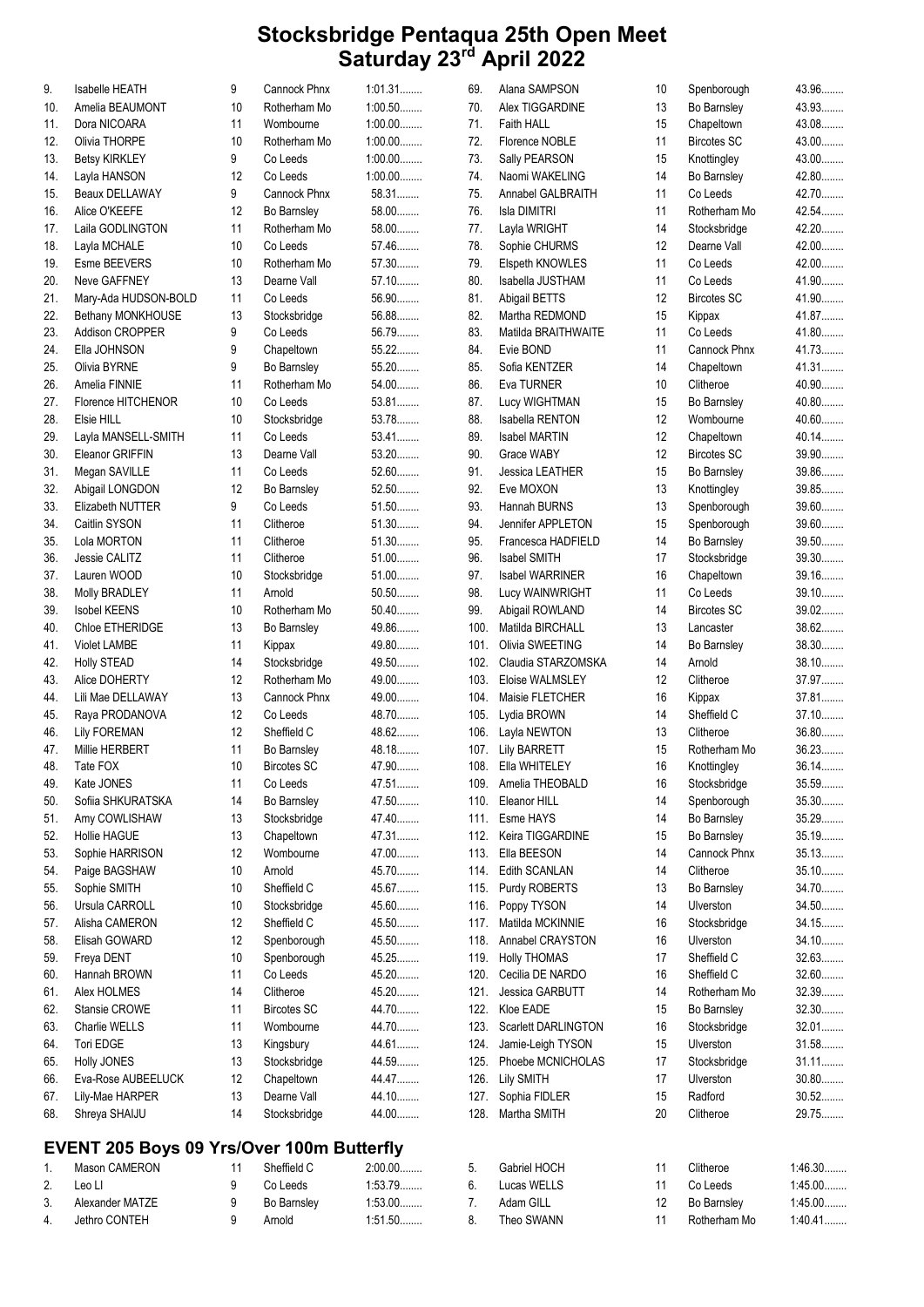| 9.  | Sebastian HUNTER                                  | 11 | Co Leeds           | 1:39.25   | 22. | Benjamin WALKER       | 14 | Stocksbridge       | 1:19.06      |
|-----|---------------------------------------------------|----|--------------------|-----------|-----|-----------------------|----|--------------------|--------------|
| 10. | Ben MCCREADY                                      | 13 | Sheffield C        | 1:38.46   | 23. | <b>Oliver WINTER</b>  | 16 | Stocksbridge       | $1:17.20$    |
| 11. | <b>Oliver KEENS</b>                               | 12 | Rotherham Mo       | $1:35.50$ | 24. | Jacob BROOMFIELD      | 16 | Chapeltown         | 1:14.87      |
| 12. | Marley MCCLELLAND                                 | 12 | Dearne Vall        | 1:33.91   | 25. | William JOHNSON       | 17 | Knottingley        | 1:14.28      |
| 13. | James MACIVER                                     | 13 | Stocksbridge       | 1:32.75   | 26. | Sam GUETTAT           | 16 | Bo Barnsley        | $1:11.01$    |
| 14. | Thomas SMITH                                      | 14 | Kippax             | 1:31.80   | 27. | <b>Bradley WILSON</b> | 16 | Chapeltown         | 1:09.93      |
| 15. | Callum MURPHY                                     | 13 | Arnold             | 1:28.03   | 28. | Jack DENWOOD          | 15 | Rotherham Mo       | 1:08.46      |
| 16. | Ben BEDFORD                                       | 13 | Clitheroe          | $1:27.70$ | 29. | Luke GILLIVER         | 14 | Dearne Vall        | 1:07.78      |
| 17. | Sam REDMOND                                       | 13 | Kippax             | $1:27.14$ | 30. | Logan PRICE           | 15 | Stocksbridge       | 1:06.80      |
| 18. | George UPTON                                      | 14 | Kingsbury          | 1:27.13   | 31. | Oliver HINCHCLIFFE    | 15 | Rotherham Mo       | $1:06.80$    |
| 19. | Zac ROPER                                         | 14 | Dearne Vall        | $1:24.00$ | 32. | Adam JONES            | 16 | Ulverston          | 1:03.80      |
|     |                                                   |    |                    |           |     |                       |    |                    | 1:02.69      |
| 20. | Christopher BARNETT                               | 14 | Stocksbridge       | $1:20.40$ | 33. | Connor ROBINSON       | 19 | Chapeltown         |              |
| 21. | Jason PEARSON                                     | 17 | Knottingley        | $1:20.20$ |     |                       |    |                    |              |
|     | <b>EVENT 206 Girls 09 /Over 100m Breaststroke</b> |    |                    |           |     |                       |    |                    |              |
|     |                                                   |    |                    |           |     |                       |    |                    |              |
| 1.  | Mya PAL                                           | 9  | Rotherham Mo       | 2:43.09   | 50. | Bethan THOMAS         | 13 | Bo Barnsley        | 1:48.00      |
| 2.  | Olivia HEAFIELD                                   | 10 | Rotherham Mo       | $2:40.00$ | 51. | Rebekah JONES         | 11 | Bo Barnsley        | 1:47.70      |
| 3.  | Francesca OLDALE                                  | 9  | Rotherham Mo       | $2:35.00$ | 52. | Hannah BROWN          | 11 | Co Leeds           | 1:47.30      |
| 4.  | <b>Violet MERRYWEST</b>                           | 9  | Stocksbridge       | 2:26.50   | 53. | Gracie SAMUELS        | 11 | Wombourne          | 1:46.90      |
| 5.  | Sienna ALKASH                                     | 10 | Stocksbridge       | 2:25.50   | 54. | <b>Millie HERBERT</b> | 11 | Bo Barnsley        | 1:46.78      |
| 6.  | Ruby SHAW                                         | 9  | Stocksbridge       | $2:20.50$ | 55. | Neve BURTON           | 15 | Clitheroe          | $1:46.60$    |
| 7.  | Lola HAWORTH-BLOMFELD                             | 10 | Stocksbridge       | 2:15.50   | 56. | Mia HOWARTH           | 12 | Bo Barnsley        | 1:46.38      |
| 8.  | Laila GODLINGTON                                  | 11 | Rotherham Mo       | $2:15.00$ | 57. | Autumn DAVIS          | 12 | Bo Barnsley        | 1:46.32      |
| 9.  | Olivia THORPE                                     | 10 | Rotherham Mo       | $2:15.00$ | 58. | Eleanor GRIFFIN       | 13 | Dearne Vall        | $1:46.00$    |
| 10. | Elisah GOWARD                                     | 12 | Spenborough        | 2:14.09   | 59. | Kate JONES            | 11 | Co Leeds           | 1:45.97      |
| 11. | Ava TRAVIS-JONES                                  | 9  | Co Leeds           | $2:10.00$ | 60. | Abigail LONGDON       | 12 | Bo Barnsley        | 1:45.85      |
| 12. | Alice O'KEEFE                                     | 12 | Bo Barnsley        | $2:10.00$ | 61. | Freya WALLISS         | 15 | Stocksbridge       | 1:45.70      |
| 13. | <b>Isabelle KIMPTON</b>                           | 11 | Bo Barnsley        | $2:10.00$ | 62. | Layla HOLMES          | 12 | Chapeltown         | $1:45.00$    |
| 14. | Imogen HUGHES                                     | 12 | Stocksbridge       | $2:09.70$ | 63. | Ebony BURTON          | 12 | Dearne Vall        | $1:45.00$    |
| 15. | Olivia BYRNE                                      | 9  | <b>Bo Barnsley</b> | 2:08.43   | 64. | Jessica LEATHER       | 15 | Bo Barnsley        | 1:44.35      |
|     |                                                   |    |                    |           |     |                       |    |                    |              |
| 16. | Amelia FINNIE                                     | 11 | Rotherham Mo       | 2:06.47   | 65. | Sofia KENTZER         | 14 | Chapeltown         | 1:44.24      |
| 17. | Maya POGOREANU                                    | 9  | Co Leeds           | $2:05.00$ | 66. | Megan JACKSON-OATES   | 11 | Arnold             | 1:44.24      |
| 18. | <b>Lillay BOWER</b>                               | 11 | Stocksbridge       | $2:04.00$ | 67. | Molly BRADLEY         | 11 | Arnold             | $1:43.60$    |
| 19. | Emma DEEKS                                        | 10 | Rotherham Mo       | 2:03.62   | 68. | Hannah CROKER         | 14 | <b>Bircotes SC</b> | 1:43.09      |
| 20. | Eva BAKER                                         | 10 | Cannock Phnx       | 2:03.12   | 69. | Lucy WAINWRIGHT       | 11 | Co Leeds           | 1:42.80      |
| 21. | Florence HITCHENOR                                | 10 | Co Leeds           | 2:01.55   | 70. | Lily-Mae HARPER       | 13 | Dearne Vall        | $1:42.00$    |
| 22. | Imogen HARSLEY                                    | 10 | Co Leeds           | 2:00.64   | 71. | Evie BOND             | 11 | Cannock Phnx       | 1:41.92      |
| 23. | Evie-Rose TOPPING                                 | 11 | Co Leeds           | $2:00.16$ | 72. | Lola-Belle BROWNING   | 13 | Wombourne          | 1:41.90      |
| 24. | Isabella STOICESCU                                | 10 | Co Leeds           | $2:00.00$ | 73. | Daisy DICKIE          | 11 | Sheffield C        | 1:41.86      |
| 25. | Layla MANSELL-SMITH                               | 11 | Co Leeds           | $2:00.00$ | 74. | Francesca HADFIELD    | 14 | Bo Barnsley        | 1:41.39      |
| 26. | Elsie HILL                                        | 10 | Stocksbridge       | 1:58.50   | 75. | Alice ELLIS-DIXON     | 10 | Dearne Vall        | $1:41.00$    |
| 27. | Bethany MONKHOUSE                                 | 13 | Stocksbridge       | $1:58.50$ | 76. | <b>Lily BARRETT</b>   | 15 | Rotherham Mo       | 1:40.68      |
| 28. | Lola MORTON                                       | 11 | Clitheroe          | 1:57.80   | 77. | Esme HAYS             | 14 | Bo Barnsley        | 1:40.18      |
| 29. | <b>Isobel KEENS</b>                               | 10 | Rotherham Mo       | 1:57.50   | 78. | Annabel GALBRAITH     | 11 | Co Leeds           | 1:39.80      |
| 30. | Stansie CROWE                                     | 11 | <b>Bircotes SC</b> | 1:57.50   | 79. | Alisha CAMERON        | 12 | Sheffield C        | 1:39.33      |
| 31. | <b>Holly DEEKS</b>                                | 12 | Rotherham Mo       | $1:57.44$ | 80. | Matilda BRAITHWAITE   | 11 | Co Leeds           | $1:39.10$    |
| 32. | Rosie COPLEY                                      | 11 | Kippax             | 1:54.80   | 81. | <b>Isabel MARTIN</b>  | 12 | Chapeltown         | 1:38.52      |
|     |                                                   | 11 |                    | 1:54.30   | 82. | Gabrielle CAESAR      | 13 | Arnold             | 1:38.10      |
| 33. | Lucy GRAYSTON                                     |    | Clitheroe          |           |     |                       |    |                    |              |
| 34. | Paige BAGSHAW                                     | 10 | Arnold             | $1:53.50$ | 83. | Elin WATKINS          | 13 | <b>Bircotes SC</b> | $1:38.00$    |
| 35. | Georgia HALLAM                                    | 11 | Arnold             | 1:52.70   | 84. | Jennifer APPLETON     | 15 | Spenborough        | $1:37.92$    |
| 36. | <b>Holly STEAD</b>                                | 14 | Stocksbridge       | 1:52.50   | 85. | Matilda BIRCHALL      | 13 | Lancaster          | 1:37.23      |
| 37. | Hollie HAGUE                                      | 13 | Chapeltown         | 1:52.35   | 86. | Aine WALSH            | 14 | Stocksbridge       | 1:36.83      |
| 38. | Daisy BRANNEN                                     | 12 | Co Leeds           | 1:52.26   | 87. | Grace HUGHES          | 17 | Stocksbridge       | $1:36.10$    |
| 39. | Eva-Rose AUBEELUCK                                | 12 | Chapeltown         | 1:51.58   | 88. | Amelia LONGDEN        | 15 | Dearne Vall        | $1:34.00$    |
| 40. | Layla WRIGHT                                      | 14 | Stocksbridge       | $1:51.20$ | 89. | Eleanor HILL          | 14 | Spenborough        | $1:33.50$    |
| 41. | Lily O'BRIEN                                      | 12 | Bo Barnsley        | 1:50.96   | 90. | Astrid CARROLL        | 13 | Stocksbridge       | SB13 1:32.90 |
| 42. | Dishita BEHAL                                     | 14 | Sheffield C        | 1:50.32   | 91. | Meredith GREGORY      | 15 | Bo Barnsley        | 1:32.85      |
| 43. | Naomi WAKELING                                    | 14 | Bo Barnsley        | $1:50.30$ | 92. | Ella WHITELEY         | 16 | Knottingley        | 1:32.33      |
| 44. | Lauren WOOD                                       | 10 | Stocksbridge       | 1:49.98   | 93. | Annabel CRAYSTON      | 16 | Ulverston          | $1:30.60$    |
| 45. | <b>Holly SEVERN</b>                               | 12 | Bo Barnsley        | 1:49.90   | 94. | Abigail SMITH         | 16 | Stocksbridge       | $1:27.00$    |
| 46. | Kiera HERBERT                                     | 14 | Spenborough        | 1:49.90   | 95. | Libby HILL            | 16 | Chapeltown         | 1:26.28      |
| 47. | Scarlett WALLISS                                  | 12 | Stocksbridge       | $1:49.00$ | 96. | Scarlett DARLINGTON   | 16 | Stocksbridge       | 1:25.70      |
| 48. | Sophie SMITH                                      | 10 | Sheffield C        | $1:49.00$ | 97. | Lydia BROWN           | 14 | Sheffield C        | $1:23.10$    |
| 49. | I COOPER-DRABBLE                                  | 12 | Sheffield C        | 1:48.67   | 98. | Phoebe MCNICHOLAS     | 17 | Stocksbridge       | 1:16.80      |
|     |                                                   |    |                    |           |     |                       |    |                    |              |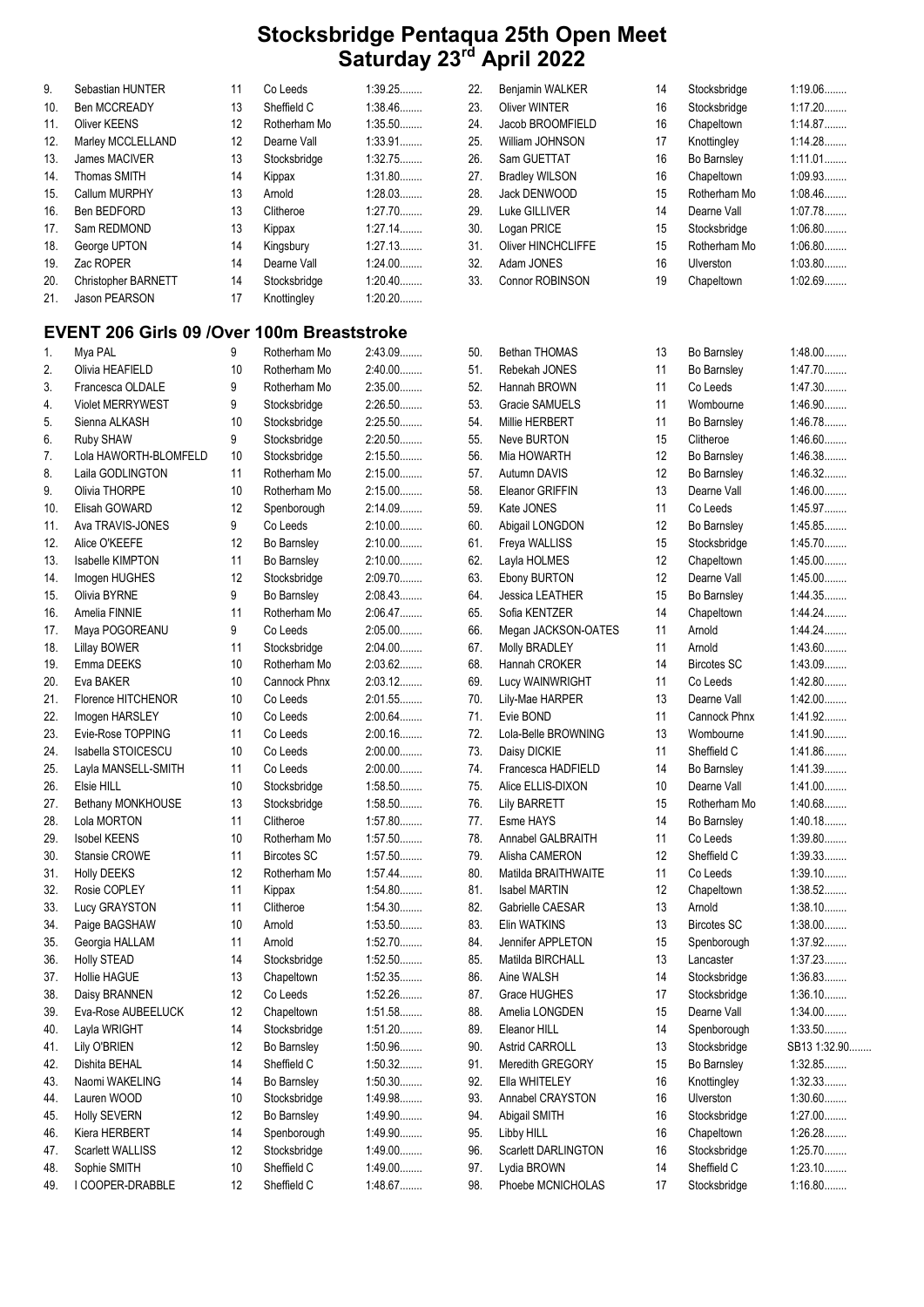## EVENT 207 Boys 09 /Over 50m Breaststroke

| 1.  | Joshua WRIGHT           | 9  | Co Leeds           | 1:23.70   | 63.  | Alec BIRCHALL                    | 10 | Lancaster          | 51.09   |
|-----|-------------------------|----|--------------------|-----------|------|----------------------------------|----|--------------------|---------|
| 2.  | Jethro CONTEH           | 9  | Arnold             | $1:15.00$ | 64.  | <b>Oliver THRELFALL</b>          | 12 | Clitheroe          | $50.90$ |
| 3.  | Charlie BRADLEY         | 9  | Co Leeds           | 1:14.90   | 65.  | Oliver KEENS                     | 12 | Rotherham Mo       | $50.74$ |
| 4.  | Archie RUSSELL          | 9  | Co Leeds           | 1:13.40   | 66.  | Zulfigar WILLINGTON              | 15 | Stocksbridge       | $50.50$ |
| 5.  | Jacob HARNESS           | 12 | <b>Bircotes SC</b> | 1:08.99   | 67.  | Dimosthenis MAGOULAS             | 11 | Bo Barnsley        | 50.38   |
| 6.  | <b>Ellis HARGREAVES</b> | 9  | Co Leeds           | $1:07.90$ | 68.  | Finlay MCINTOSH                  | 11 | Spenborough        | $50.30$ |
| 7.  | Dalton ELLWOOD          | 11 | Co Leeds           | $1:07.00$ | 69.  | Matthew JOHNSON                  | 13 | Knottingley        | 49.14.  |
| 8.  | Olaf GRUDOWSKI          | 10 | Co Leeds           | $1:06.40$ | 70.  | Matthew CARTER                   | 13 | Stocksbridge       | 48.90   |
| 9.  | Austin DIXON            | 11 | Clitheroe          | 1:06.38   | 71.  | Alexander MATZE                  | 9  | Bo Barnsley        | 48.80   |
| 10. | <b>Barney HOBBS</b>     | 9  | Co Leeds           | $1:06.10$ | 72.  | Harry AUSTIN                     | 11 | Bo Barnsley        | 48.71   |
|     |                         | 12 |                    | 1:05.50   | 73.  |                                  |    |                    | 48.20   |
| 11. | <b>Henley WALKER</b>    |    | Stocksbridge       |           |      | Sebastian MATZE                  | 12 | Bo Barnsley        |         |
| 12. | Jacob DYER              | 9  | Co Leeds           | 1:05.07   | 74.  | Samuel JODDRELL                  | 13 | Arnold             | 48.00   |
| 13. | <b>Stanley WEBB</b>     | 12 | Rotherham Mo       | $1:05.00$ | 75.  | Harry DENWOOD                    | 12 | Rotherham Mo       | 47.90   |
| 14. | <b>Oliver BARKER</b>    | 9  | Co Leeds           | 1:04.60   | 76.  | Ben MCCREADY                     | 13 | Sheffield C        | 47.80   |
| 15. | Oscar HUSSEY            | 10 | Co Leeds           | 1:03.87   | 77.  | Demilade AYEMOWA                 | 11 | Co Leeds           | 47.78   |
| 16. | James TING              | 12 | Rotherham Mo       | 1:03.60   | 78.  | James MACIVER                    | 13 | Stocksbridge       | 47.40   |
| 17. | George THORNHILL        | 10 | Stocksbridge       | 1:02.50   | 79.  | Jason PEARSON                    | 17 | Knottingley        | 47.25   |
| 18. | <b>Tyler RAVEN</b>      | 9  | Co Leeds           | 1:02.40   | 80.  | Ben BEDFORD                      | 13 | Clitheroe          | 47.20   |
| 19. | William BROADHURST      | 10 | Cannock Phnx       | 1:01.26   | 81.  | <b>William UPTON</b>             | 12 | Kingsbury          | 47.09   |
| 20. | Jacob MELLORS           | 9  | Kingsbury          | 1:01.18   | 82.  | Samuel POTTER                    | 12 | <b>Bircotes SC</b> | 47.02   |
| 21. | Jensen DAINTY           | 10 | Cannock Phnx       | 1:01.12   | 83.  | Thomas SMITH                     | 14 | Kippax             | 47.00   |
| 22. | <b>William FINNIE</b>   | 9  | Rotherham Mo       | 1:01.10   | 84.  | Alex OLCHOWIK                    | 12 | Co Leeds           | 46.70   |
| 23. | Oliver MOFFAT           | 11 | Stocksbridge       | $1:00.84$ | 85.  | <b>Matthew BELK</b>              | 11 | Stocksbridge       | 46.29   |
| 24. | Alexander WRIGHT        | 10 | Stocksbridge       | 1:00.47   | 86.  | Ryan MILNER                      | 12 | Co Leeds           | 46.24.  |
| 25. | Ethan MEWSE             | 11 | Co Leeds           | $1:00.30$ | 87.  | George BURTON                    | 12 | Clitheroe          | 46.10   |
| 26. | Paarth VASHISTA         | 10 | Co Leeds           | $1:00.00$ | 88.  | Marley MCCLELLAND                | 12 | Dearne Vall        | 45.91   |
| 27. | Henry AUBEELUCK         | 12 | Chapeltown         | $1:00.00$ | 89.  | Thomas HILL                      | 12 | Spenborough        | 45.90   |
| 28. | <b>Riley BURTON</b>     | 10 | Dearne Vall        | 59.90     | 90.  | Koby ORD                         | 13 | Rotherham Mo       | 45.70   |
|     |                         |    | Dearne Vall        | 59.70     | 91.  |                                  | 13 |                    | 45.20   |
| 29. | Jensen STEVENSON        | 9  |                    |           |      | William MCINTOSH                 |    | Spenborough        |         |
| 30. | Xavier BURFIELD         | 10 | Dearne Vall        | 59.40     | 92.  | William JOHNSON                  | 17 | Knottingley        | 45.03   |
| 31. | <b>Edward ROSE</b>      | 9  | Rotherham Mo       | 58.90     | 93.  | Declan GODDARD                   | 18 | Dearne Vall        | 44.80   |
| 32. | Alfred BIRCH            | 9  | Stocksbridge       | 58.50     | 94.  | Rian HASTE                       | 13 | Spenborough        | 44.40   |
| 33. | George JONES            | 9  | Co Leeds           | 58.50     | 95.  | George HILL                      | 13 | Sheffield C        | 44.20   |
| 34. | Gabriel HOCH            | 11 | Clitheroe          | 58.20     | 96.  | Archie MOSELEY                   | 13 | Spenborough        | 43.90   |
| 35. | Matthew HILTON          | 11 | Kippax             | 58.00     | 97.  | Magnus NOBLE                     | 14 | <b>Bircotes SC</b> | 43.70   |
| 36. | Oliver CETTI            | 10 | Arnold             | 57.90     | 98.  | Harvey STEVENSON                 | 14 | Dearne Vall        | 43.70   |
| 37. | Lucas WELLS             | 11 | Co Leeds           | 57.80     | 99.  | Colby HANDS                      | 14 | Wombourne          | 43.63   |
| 38. | Myles MCMAHON           | 11 | Stocksbridge       | 57.00     | 100. | Finlay CORKER                    | 14 | Stocksbridge       | 43.39   |
| 39. | Leo Ll                  | 9  | Co Leeds           | 56.90     | 101. | Rowan BLUNKETT                   | 14 | Stocksbridge       | 43.20   |
| 40. | Thomas BELK             | 9  | Stocksbridge       | 56.50     |      | 102. Joshua NORTCLIFFE           | 15 | Bo Barnsley        | 42.62   |
| 41. | Matthew HOWCROFT        | 11 | Kippax             | 56.50     | 103. | Sam REDMOND                      | 13 | Kippax             | 42.60   |
| 42. | William WATSON          | 9  | Stocksbridge       | 56.50     | 104. | Elliot ROBERTS-CUTTS             | 13 | Chapeltown         | 42.50   |
| 43. | Ethan BARRETT           | 13 | Rotherham Mo       | 55.78     | 105. | Adam MOORE                       | 14 | Chapeltown         | 42.11.  |
| 44. | Dante CURTIS            | 9  | Arnold             | 55.40     | 106. | Sam GUETTAT                      | 16 | Bo Barnsley        | 40.10   |
| 45. | Archie HILL             | 12 | Chapeltown         | 55.21     | 107. | Archie KING                      | 15 | <b>Bircotes SC</b> | 39.70   |
| 46. | Isaac-Jae JACKSON       | 12 | Stocksbridge       | 54.50     | 108. | Noah KEETLEY                     | 16 | Arnold             | 39.64   |
| 47. | Joshua GUY              | 11 | Bo Barnsley        | 54.20     | 109. | Christopher BARNETT              | 14 | Stocksbridge       | 38.20   |
| 48. | <b>AHMET YESIL</b>      | 9  | Arnold             | 53.50     | 110. | Harry HASTE                      | 16 | Spenborough        | 37.70   |
|     |                         |    |                    | 53.50     | 111. |                                  |    | Dearne Vall        | 37.40   |
| 49. | Alexander JOHNSON       | 11 | Knottingley        |           |      | Thomas TAVERNER<br>Alfie BROOKES | 17 |                    |         |
| 50. | Divyam BEHAL            | 12 | Sheffield C        | 53.44     | 112. |                                  | 15 | Kingsbury          | 37.39   |
| 51. | Jake SILCOX             | 13 | Wombourne          | 53.20     | 113. | Benjamin BUSH                    | 15 | Spenborough        | 37.30   |
| 52. | Curtis MEWSE            | 13 | Kippax             | $53.10$   | 114. | Jack DENWOOD                     | 15 | Rotherham Mo       | 37.29   |
| 53. | Jack SMITH              | 11 | Kingsbury          | 52.84     | 115. | Luke HASTE                       | 17 | Spenborough        | 37.21   |
| 54. | Ashton WOOLLER          | 14 | Bo Barnsley        | 52.80     | 116. | Harrison DEEKS                   | 15 | Rotherham Mo       | 37.14   |
| 55. | Oliver MOORE            | 12 | Stocksbridge       | 52.50     | 117. | Nathan MARTIN                    | 15 | Chapeltown         | 36.90   |
| 56. | Luke PURNELL            | 11 | Cannock Phnx       | 52.50     | 118. | Luke GILLIVER                    | 14 | Dearne Vall        | 36.69   |
| 57. | Thomas BLUNN            | 13 | Dearne Vall        | 52.40     | 119. | Benjamin WALKER                  | 14 | Stocksbridge       | 36.59   |
| 58. | Oliver HILL             | 12 | Chapeltown         | 52.28     | 120. | <b>Bradley WILSON</b>            | 16 | Chapeltown         | 35.20   |
| 59. | Freddie COOKE - SOUTH   | 10 | Bo Barnsley        | 52.25     | 121. | Logan PRICE                      | 15 | Stocksbridge       | 34.55   |
| 60. | Kacper RODZOCH          | 12 | Rotherham Mo       | $52.00$   | 122. | Joseph MARKHAM                   | 25 | Sheffield C        | 33.47   |
| 61. | Harry KING              | 12 | <b>Bircotes SC</b> | $51.50$   | 123. | Oliver WINTER                    | 16 | Stocksbridge       | 32.63   |
| 62. | Tristan FERGUSON        | 16 | Dearne Vall        | 51.15     | 124. | Finley MCNICHOLAS                | 15 | Stocksbridge       | 32.40   |
|     |                         |    |                    |           |      |                                  |    |                    |         |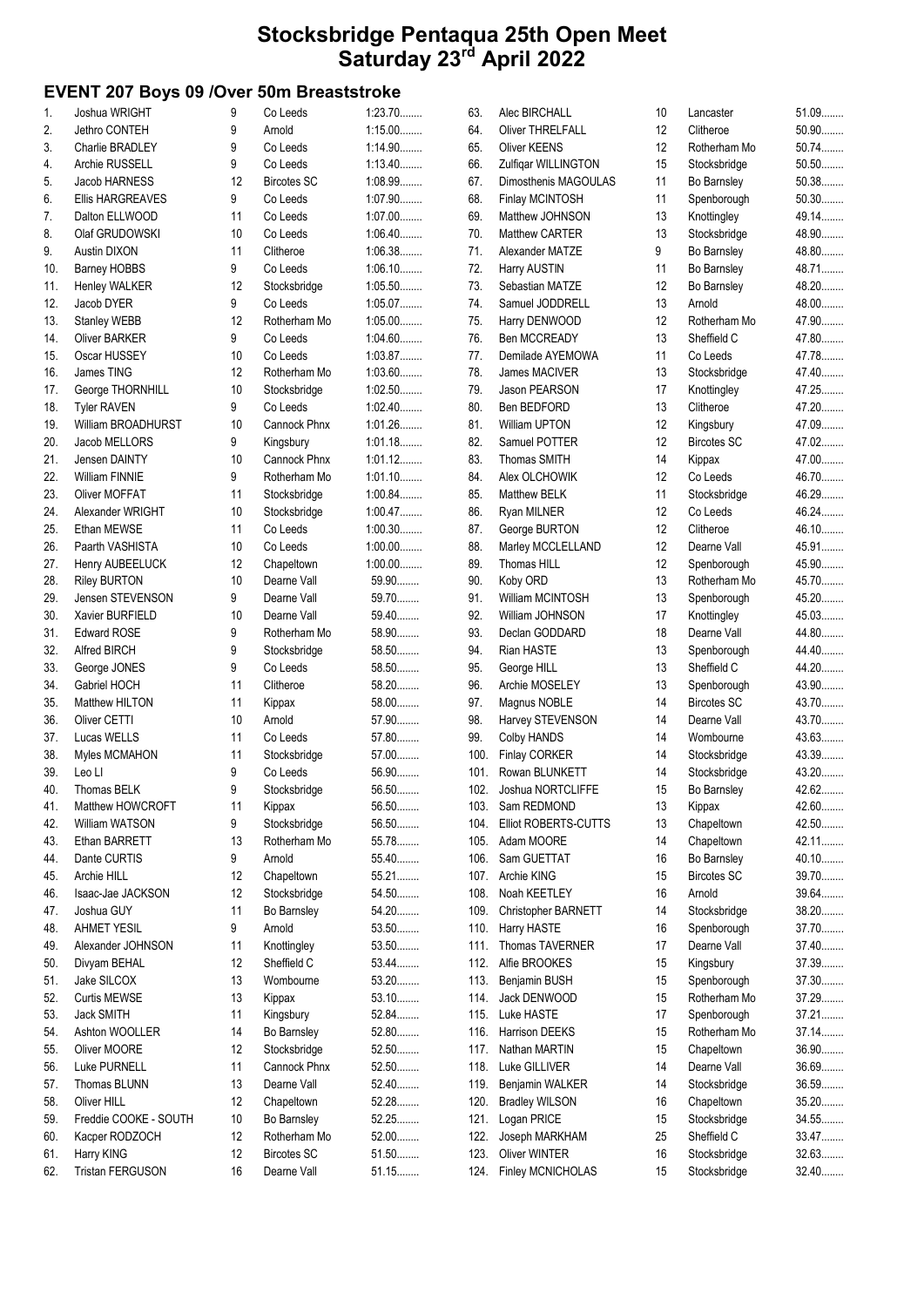## EVENT 208 Girls 09 /Over 50m Backstroke

| 1.  | <b>Violet MERRYWEST</b> | 9  | Stocksbridge       | 1:17.33   | 66.  | Sophie HARRISON      | 12                | Wombourne          | 45.60  |
|-----|-------------------------|----|--------------------|-----------|------|----------------------|-------------------|--------------------|--------|
| 2.  | <b>Dulcie ROBERTS</b>   | 9  | Co Leeds           | $1:10.00$ | 67.  | Layla HOLMES         | 12                | Chapeltown         | 45.55  |
| 3.  | Imogen HUGHES           | 12 | Stocksbridge       | $1:02.50$ | 68.  | Abigail LONGDON      | 12                | Bo Barnsley        | 45.48  |
| 4.  | Sienna ALKASH           | 10 |                    | 1:02.38   | 69.  | Daisy BRANNEN        | 12                | Co Leeds           | 45.47  |
|     |                         |    | Stocksbridge       |           |      |                      |                   |                    |        |
| 5.  | Amelia BEAUMONT         | 10 | Rotherham Mo       | 1:01.30   | 70.  | Mia HOWARTH          | 12                | Bo Barnsley        | 45.44  |
| 6.  | Laila GODLINGTON        | 11 | Rotherham Mo       | $1:00.70$ | 71.  | Charlie WELLS        | 11                | Wombourne          | 45.40  |
| 7.  | Ella GROSVENOR          | 10 | Co Leeds           | $1:00.60$ | 72.  | Freya DENT           | 10                | Spenborough        | 45.06  |
| 8.  | Mya PAL                 | 9  | Rotherham Mo       | $1:00.40$ | 73.  | Raya PRODANOVA       | 12                | Co Leeds           | 45.04  |
| 9.  | Olivia HEAFIELD         | 10 | Rotherham Mo       | $1:00.00$ | 74.  | Alana SAMPSON        | 10 <sup>°</sup>   | Spenborough        | 45.01  |
|     |                         |    |                    | $1:00.00$ |      |                      |                   | Wombourne          | 45.00  |
| 10. | <b>Betsy KIRKLEY</b>    | 9  | Co Leeds           |           | 75.  | Dora NICOARA         | 11                |                    |        |
| 11. | Francesca OLDALE        | 9  | Rotherham Mo       | $1:00.00$ | 76.  | <b>Hollie HAGUE</b>  | 13                | Chapeltown         | 44.81  |
| 12. | Hannah NICHOLSON        | 12 | Chapeltown         | 59.81     | 77.  | Abigail BETTS        | 12                | <b>Bircotes SC</b> | 44.80  |
| 13. | Lily-Rose HAIGH         | 11 | Stocksbridge       | 59.68     | 78.  | Layla MANSELL-SMITH  | 11                | Co Leeds           | 44.73  |
| 14. | Grace DIXON-JONES       | 10 | Cannock Phnx       | 58.13     | 79.  | Paige BAGSHAW        | 10 <sup>°</sup>   | Arnold             | 44.40  |
|     |                         |    |                    |           |      |                      |                   |                    |        |
| 15. | Ruby SHAW               | 9  | Stocksbridge       | 57.92     | 80.  | Evelyn MULDOON       | 12                | <b>Bircotes SC</b> | 44.28  |
| 16. | Lola HAWORTH-BLOMFELD   | 10 | Stocksbridge       | 57.14     | 81.  | Evie BLESSED         | 12                | Bo Barnsley        | 44.04  |
| 17. | Ella JOHNSON            | 9  | Chapeltown         | 56.75     | 82.  | I COOPER-DRABBLE     | 12                | Sheffield C        | 44.01  |
| 18. | Isabelle READ           | 9  | Co Leeds           | 56.30     | 83.  | Amy GAFFNEY          | 16                | Dearne Vall        | 44.00  |
| 19. | Layla BAKER             | 11 | Bo Barnsley        | 56.00     | 84.  | Sophie SMITH         | 10                | Sheffield C        | 43.87  |
|     | Addison CROPPER         |    | Co Leeds           | $56.00$   | 85.  |                      | 11                | Co Leeds           | 43.80  |
| 20. |                         | 9  |                    |           |      | Lucy WAINWRIGHT      |                   |                    |        |
| 21. | Neve GAFFNEY            | 13 | Dearne Vall        | 55.53     | 86.  | Sally PEARSON        | 15                | Knottingley        | 43.29  |
| 22. | <b>Lillay BOWER</b>     | 11 | Stocksbridge       | 55.50     | 87.  | Georgia HALLAM       | 11                | Arnold             | 43.20  |
| 23. | Ava TRAVIS-JONES        | 9  | Co Leeds           | 55.30     | 88.  | Layla WRIGHT         | 14                | Stocksbridge       | 43.19  |
| 24. | Kayra DEMIR             | 12 | Bo Barnsley        | 55.00     | 89.  | <b>Lily FOREMAN</b>  | $12 \overline{ }$ | Sheffield C        | 43.17  |
|     | Annabel HILTON          | 9  | Co Leeds           | 55.00     | 90.  |                      | 13                | Bo Barnsley        | 42.90  |
| 25. |                         |    |                    |           |      | Ruby SEVERN          |                   |                    |        |
| 26. | Davieleigh FARMERY      | 14 | Bo Barnsley        | 54.00     | 91.  | Heidi-Mai GUEST      | 12                | Kingsbury          | 42.84  |
| 27. | Elsie HILL              | 10 | Stocksbridge       | $53.05$   | 92.  | Annabel GALBRAITH    | 11                | Co Leeds           | 42.80  |
| 28. | Layla MCHALE            | 10 | Co Leeds           | 52.51     | 93.  | <b>Holly JONES</b>   | 13                | Stocksbridge       | 42.75  |
| 29. | Amelia FINNIE           | 11 | Rotherham Mo       | 52.30     | 94.  | Evie-Rose TOPPING    | 11                | Co Leeds           | 42.69  |
| 30. | <b>Isabelle KIMPTON</b> | 11 | Bo Barnsley        | 52.12     | 95.  | Lydia BROWN          | 14                | Sheffield C        | 42.60  |
|     |                         |    |                    |           |      |                      |                   |                    |        |
| 31. | <b>Isabelle HEATH</b>   | 9  | Cannock Phnx       | 51.51     | 96.  | Ursula CARROLL       | 10                | Stocksbridge       | 42.45  |
| 32. | Mary-Ada HUDSON-BOLD    | 11 | Co Leeds           | 50.41     | 97.  | Isabel SMITH         | 17                | Stocksbridge       | 42.34  |
| 33. | <b>Violet LAMBE</b>     | 11 | Kippax             | $50.40$   | 98.  | Naomi WAKELING       | 14                | Bo Barnsley        | 42.30  |
| 34. | <b>Isobel KEENS</b>     | 10 | Rotherham Mo       | $50.30$   | 99.  | Alisha CAMERON       | 12                | Sheffield C        | 42.30  |
| 35. | Orla JEANS              | 9  | Chapeltown         | $50.18$   | 100. | <b>Stansie CROWE</b> | 11                | <b>Bircotes SC</b> | 42.23  |
|     |                         |    |                    |           |      |                      |                   |                    |        |
| 36. | Kate JONES              | 11 | Co Leeds           | 49.70     | 101. | Francesca HADFIELD   | 14                | Bo Barnsley        | 42.20  |
| 37. | Orla HERBERT            | 12 | Spenborough        | 49.70     | 102. | Kathryn FITTON       | 12                | Clitheroe          | 42.10. |
| 38. | <b>Holly STEAD</b>      | 14 | Stocksbridge       | 49.50     | 103. | Eloise WALMSLEY      | 12                | Clitheroe          | 42.00  |
| 39. | Jessie CALITZ           | 11 | Clitheroe          | 49.50     | 104. | Daisy DICKIE         | 11                | Sheffield C        | 41.82  |
| 40. | Olivia MITCHELL         | 11 | Stocksbridge       | 49.50     |      | 105. Olivia SWEETING | 14                | Bo Barnsley        | 41.70  |
|     |                         |    |                    |           |      |                      |                   |                    | 41.68  |
| 41. | Millie HERBERT          | 11 | Bo Barnsley        | 49.40     |      | 106. Maisie FLETCHER | 16                | Kippax             |        |
| 42. | Lily O'BRIEN            | 12 | Bo Barnsley        | 49.38     | 107. | <b>Bethan THOMAS</b> | 13                | Bo Barnsley        | 41.60  |
| 43. | Olivia BYRNE            | 9  | Bo Barnsley        | 49.05     | 108. | Elspeth KNOWLES      | 11                | Co Leeds           | 41.59  |
| 44. | Rebekah JONES           | 11 | Bo Barnsley        | 49.00     | 109. | Imogen CLARKSON      | 11                | Clitheroe          | 41.30  |
| 45. | Ami PARKER              | 14 | Chapeltown         | 48.81     | 110. | Hannah BURNS         | 13                | Spenborough        | 41.30  |
|     | Charlotte GOWARD        | 10 | Spenborough        | 48.80     | 111. | Meredith GREGORY     | 15                | Bo Barnsley        | 41.22  |
| 46. |                         |    |                    |           |      |                      |                   |                    |        |
| 47. | Lola MORTON             | 11 | Clitheroe          | 48.60     | 112. | Evie BOND            | 11                | Cannock Phnx       | 41.21  |
| 48. | Lucy GRAYSTON           | 11 | Clitheroe          | 48.50     | 113. | Lucy WIGHTMAN        | 15                | Bo Barnsley        | 41.10  |
| 49. | Sofiia SHKURATSKA       | 14 | Bo Barnsley        | 48.48     | 114. | Abigail SMITH        | 16                | Stocksbridge       | 41.05  |
| 50. | Alice ELLIS-DIXON       | 10 | Dearne Vall        | 48.30     | 115. | Jessica LEATHER      | 15                | Bo Barnsley        | 40.95  |
|     | Elizabeth NUTTER        | 9  | Co Leeds           | 48.10     | 116. | Eleanor HILL         | 14                | Spenborough        | 40.93  |
| 51. |                         |    |                    |           |      |                      |                   |                    |        |
| 52. | Lauren WOOD             | 10 | Stocksbridge       | 48.00     | 117. | Aine WALSH           | 14                | Stocksbridge       | 40.80  |
| 53. | Lynne DAWSON            | 54 | Chapeltown         | 48.00     | 118. | Carys BEDFORD        | 14                | Clitheroe          | 40.60  |
| 54. | Myla RASMUSSEN          | 9  | Wombourne          | 48.00     | 119. | Sophie CHURMS        | 12                | Dearne Vall        | 39.77  |
| 55. | Lily-Mae HARPER         | 13 | Dearne Vall        | 47.30     | 120. | Isabella RENTON      | 12                | Wombourne          | 39.64  |
| 56. | Chloe ETHERIDGE         | 13 | Bo Barnsley        | 47.10     | 121. | Hannah CROKER        | 14                | <b>Bircotes SC</b> | 39.60  |
|     |                         |    |                    |           |      |                      |                   |                    |        |
| 57. | Isabella JUSTHAM        | 11 | Co Leeds           | 47.00     | 122. | Grace FORD           | 13                | Bo Barnsley        | 39.55  |
| 58. | Florence HITCHENOR      | 10 | Co Leeds           | 46.80     | 123. | Abigail ROWLAND      | 14                | <b>Bircotes SC</b> | 39.50  |
| 59. | Erin GIBB               | 11 | Stocksbridge       | 46.73     | 124. | Isabel WARRINER      | 16                | Chapeltown         | 39.39  |
| 60. | Shreya SHAIJU           | 14 | Stocksbridge       | 46.50     | 125. | Alex HOLMES          | 14                | Clitheroe          | 39.30  |
| 61. | Tate FOX                | 10 | <b>Bircotes SC</b> | 46.40     | 126. | Eve MOXON            | 13                | Knottingley        | 39.27  |
|     |                         |    |                    |           |      |                      |                   |                    |        |
| 62. | Autumn DAVIS            | 12 | Bo Barnsley        | 46.12     | 127. | Isabel MARTIN        | 12                | Chapeltown         | 38.51  |
| 63. | Megan SAVILLE           | 11 | Co Leeds           | 46.10     | 128. | Purdy ROBERTS        | 13                | Bo Barnsley        | 38.40  |
| 64. | Caitlin SYSON           | 11 | Clitheroe          | 46.00     | 129. | Layla NEWTON         | 13                | Clitheroe          | 38.40  |
| 65. | Ellie ASHTON            | 12 | Chapeltown         | 45.69     |      | 130. Esme HAYS       | 14                | Bo Barnsley        | 38.27  |